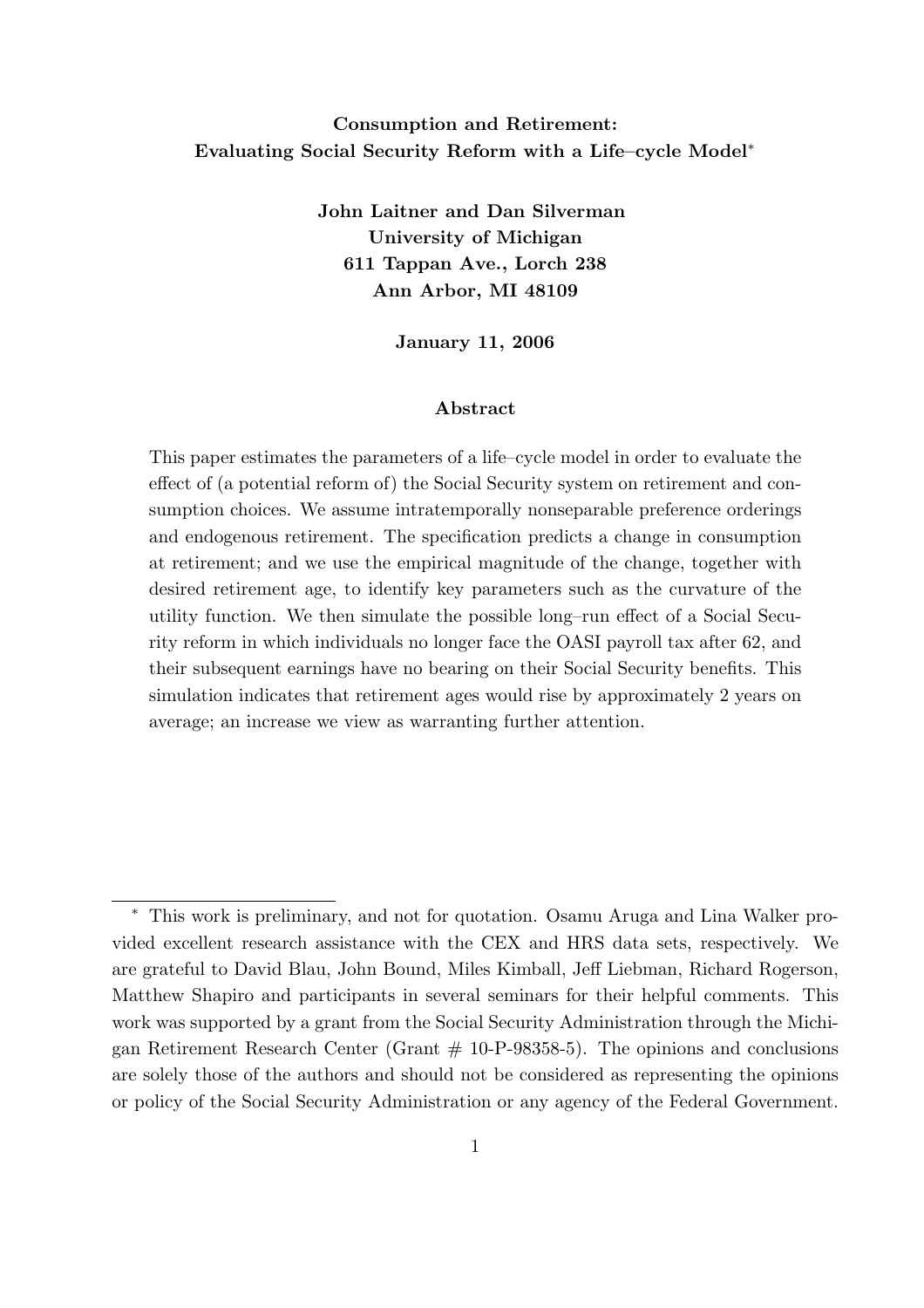# 1. Introduction

Although American longevity is increasing, over the last 50 years male retirement ages in the U.S. have generally moved downward, if at all. One explanation for this pair of facts is that leisure is a luxury good so that demand for it rises with living standards (see, e.g., Costa, 1998). Another is that taxes and government programs such as Social Security have tended to encourage earlier retirement. In view of the second possibility, this paper considers the potential effects of a simple but, to our knowledge, novel reform of Social Security: at age 62, each person's benefits for all prospective retirement ages would be determined from the current formula; however, other than collecting the benefits, the individual's connections to the Social Security System would then close. In other words, at age 62 the OASI tax would cease to apply (as would benefit adjustments for subsequent earnings) — so that individuals who continued to work would receive a 10.6 percent boost to their pay.

Our analysis is based on the familiar life–cycle model (e.g., Diamond [1965], Tobin [1967], Auerbach and Kotlikoff [1987], Modigliani [1986], Hubbard et al. [1995], Altig et al. [2001], and many others). We present a formulation in which jobs require full-time work; thus, each household's options include choice of retirement age and a lifetime trajectory of consumption/saving decisions. The benefit to a household of late retirement is greater lifetime earnings; the cost is forgone leisure. As in Auerbach and Kotlikoff [1987], a household derives a flow of services from its consumption expenditure and leisure. The service flow, in turn, yields utility through a conventional isoelastic utility function. Although our "basic model" ignores health considerations, we present a second formulation with a stochastic, but insurable, chance of disability.

We estimate our life–cycle model's parameters using pseudo–panel consumption data from the Consumer Expenditure Survey (CEX) and lifetime earning and retirement data from the Health and Retirement Study (HRS). We pursue what we believe is a novel estimation strategy. The model's preference ordering is intratemporally nonseparable in consumption and leisure, and it predicts a change in consumption expenditure at a household's retirement. A number of recent empirical studies have described a drop in household consumption expenditure at the time of retirement (e.g., Banks *et al.* [1998], Bernheim et al. [2001], Hurd and Rohwedder [2003], Haider and Stephens [2004], Aguiar and Hurst [2004], and others); we use the magnitude of the drop, which this paper measures from CEX data, as well as age of retirement, which we measure from the HRS, to identify our key parameters.

Our analysis predicts that discontinuing the Social Security payroll tax after, say, age 62, could lead households to postpone their retirement by perhaps as much as 2 years, on average. These results thus suggest that the social security system has important effects on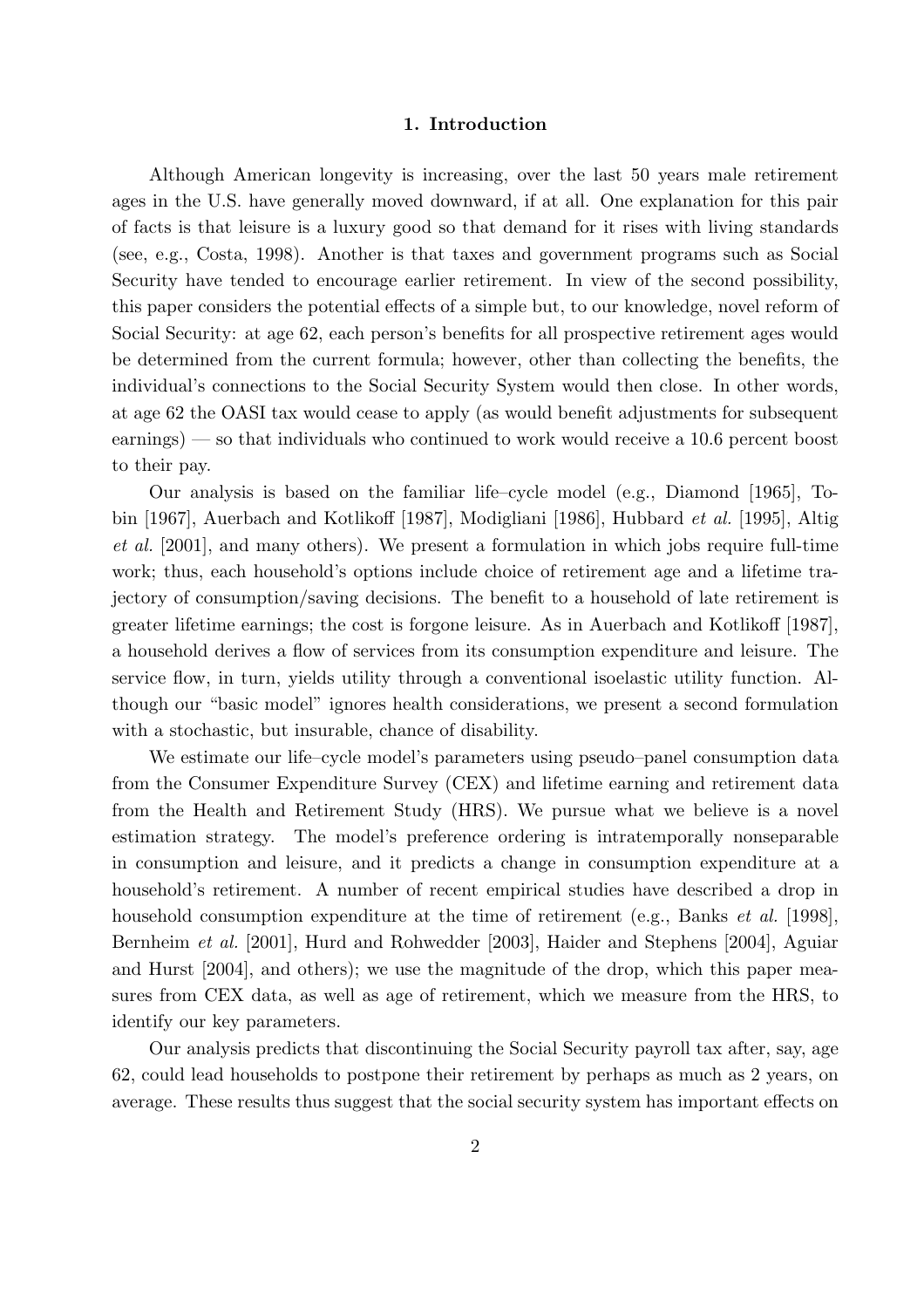the labor supply of older Americans. Our plan is distinguished from most current proposals involving changes in the funding of the system or changes in the early or normal retirement ages in that it emphasizes efficiency over direct solvency concerns. Our plan would not directly remedy or even reduce the current solvency problems of the Social Security System, but our proposed reforms could mitigate inefficiencies from tax distortions to private labor supply decisions — and longer careers could contribute to the nation's income–tax base, could tend to raise GDP and GDP per capita, and could augment households' lifetime resources from earnings.

This paper joins a large literature which aims to evaluate the effects of social security systems on labor supply. See Feldstein and Liebman [2002] for a review. By applying an explicit life–cycle model we differ from large portions of this literature which seek reduced form estimates. Implementing a structural model allows us, most importantly, to evaluate the lifecycle effects of both the existing social security system and counterfactual reforms on retirement and consumption. Our analysis is distinguished from other recent structural lifecycle studies of retirement, such as Bound et al. [2005], Blau [2005] and French [2005], by its emphasis on a novel reform, by its use of lifecycle consumption (rather than wealth data at older age) data, and by its effort to build a rich but tractable model that permits analytic rather than numerical insights.

The organization of this paper is as follows. Section 2 describes our basic model and its re-formulation with stochastic disability. Section 3 discusses our pseudo–panel data on consumption expenditure, our HRS data on lifetime earnings and retirement ages, and it displays our parameter estimates. Section 4 presents simulated outcomes for the Social Security reform outlined above. Section 5 concludes.

## 2. Model

This section presents our basic model and derives two optimality conditions on which our empirical analysis depends. Then it elaborates the framework to include the possibility of disability.

2.1 Basic Model. We have an overlapping generations model. We restrict this analysis to couples. A household begins when its male reaches age  $S$ . He marries at age  $S_0$  and has children  $k = 1, ..., K$  at age  $S_k$ . Males die at age  $T^M$ ; females at age  $T^F$ . Set

$$
T \equiv \max \{T^M \, , \, T^F\} \, .
$$

A key feature of our model is intratemporally nonseparable preferences. A household's current utility depends on its current service flow from market consumption and leisure. We assume the service flow is a Cobb-Douglas function of household consumption, c, and leisure,  $\ell$ , per capita: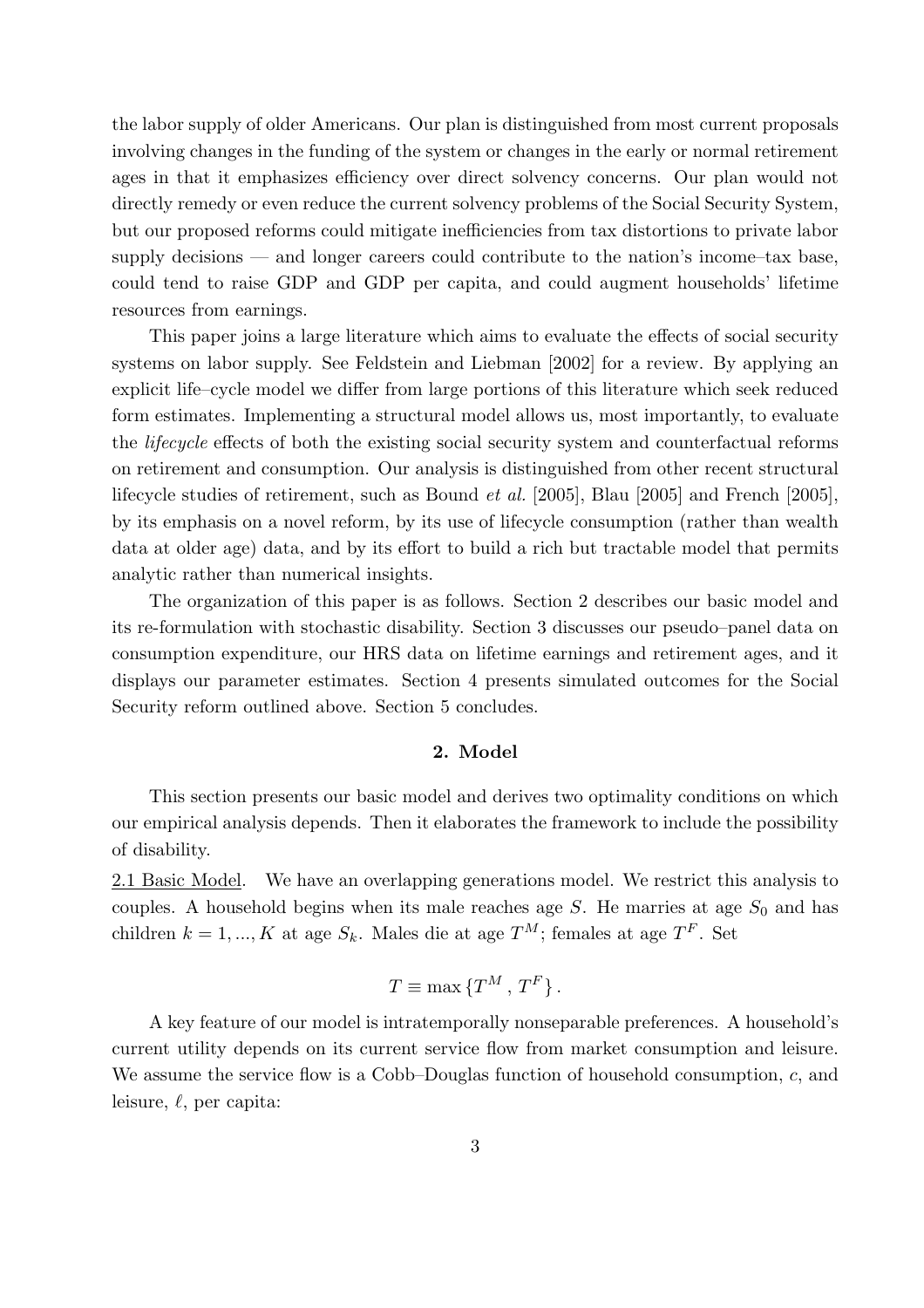$$
f(c, \ell) \equiv [c]^{\alpha} \cdot [\ell]^{1-\alpha}, \quad \alpha \in (0,1).
$$

For couples, the man and woman work full time until retirement and retire when the male is age R. Males work in the labor force. Females divide their work hours between home production and the labor force. We normalize  $\ell = 1$  post retirement; prior to retirement,

$$
\ell=\bar{\ell}\in(0\,,\,1)\,.
$$

A household's utility flow is an isoelastic function of its service flow:

$$
\frac{[f(c, \ell)]^{\gamma}}{\gamma}\,, \quad \gamma < 1\,.
$$

Our treatment of life–cycle changes in family composition follows Tobin [1967]. For household  $i$  at age  $t$  define

$$
\chi^S(i, t) \equiv \begin{cases} 1, & \text{if age-}t \text{ household includes a spouse,} \\ 0, & \text{otherwise.} \end{cases}
$$

If household i at age t has  $K$  "kids" of ages 0-22, define

$$
\chi^K(i,t) \equiv K.
$$

The number of "equivalent adults" in the household when it is age  $t$  is

$$
n_{it} \equiv 1 + \chi^S(i, t) \cdot \xi^S + \chi^K(i, t) \cdot \xi^K,
$$
\n<sup>(1)</sup>

where  $\xi^S$  and  $\xi^K$  are positive parameters. Economies of scale in household operation and/or the public–good nature of household consumption might well leave  $\xi^S$  < 1 and  $\xi^K$  < 1. The utility flow of household i at age t is

$$
u(c_{it}) = \frac{1}{\gamma} \cdot n_{it} \cdot \left[\frac{c_{it}}{n_{it}}\right]^{\alpha \cdot \gamma} \cdot \left[\bar{\ell}\right]^{(1-\alpha)\cdot \gamma}, \quad \text{for } t \in [S, R),
$$
  

$$
v(c_{it}) = \frac{1}{\gamma} \cdot n_{it} \cdot \left[\frac{c_{it}}{n_{it}}\right]^{\alpha \cdot \gamma} + \phi(i), \qquad \text{for } t \in [R, T].
$$
 (2)

In other words, flow utility depends upon consumption per equivalent adult and leisure per adult, weighted by number of equivalent adults. Following Boundet al. [2005], Gustman– Steinmeier [1986], Bernheim *et al.* [2001], and others, we allow additively separable interhousehold differences in taste for leisure: household i gains extra utility  $\phi(i)$  from leisure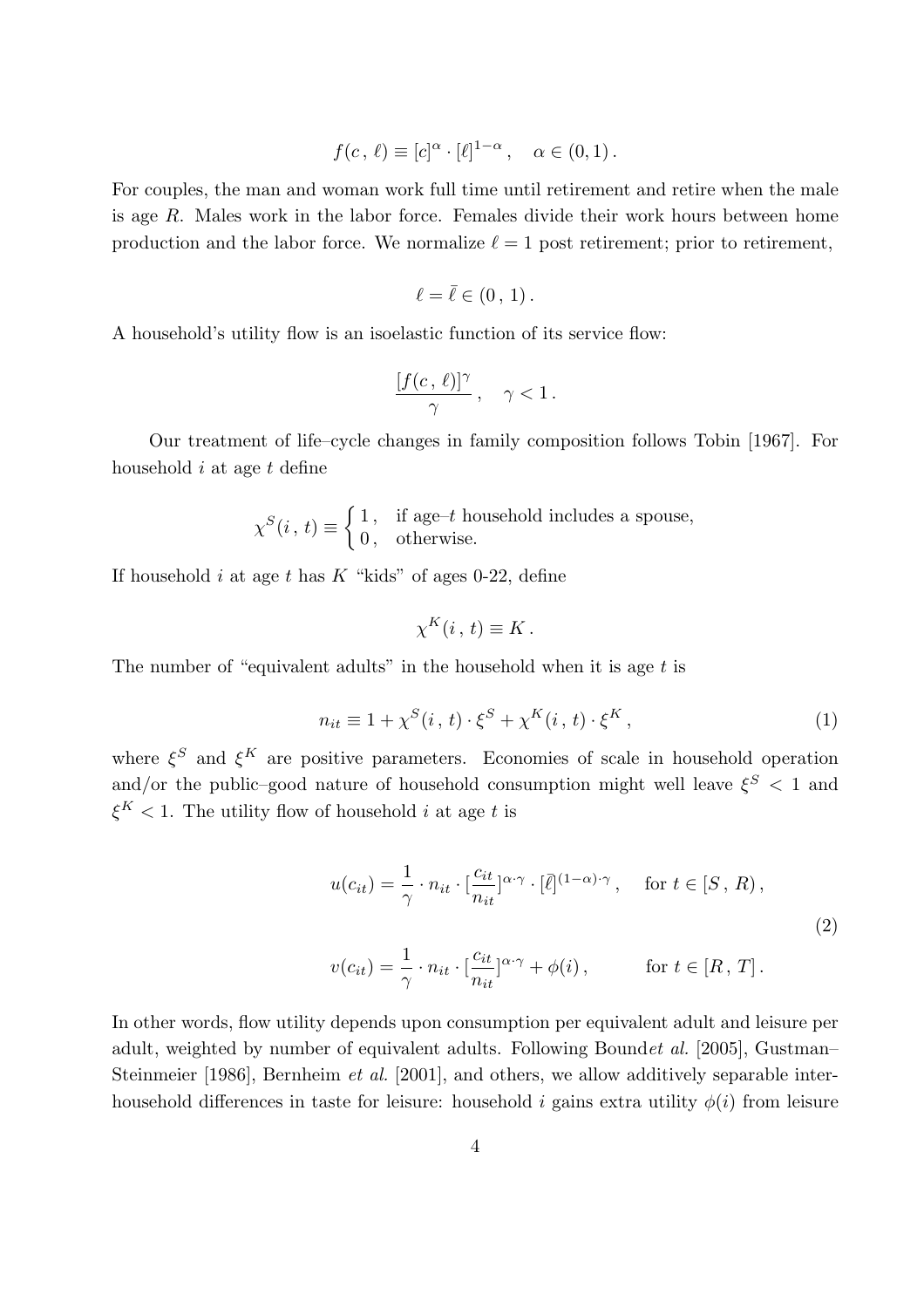after retirement. However, this paper assumes that the population mean of these extra terms is 0.

Household  $i$  solves the following life–cycle problem:

$$
\max_{R_i, c_{it}} \int_{S}^{R_i} e^{-\rho \cdot t} \cdot u(c_{it}) dt + \varphi(a_{i,R_i} + B_i(R_i) \cdot e^{r \cdot R_i}, R_i)
$$
\n(3)

subject to:  $\dot{a}_{it} = r \cdot a_{it} + y_{it} - c_{it}$ ,

$$
a_{iS}=0\,,
$$

where  $\rho$  is the subjective discount rate; the household's adult male supplies  $e_{it}^M$  "effective" hours" in the labor market per hour of work time; the adult female supplies  $e_{it}^F$  "effective hours" for home or market production; the wage rate per effective hour is  $w$ ; the incometax rate is  $\tau$ ; the Social Security and Hospital Insurance tax rate is  $\tau^{ss}$ ; household net worth (i.e., "assets") is  $a_{it}$ ; and,

$$
y_{it} \equiv \begin{cases} (1 - \bar{\ell}) \cdot [e_{it}^M + e_{it}^F] \cdot w \cdot (1 - \tau - \tau^{ss}), & \text{for } S \le t < R_i, \\ 0, & \text{otherwise.} \end{cases}
$$

"Effective hours" change with age, reflecting an individual's cumulative experience and economywide technological progress. The function  $\varphi(.)$  comes from

$$
\varphi(A + B_i(R_i) \cdot e^{r \cdot R_i}, R_i) \equiv \max_{c_{it}} \int_{R_i}^T e^{-\rho \cdot t} \cdot v(c_{it}) dt \tag{4}
$$

subject to:  $\dot{a}_{it} = r \cdot a_{it} - c_{it}$ ,

$$
a_{iR_i} = A + B_i(R_i) \cdot e^{r \cdot R_i} \quad \text{and} \quad a_{iT} \ge 0,
$$

where the age–0 present value of capitalized Social Security, Medicare, and private defined– benefit pension benefits are  $B_i(R_i)$ . A household maximizes (3)-(4) taking r, w,  $\tau$ ,  $\tau^{ss}$ ,  $e_{it}^M$ ,  $e_{it}^F$ , and  $B(.)$  as given. Social Security benefits only begin at age max  $\{R_i, 62\}$ ; Medicare benefits begin at age 65. Social Security and private–pension benefits depend upon retirement age. Social Security benefits are taxed at rate  $\tau/2$ , private–pension benefits at rate  $\tau$ , and Medicare benefits are not taxed.

One aspect of (3)-(4) that is slightly nonstandard is that the criterion and the asset constraint are only piecewise (twice) continuously differentiable — which the following lemma shows that one can easily handle by seeking a solution to first–order conditions in which the costate variable has a continuous time path.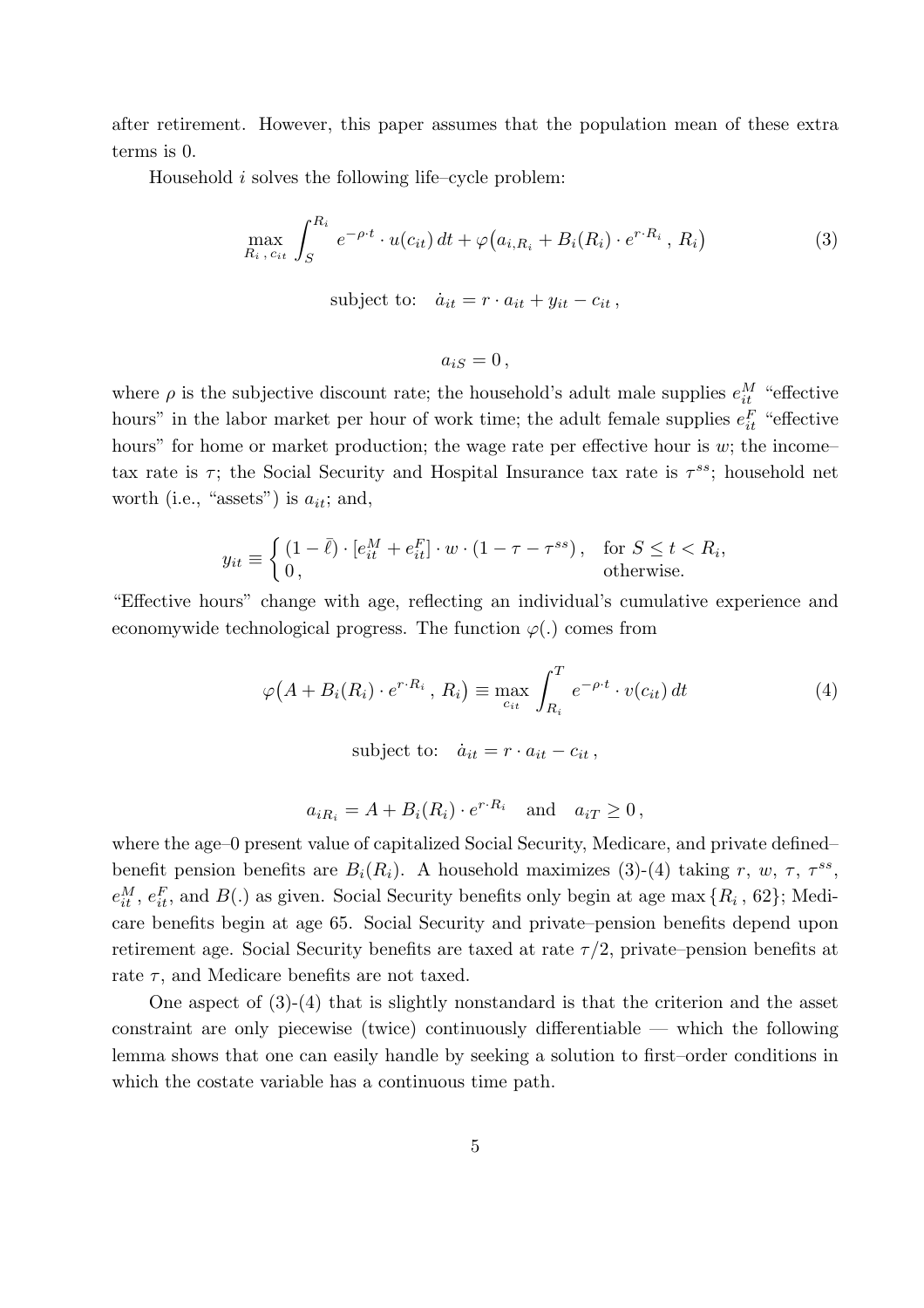**Lemma 1:** Suppose that discontinuities in  $n_{it}$  and labor supply at retirement make criterion (3)-(4) and right-hand side of the asset equation discontinuous at ages  $t_j$ . Define a present–value Hamiltonian with costate variable  $\lambda$ :

$$
\mathcal{H} \equiv \begin{cases} e^{-\rho \cdot t} \cdot u(c_{it}) + \lambda_{it} \cdot [r \cdot a_{it} + y_{it} - c_{it}], & \text{for } t \in [S, R_i), \\ e^{-\rho \cdot t} \cdot v(c_{it}) + \lambda_{it} \cdot [r \cdot a_{it} - c_{it}], & \text{for } t \in [R_i, T]. \end{cases}
$$
(5)

Then for a given  $R_i$ , the following conditions are necessary and sufficient for an optimum:

$$
\frac{\partial \mathcal{H}}{\partial c} = 0 \quad all \quad t \,, \tag{i}
$$

$$
\dot{\lambda}_{it} = -\frac{\partial \mathcal{H}}{\partial a} \quad all \quad t \,, \tag{ii}
$$

$$
\dot{a}_{it} = r \cdot a_{it} + y_{it} - c_{it} \quad all \quad t \neq R_i, \tag{iii}
$$

$$
a_{iS} = 0
$$
,  $a_{iR_i+} = a_{iR_i-} + B_i(R_i) \cdot e^{r \cdot R_i}$ , and  $a_{iT} = 0$ .  $(iv)$ 

Proof: See Appendix.

Our empirical analysis rests on two features of solutions to (3)-(4). The first involves changes in  $c_{it}$  at, and after, retirement. Solution of  $(3)-(4)$  yields

**Proposition 1:** Let household i choose to retire at age  $R = R_i$ . Suppose that discontinuities in  $n_{it}$  and labor supply at retirement make the criterion and right–hand side of the asset equation discontinuous at monotone increasing ages  $t_j$ ,  $j = 1, ..., J$ . Let  $t_0 \equiv S$  and  $t_{J+1} \equiv T$ . Then a solution of  $(3)-(4)$  has

$$
\frac{\dot{c}_{it}}{c_{it}} = \frac{r - \rho}{1 - \alpha \cdot \gamma},\tag{6}
$$

$$
c_{it+} = M_{ij} \cdot c_{it-}, \quad M_{ij} \equiv \frac{n_{it+}}{n_{it-}}, \quad t = t_j, \ j = 1, ..., J, \ but \ t \neq R,
$$
 (7)

$$
c_{iR+} = M_{ij} \cdot c_{iR-}, \quad M_{ij} \equiv [\bar{\ell}]^{-\frac{(1-\alpha)\cdot \gamma}{1-\alpha\cdot \gamma}}, \quad t = t_j = R. \tag{8}
$$

Letting  $M_{i0} = 1$ , initial household consumption is

$$
c_{iS} = \psi(i, R_i) \equiv \frac{\int_{S}^{R_i} e^{-r \cdot t} \cdot y_{it} dt + e^{-r \cdot R_i} \cdot B_i(R_i)}{\sum_{j=0}^{J} \left[ \prod_{k=0}^{j} M_{ik} \right] \cdot \int_{t_j}^{t_{j+1}} e^{-r \cdot t} \cdot e^{\frac{r - \rho}{1 - \alpha \cdot \gamma} \cdot t} dt}.
$$
(9)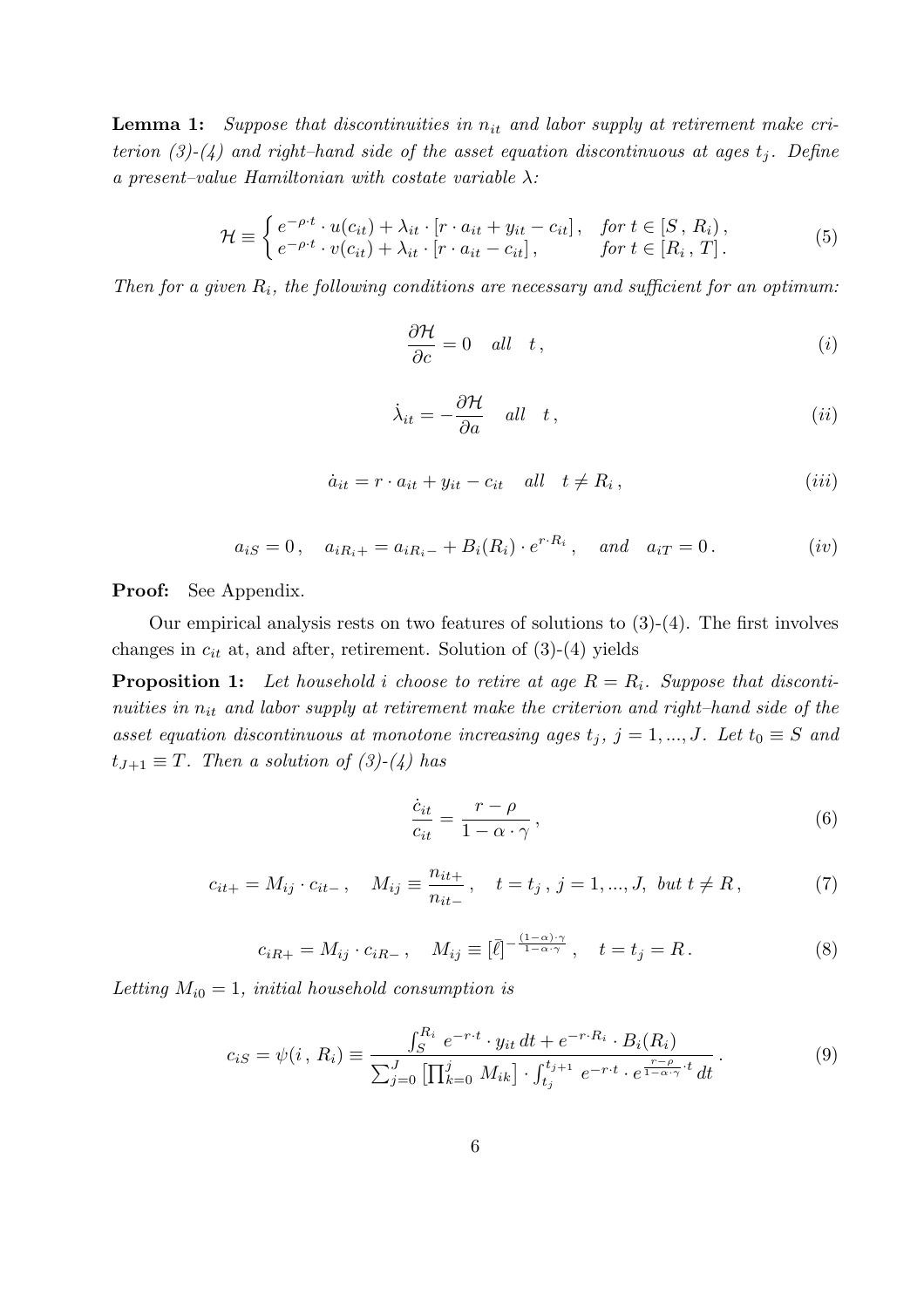Proof: See Appendix.

For this paper, the result of greatest interest is (8). The intuition for (8) is as follows. The inputs of a bivariate neoclassical production function are complementary in the sense that more of one raises the other's marginal product. If  $u(.)$  were linear, a household would desire to raise its consumption  $c_{it}$  at retirement to take advantage of this complementarity. If  $u(.)$  departs from linearity, two competing forces arise at retirement: input complementarity makes a household want to increase  $c_{it}$ ; the household's desire to "smooth" its service flow intertemporally together with the increase in leisure upon cessation of work lead the household to want to decrease  $c_{it}$ . Condition (8) shows that the first force predominates for  $\gamma \in (0, 1)$ , and the second for  $\gamma < 0$ . The sign and magnitude of the drop in household expenditure at retirement is one of the two key elements in our strategy for estimating  $\alpha$ and  $\gamma$ .

The second feature of solutions to  $(3)-(4)$  on which our empirical analysis depends comes from the first–order condition for  $R_i$ . We have

**Proposition 2:** Given a solution to  $(3)-(4)$ , at  $R = R_i \in (S, T)$  we have

$$
\left[\alpha \cdot [n_{iR}]^{1-\alpha \cdot \gamma} \cdot [c_{iR-}]^{\alpha \cdot \gamma-1} \cdot [\bar{\ell}]^{(1-\alpha)\cdot \gamma}\right] \cdot [y_{iR-} - c_{iR-} + c_{iR+} + B'_{i}(R) \cdot e^{r \cdot R}] =
$$
  

$$
\frac{1}{\gamma} \cdot [n_{iR}]^{1-\alpha \cdot \gamma} \cdot \left[ [c_{iR+}]^{\alpha \cdot \gamma} - [c_{iR-}]^{\alpha \cdot \gamma} \cdot [\bar{\ell}]^{(1-\alpha)\cdot \gamma}\right] + \phi(i).
$$
 (10)

Proof: See Appendix.

The intuitive idea of (10) is as follows. The left–hand side assesses the advantage of a marginal increase in retirement age R:  $y_{iR-}$  measures additional earnings contingent upon postponing retirement;  $c_{iR+} - c_{iR-}$  registers the fact that if desired consumption declines after retirement, earnings may stretch farther; and,  $B_i'(R) \cdot e^{r \cdot R}$  measures incremental pension–benefit gains. We multiply the sum of these dollar advantages by the costate variable to convert to units of utility. The right–hand side captures the marginal cost of postponing retirement, namely, the difference in the flow of utility after versus before retirement. Omitting  $\phi(i)$ , condition (8) shows the latter difference would always be positive. $<sup>1</sup>$ </sup>

$$
sgn(\frac{1}{\gamma}) \cdot sgn([\bar{\ell}]^{\frac{-(1-\alpha)\cdot \gamma \cdot \alpha \cdot \gamma}{1-\alpha \cdot \gamma}} - [\bar{\ell}]^{(1-\alpha)\cdot \gamma}) \cdot sgn([c_{iR-}]^{\alpha \cdot \gamma}) =
$$

$$
sgn(\frac{1}{\gamma}) \cdot sgn(1 - [\bar{\ell}]^{\frac{(1-\alpha)\cdot \gamma}{1-\alpha \cdot \gamma}}) \cdot sgn([\bar{\ell}]^{\frac{-(1-\alpha)\cdot \gamma \cdot \alpha \cdot \gamma}{1-\alpha \cdot \gamma}}) =
$$

<sup>&</sup>lt;sup>1</sup> Using (8), the sign on the right–hand side of (10) is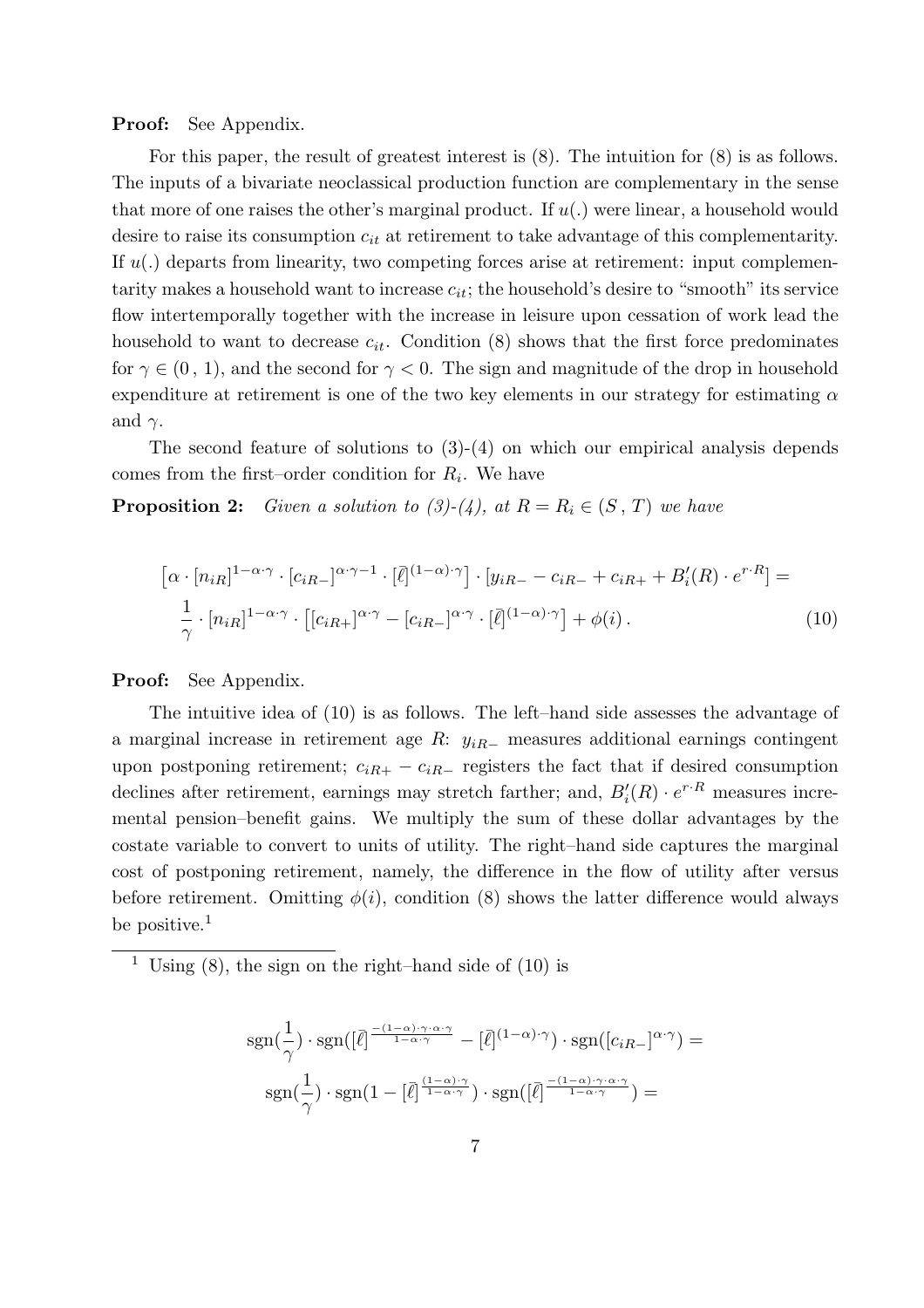2.2 Discussion. In this section we digress to discuss in greater detail two important features of our model: discrete labor supply choices and intratemporally non-separable preferences.

Households in our analysis must either work full time or retire. While in practice employers do offer part–time jobs, the rate of pay is, on average, substantially lower than that for full–time work.<sup>2</sup> As Rust and Phelan [1997] write,

The finding that most workers make discontinuous transitions from full– time work to not working, and the finding that the majority of the relatively small number of 'gradual retirees' reduce their annual hours of work by taking on a sequence of lower wage partial retirement 'bridge jobs' rather than gradually reducing hours of work at their full-time pre-retirement 'career job' suggests the existence of explicit or implicit constraints on the individual's choice of hours of work. [p.786]

An indivisible work day is also consistent with the fact that U.S. data show little trend in male work hours or participation rates after 1940, except for a trend toward earlier retirement 1940-80 (e.g., Pencavel [1986], Blundell and MaCurdy [1999], and Burkhauser et al. [1999]).

While intratemporal additivity is the most common specification for utility in the life–cycle literature, our nonseparable specification is similar to a number of other papers, including Auerbach and Kotlikoff  $[1987]$ <sup>3</sup> An intratemporally additive utility function leaves any routine drop in consumption at retirement unexplained. Auerbach and Kotlikoff employ a CES aggregator for service flows, assuming an elasticity of substitution for  $f(.)$  of 0.75 in their "base case;" Cooley and Prescott [1995], for example, use the same functional forms as we do. Although deviating from the Cobb–Douglas function would not affect Lemma 1 or the substance of Proposition 2, it would complicate expressions (6) and (8) in Proposition 1. Whether our data (see below) could successfully distinguish between an elasticity of substitution for the inputs of  $f(.)$  of, say, 0.75, and 1.00, remains, at this point,

$$
\mathrm{sgn}(\frac{1}{\gamma}) \cdot \mathrm{sgn}(1-[\bar{\ell}]^{\frac{(1-\alpha)\cdot \gamma}{1-\alpha\cdot \gamma}})\,.
$$

Recall that  $\bar{\ell} \in (0, 1)$  and  $\alpha \in (0, 1)$ . If  $\gamma \in (0, 1)$ , the sign of both terms in the last product is positive. If  $\gamma < 0$ , each is negative.

<sup>2</sup> Reasons for the wage penalty for part-time work include daily fixed costs of startup and shutdown, scheduling and coordination problems, employer concern for timely return on training investments, and the fixed–cost nature of some employee benefits (e.g., Hurd [1996]).

 $3$  E.g., King *et al.* [1988], Hurd and Rohwedder [2003], and Cooley and Prescott [1995].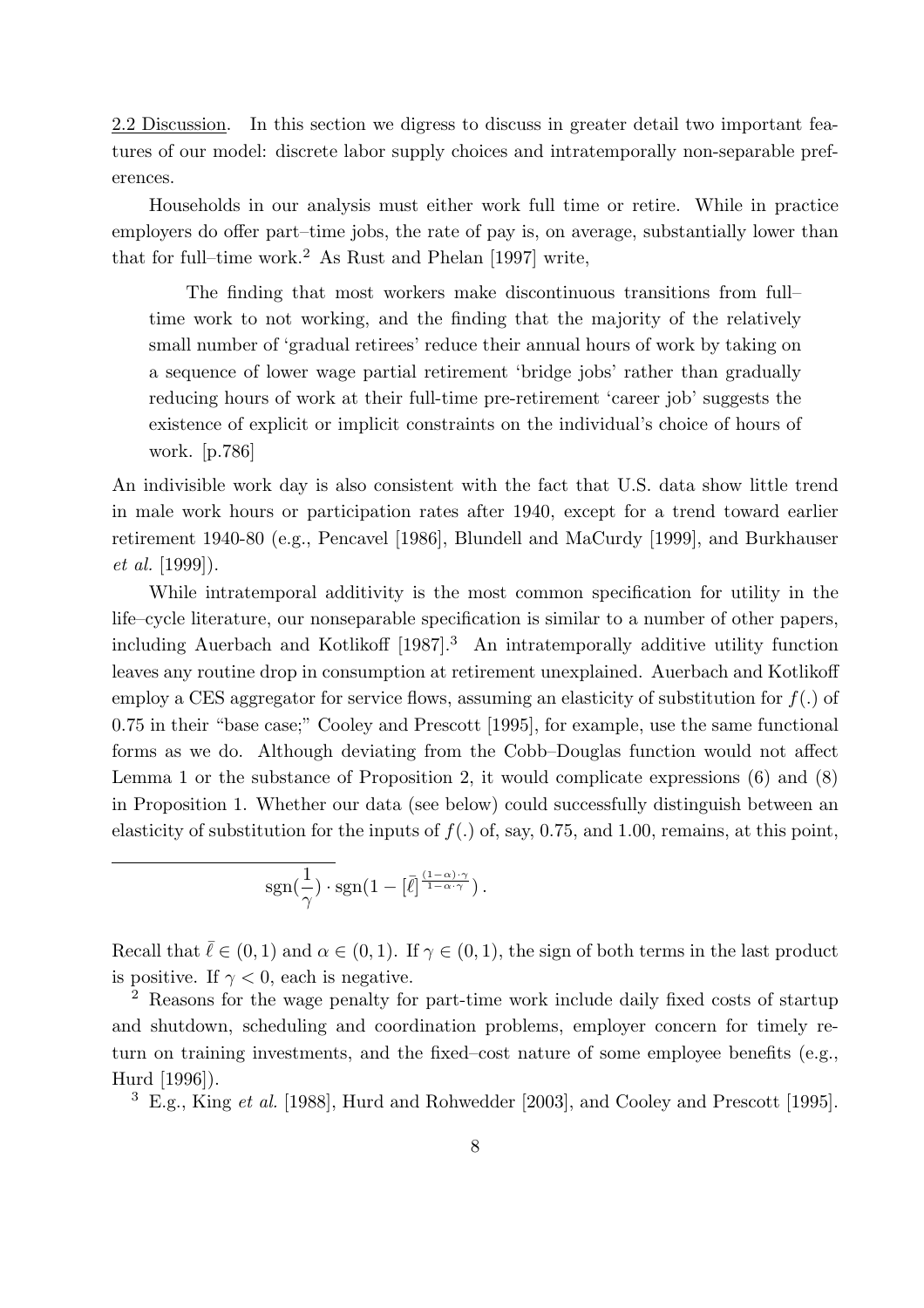a topic for future research.

2.3 Specification with Disability. This section augments the basic model to include a stochastic chance of disability. In the basic model, at its inception a household determines its retirement age. In practice, however, the possible onset of disability may complicate planning. This paper considers only the case with actuarially fair insurance.

Assume that a household's health status is either "not disabled" or "disabled," that a disabled household cannot work, and that disability is an absorbing state. Once a household becomes disabled, it remains disabled until it reaches its (previously) chosen retirement age R, at which point we reclassify it as retired. Let  $p(t) =$  probability that a household becomes disabled at age t. Assume

$$
\int_{S}^{T} p(t) dt = 1.
$$

Define

$$
P(s) \equiv 1 - \int_{S}^{s} p(t) dt = \int_{s}^{T} p(t) dt,
$$
\n(11)

so that  $P(s)$  is the probability of becoming disabled after age s.

At age  $t < R$ , a nondisabled household purchasing term disability insurance during the interval  $[t, t+dt)$  would pay an insurance premium with annual rate  $p(t) \cdot X_{it}/P(t)$ in other words, it would pay total premiums  $p(t) \cdot X_{it} dt / P(t)$ , to receive (current–dollar) lump–sum benefit  $X_{it}$  in the event of disability. Whether disabled or not, household i receives capitalized sum  $B_i(R_i) \cdot e^{r \cdot R_i}$ , in current dollars, at its chosen retirement age  $R_i$ ; thus, retirement benefits implicitly include a disability–insurance component in our framework, and disability insurance need only tide a household over until its retirement age.

Disabled households benefit from full-time leisure; presumably disability lowers their utility as well. Provided the latter implies an additively separable term in the flow utility function, the term does not affect household behavior, since the onset of disability is an exogenous event. For simplicity, we therefore omit it from the analysis.

Behavior after retirement is the same as before; hence, problem (4) remains as above. If household i happens to become disabled at age  $D = D_i < R_i = R$  and has insurance payout  $X_{iD}$ , its cumulative utility for ages  $t \in [D, T]$  is

$$
\bar{\varphi}\big(A+X_{iD},\,D\,,\,R\big)\equiv\max_{\bar{c}_{it}}\,\int_{D}^{R}\,e^{-\rho\cdot t}\cdot v(\bar{c}_{it})\,dt+\varphi\big(\bar{a}_{iR-}+B_{i}(R)\cdot e^{r\cdot R}\,,\,R\big)\qquad(12)
$$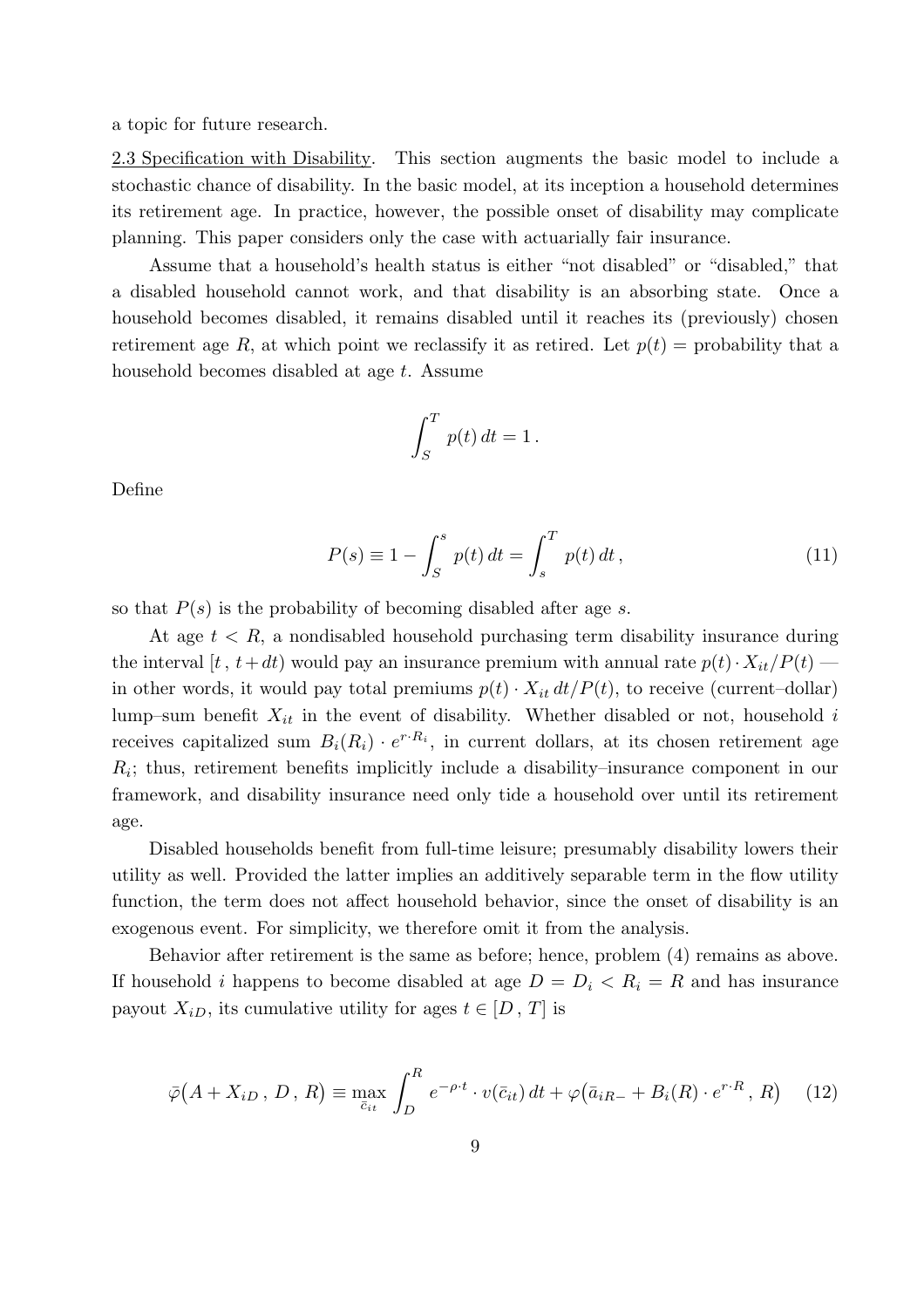subject to:  $\dot{\bar{a}}_{it} = r \cdot \bar{a}_{it} - \bar{c}_{it}$ ,

$$
\bar{a}_{iD+} = A + X_{iD},
$$

 $\bar{a}_{iR} \geq 0$ .

We are now ready to set out a household's complete life–cycle problem. Continue to let  $D = D_i$  and  $R = R_i$ . At its inception, household i solves

$$
\max_{R, c_{it}, X_{it}} \int_{S}^{R} p(D) \cdot \left[ \int_{S}^{D} e^{-\rho \cdot t} \cdot u(c_{it}) dt + \bar{\varphi}(a_{iD-} + X_{iD}, D, R) \right] dD +
$$

$$
\left[ 1 - \int_{S}^{R} p(t) dt \right] \cdot \int_{S}^{R} e^{-\rho \cdot t} \cdot u(c_{it}) dt +
$$

$$
\left[ 1 - \int_{S}^{R} p(t) dt \right] \cdot \varphi(a_{iR+} + B_i(R) \cdot e^{r \cdot R}, R)
$$
(13)

subject to: 
$$
\dot{a}_{it} = r \cdot a_{it} + y_{it} - c_{it} - \frac{p(t) \cdot X_{it}}{P(t)},
$$

$$
a_{iS}=0.
$$

The criterion's first term captures utility for ages 0 to  $R$  if the household becomes disabled at age  $D < R$ , the second component captures utility over the same ages if the household reaches its chosen retirement age  $R$  without first becoming disabled, and the last term captures utility from retirement to death if the household reaches the former without becoming disabled. Recall that when  $D < R$ ,  $\overline{\varphi}$ (.) incorporates the household's utility from  $R$  to  $T$  as well as from  $D$  to  $R$ .

We can simplify the criterion of  $(13)$ . Looking at the criterion's first integral, we have

$$
\int_{S}^{R} p(D) \cdot \int_{S}^{D} e^{-\rho \cdot t} \cdot u(c_{it}) dt dD =
$$
  

$$
\int_{S}^{R} \int_{t}^{R} p(D) \cdot e^{-\rho \cdot t} \cdot u(c_{it}) dD dt =
$$
  

$$
\int_{S}^{R} [P(t) - P(R)] \cdot e^{-\rho \cdot t} \cdot u(c_{it}) dt,
$$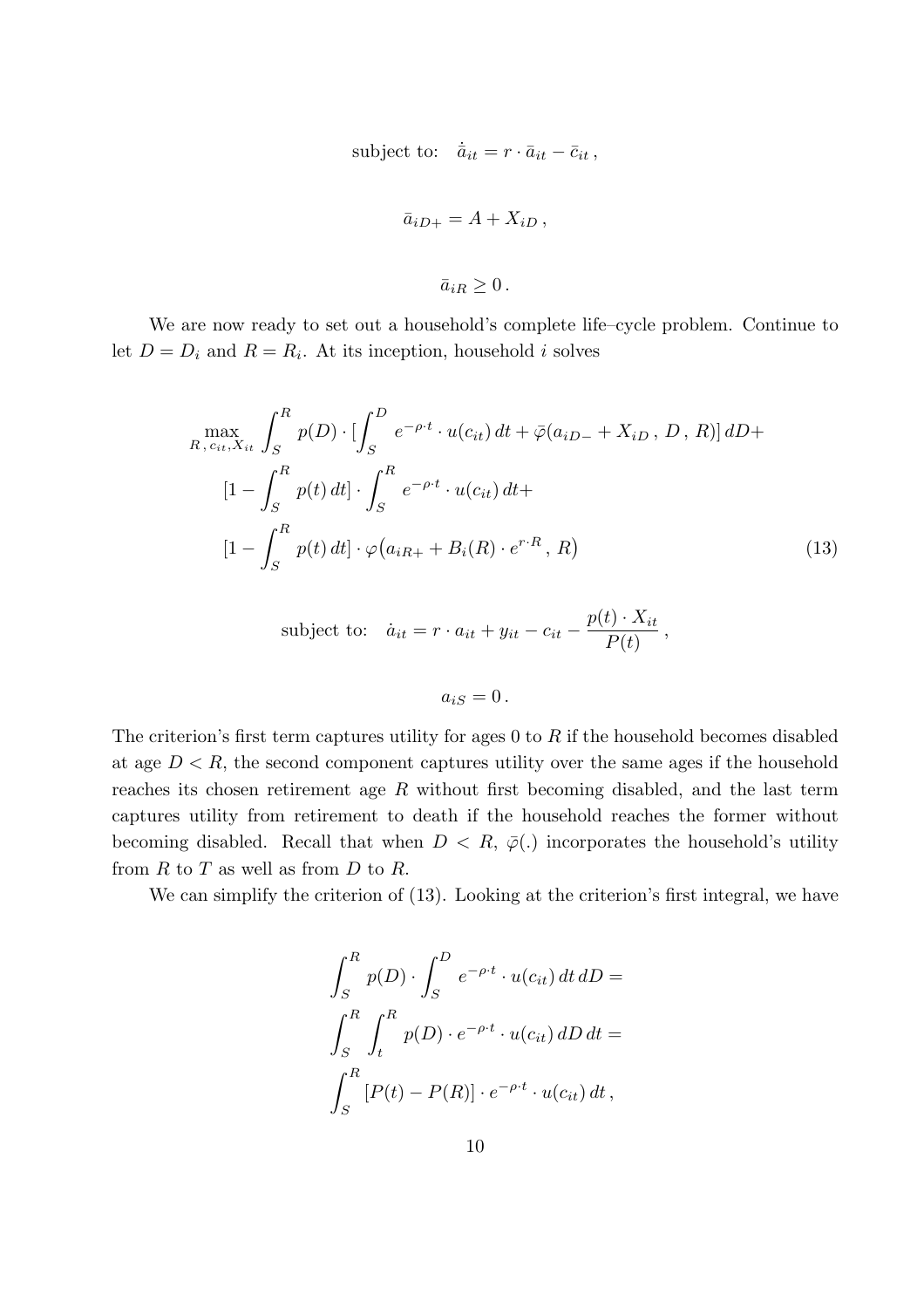where the middle step uses Fubini's theorem. This enables us to rewrite the whole criterion as

$$
\int_{S}^{R} \left[ P(t) \cdot e^{-\rho \cdot t} \cdot u(c_{it}) + p(t) \cdot \overline{\varphi}(a_{it-} + X_{it}, t, R) \right] dt +
$$

$$
P(R) \cdot \varphi(a_{iR-} + B_i(R) \cdot e^{r \cdot R}, R).
$$
 (14)

We can then establish an analogue to Proposition 1.

**Proposition 3:** Consider the model with disability. Let household i choose to retire at age  $R = R_i$ . Suppose that discontinuities in  $n_{it}$  and labor supply at retirement make the criterion and right–hand side of the asset equation discontinuous at ages  $t_j$ ,  $j = 1, ..., J$ . Let  $t_0 \equiv S$  and  $t_{J+1} \equiv T$ . Then a solution of (3)-(4) has

$$
\frac{\dot{c}_{it}}{c_{it}} = \frac{r - \rho}{1 - \alpha \cdot \gamma},\tag{14}
$$

$$
c_{it+} = \frac{n_{it+}}{n_{it-}} \cdot c_{it-} \,, \quad t = t_j \,, \quad j = 1, ..., J, \quad but \quad t \neq R \,, \tag{15}
$$

$$
c_{iR+} = \left[\bar{\ell}\right]^{-\frac{(1-\alpha)\cdot\gamma}{1-\alpha\cdot\gamma}} \cdot c_{iR-} \,. \tag{16}
$$

If the household becomes disabled at age  $D < R$ , its change in consumption at that age is

$$
c_{iD+} = [\bar{\ell}]^{-\frac{(1-\alpha)\cdot\gamma}{1-\alpha\cdot\gamma}} \cdot c_{iD-} \,. \tag{17}
$$

Let  $M_{ij}$  be the consumption jump at  $t_j$ ,  $j = 1, ..., J$ , and let  $M_{i0} = 1$ . When disability occurs at age  $D < R$ , drop the breakpoint at age R, add instead one at D with the corresponding consumption jump being as in (17), and reorder subscripts j if necessary so that  $t_i < t_{i+1}$ . Since one breakpoint occurs at age min  $\{D, R\}$ , write  $t_j = t_j(D)$  when  $D < R$  and  $t_j =$  $t_i(R)$  otherwise. Then the initial consumption of household i is

$$
c_{iS} = \bar{\psi}(i, R) \equiv
$$
  

$$
\frac{\int_{S}^{R} p(D) \cdot \left[ \int_{S}^{D} e^{-r \cdot t} \cdot y_{it} dt \right] dD + P(R) \cdot \int_{S}^{R} e^{-r \cdot t} \cdot y_{it} dt + e^{-r \cdot R} \cdot B_{i}(R)}{DEN},
$$
(18)

$$
DEN \equiv \int_{S}^{R} p(D) \cdot \left[ \sum_{j=0}^{J} \left[ \prod_{k=0}^{j} M_{ik} \right] \cdot \int_{t_{j}(D)}^{t_{j+1}(D)} e^{-r \cdot t} \cdot e^{\frac{r - \rho}{1 - \alpha \cdot \gamma} \cdot t} dt \right] dD +
$$

$$
P(R) \cdot \sum_{j=0}^{J} \left[ \prod_{k=0}^{j} M_{ik} \right] \cdot \int_{t_{j}(R)}^{t_{j+1}(R)} e^{-r \cdot t} \cdot e^{\frac{r - \rho}{1 - \alpha \cdot \gamma} \cdot t} dt.
$$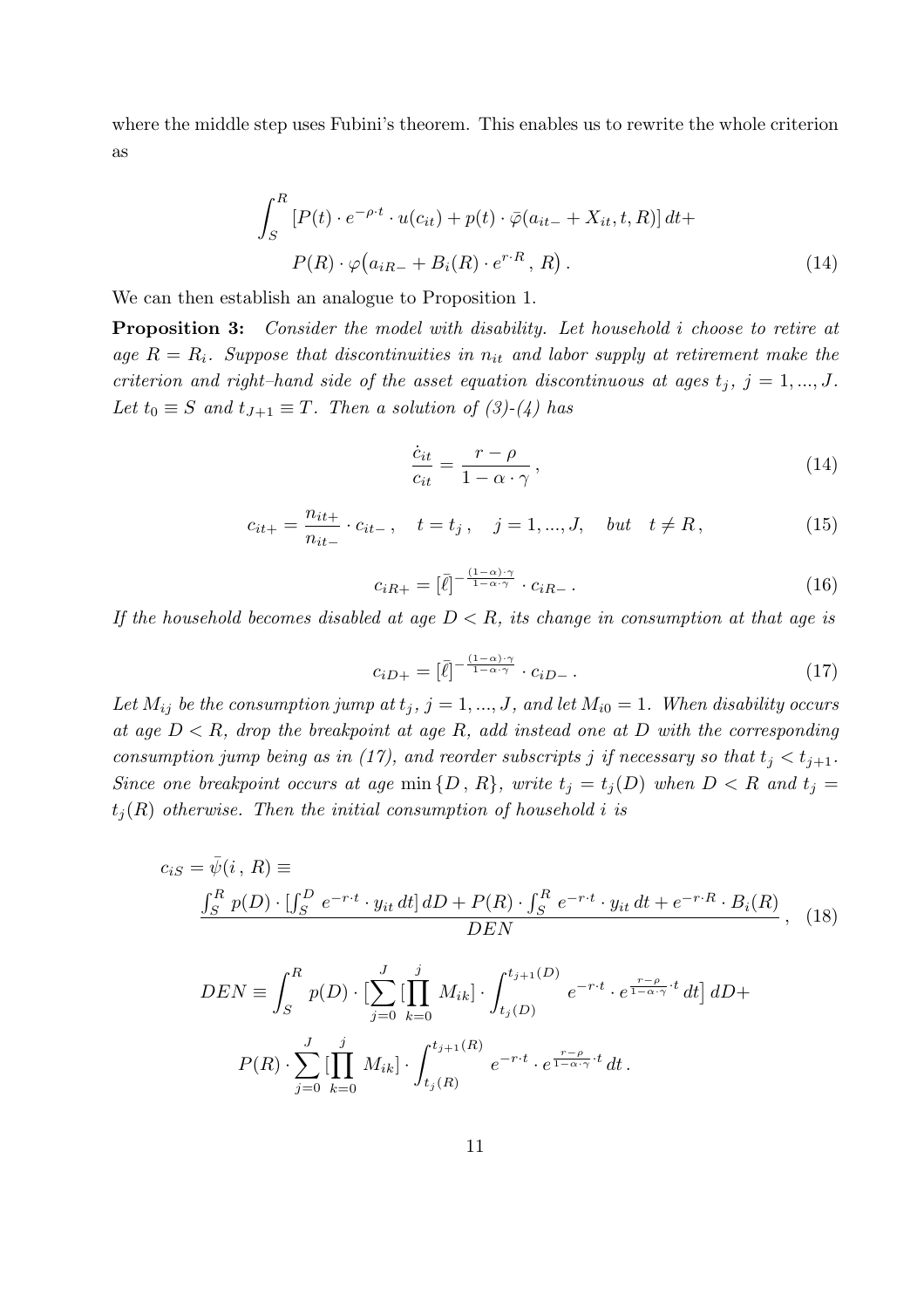#### Proof: See Appendix.

The new feature of Proposition 3 is the change in consumption upon pre-retirement disability, namely, condition (17). The intuition for (17) is as follows. Although the possibility of disability reduces lifetime resources (cf., (9) and (18)), households adopt full insurance. This does not mean that the household perfectly insures its income against disability. Rather the household chooses a level of insurance such that its continuation utility, net of the separable disutility of disability is preserved. Thus, the need to pay insurance premiums causes lifetime consumption to be lower, but the actual onset of disability causes a household no further financial hardship. The latter fact implies that a household chooses the same consumption change at the onset of disability as at the arrival of its planned retirement age in the absence of disability.

The analogue to Proposition 2 determines the utility–maximizing retirement age for household i:

**Proposition 4:** Given a solution to (4) and (12)-(13), at  $R = R_i \in (S, T)$  we have

$$
\left[\alpha \cdot [n_{iR}]^{1-\alpha \cdot \gamma} \cdot [c_{iR-}]^{\alpha \cdot \gamma-1} \cdot [\bar{\ell}]^{(1-\alpha)\cdot \gamma}\right] \cdot [y_{R-}-c_{iR-}+c_{iR+}+B'_{i}(R) \cdot e^{r\cdot R}-\frac{p(R)\cdot X_{iR}}{P(R)}]=\frac{1}{\gamma} \cdot [n_{iR}]^{1-\alpha \cdot \gamma} \cdot \left[ [c_{iR+}]^{\alpha \cdot \gamma}-[c_{iR-}]^{\alpha \cdot \gamma} \cdot [\bar{\ell}]^{(1-\alpha)\cdot \gamma}\right]+\phi(i),\tag{19}
$$

when  $R_i \leq D_i$ . Furthermore,

$$
X_{iR} = y_{iR-} - c_{iR-} + c_{iR+}.
$$
\n(20)

## Proof: See Appendix.

The logic of Proposition 4 resembles Proposition 2, namely, condition (19) balances extra wages and retirement benefits against the utility gains from more leisure. What is new is that only earnings net of the corresponding disability–insurance cost constitute an advantage for postponing retirement. This does not imply that the possibility of disability necessarily leads to earlier retirement than in the basic model — as we have seen, the chance of disability lowers lifetime consumption (see the numerator of (18)); and, dividing (19) by  $[c_{iR+}]^{\alpha \cdot \gamma}$  and using (16), we can see that  $1/c_{iR-}$  remains on the left–hand side of (19). In other words, although the chance of disability creates a substitution effect that tends to promote earlier retirement, an income effect that tends to promote longer working lives arises as well.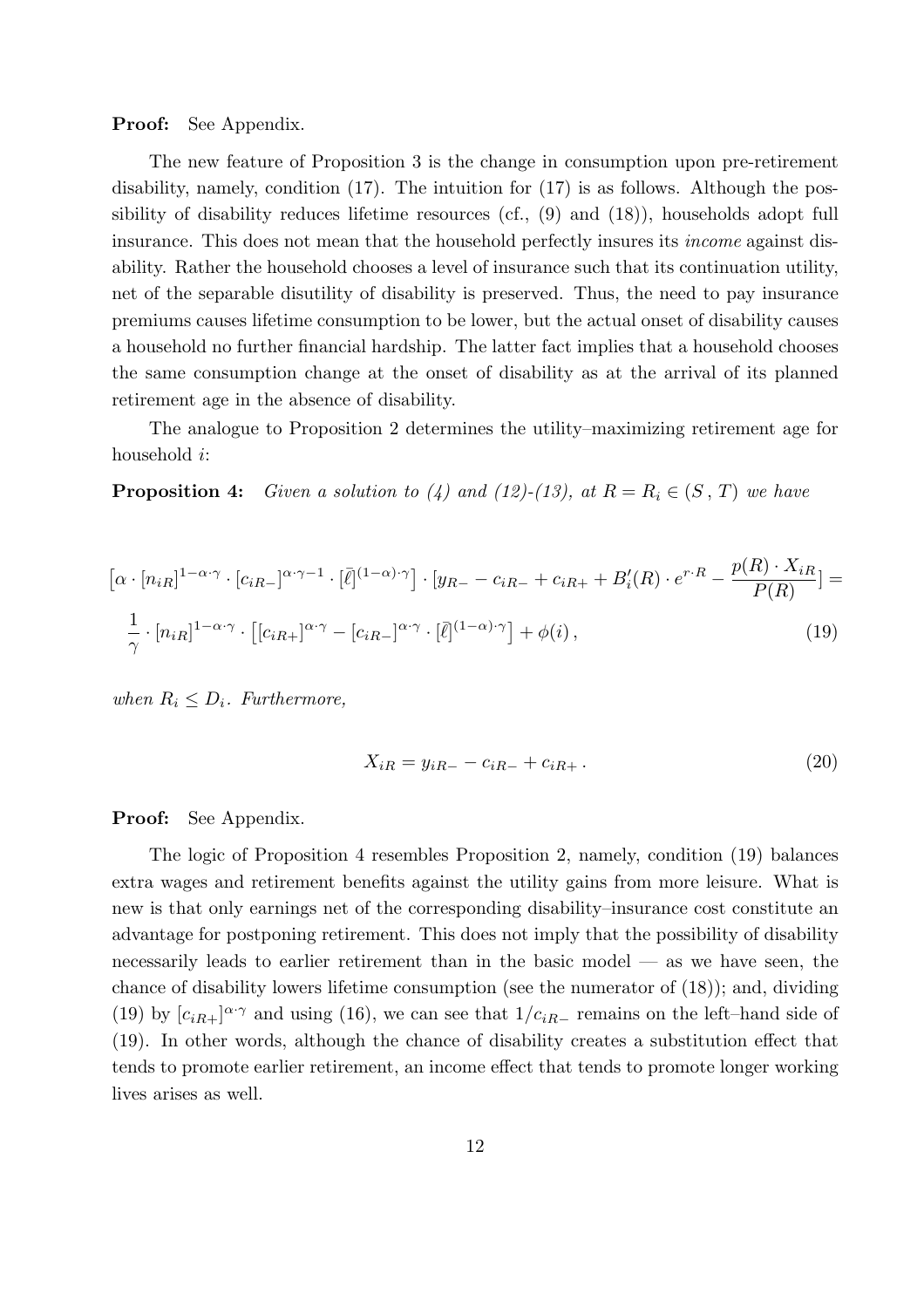2.4 Estimation equations. This section derives the pair of equations that we use for estimation. Since the model with disability includes the basic model as a special case, we work with the former.

Our first equation comes from Proposition 3. Consider household  $i$ . When it is age  $s$ , it has experienced a set of ages, say,  $\kappa(s, i)$  with breakpoints from family composition changes and either retirement or pre-retirement disability. Let the consumption-level adjustment factors corresponding to the breakpoints be  $M_{ik}$ , as in Proposition 3. Then Proposition 3 shows that the household's current consumption is

$$
c_{is} = \bar{\psi}(i, R_i) \cdot \left[\prod_{k \in \kappa(s, i)} M_{ik}\right] \cdot e^{\frac{r - \rho}{1 - \alpha \cdot \gamma} \cdot (s - S)}
$$

(see (18)). Let  $D_i$  be the household's age of disability. Define

$$
\chi^{RD}(i, t) \equiv \begin{cases} 1, & \text{if } t \ge \min\{R_i, D_i\}, \\ 0, & \text{otherwise.} \end{cases}
$$

Noting that  $\kappa(s, i) \subseteq \kappa(s + 1, i)$ , we have

$$
\ln(c_{i,s+1}) - \ln(c_{i,s}) = \sum_{k \in \kappa(s+1,i) - \kappa(s,i)} \ln(M_{ik}) + \frac{r - \rho}{1 - \alpha \cdot \gamma} \approx
$$
  

$$
\frac{r - \rho}{1 - \alpha \cdot \gamma} + \xi^S \cdot [\chi^S(i, s+1) - \chi^S(i, s)] + \xi^K \cdot [\chi^K(i, s+1) - \chi^K(i, s)] +
$$
  

$$
[\bar{\ell}]^{\frac{(1-\alpha)\cdot\gamma}{\alpha\cdot\gamma - 1}} \cdot [\chi^{RD}(i, s+1) - \chi^{RD}(i, s)],
$$

where the approximation comes from a first–order Taylor series.

Our consumption data (see below) provides repeated, population–representative cross sections; so, we estimate from a pseudo panel:

$$
\sum_{i'} \ln(c_{i',s+1}) - \sum_{i} \ln(c_{i,s}) =
$$
\n
$$
\frac{r - \rho}{1 - \alpha \cdot \gamma} + \xi^{S} \cdot [\sum_{i'} \chi^{S}(i', s+1) - \sum_{i} \chi^{S}(i, s)] +
$$
\n
$$
\xi^{K} \cdot [\sum_{i'} \chi^{K}(i', s+1) - \sum_{i} \chi^{K}(i, s)] +
$$
\n
$$
\frac{(1 - \alpha) \cdot \gamma \cdot \ln(\bar{\ell})}{\alpha \cdot \gamma - 1} \cdot [\sum_{i'} \chi^{RD}(i', s+1) - \sum_{i} \chi^{RD}(i, s)] + v_{s+1} - v_{s}, \qquad (21)
$$

where  $\nu$  is a regression error representing measurement error in the consumption data.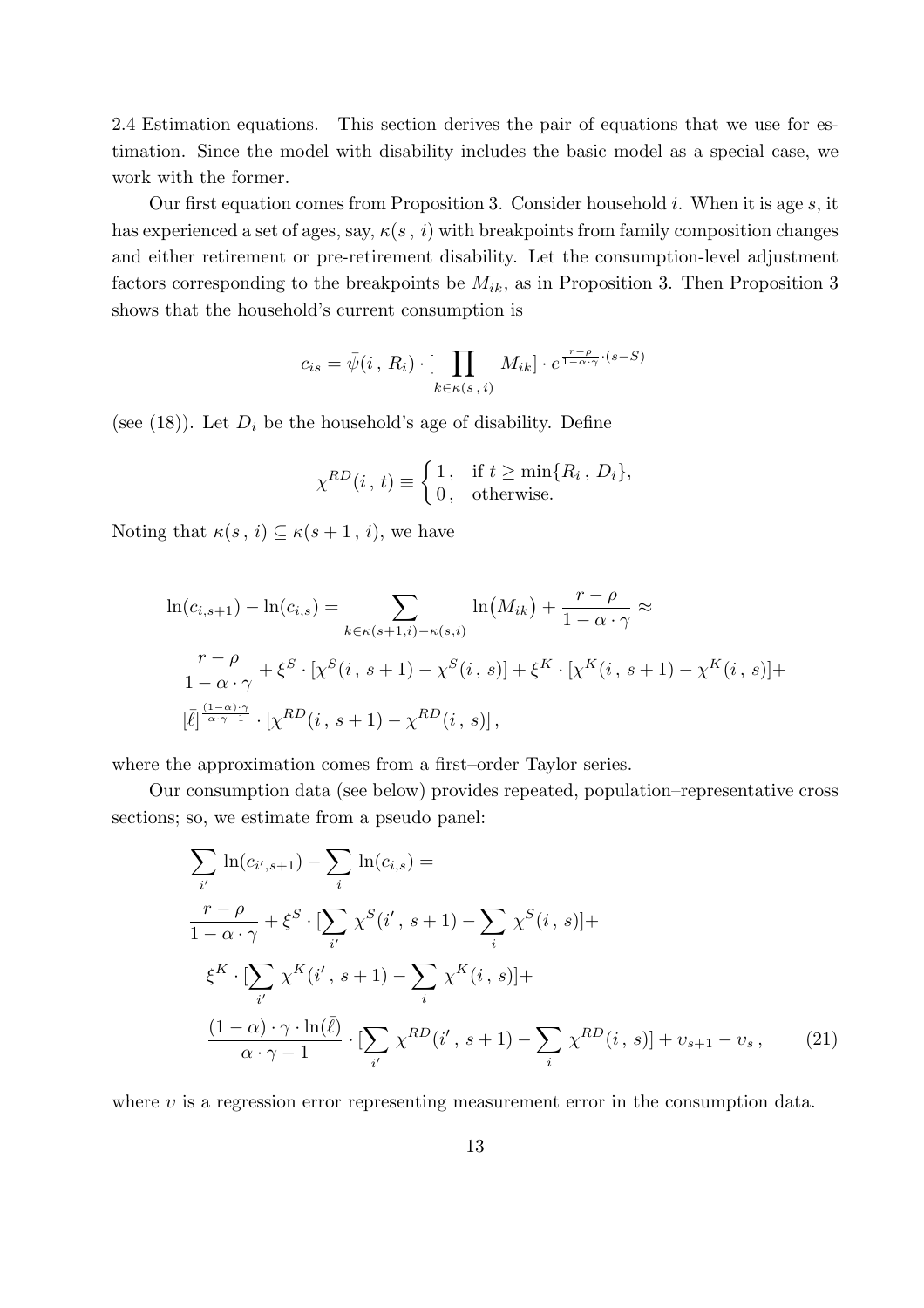Proposition 4 yields our second estimation equation: for a household i that did not become disabled prior to its chosen retirement age  $R = R_i$ , we have

$$
[\alpha \cdot [n_{iR}]^{1-\alpha \cdot \gamma} \cdot [c_{iR-}]^{\alpha \cdot \gamma-1} \cdot [\bar{\ell}]^{(1-\alpha)\cdot \gamma}].
$$
  
\n
$$
[[y_{R-} - c_{iR-} + c_{iR+}] \cdot [1 - \frac{p(R)}{P(R)}] + B'_{i}(R) \cdot e^{r \cdot R}] -
$$
  
\n
$$
\frac{1}{\gamma} \cdot [n_{iR}]^{1-\alpha \cdot \gamma} \cdot [[c_{iR+}]^{\alpha \cdot \gamma} - [c_{iR-}]^{\alpha \cdot \gamma} \cdot [\bar{\ell}]^{(1-\alpha)\cdot \gamma}] =
$$
  
\n
$$
\phi(i).
$$
\n(22)

The random effect  $\phi(i)$ , reflecting inter–household heterogeneity of preferences for leisure, becomes our regression error.

#### 3. Data and Estimation

As previewed in the introduction, this paper estimates (21) from CEX data and (22) from the HRS.

3.1 CEX Data. Our primary data source for estimating (21) is the U.S. Consumer Expenditure Survey (CEX). It is the most comprehensive source of disaggregate consumption data for the U.S. The CEX obtains diary information on small purchases from one set of households; for a second set of households, it conducts quarterly interviews that catalog major purchases. The survey also collects demographic data and data on value of the respondent's house. At any given time, the sample consists of approximately 5,000 (7,000 after 1999) households each of which remains in the survey for at most 5 quarters. The survey was conducted at multi–year intervals prior to 1984, and annually thereafter. This paper uses the CEX surveys from 1984-2001.<sup>4</sup>

Table 1 compares National Income and Product Account (NIPA) personal consumption for 1985, 1990, 1995, and 2000 with weighted totals from the  $CEX$ .<sup>5</sup> We exclude household expenditures on pensions and life insurance from the CEX: the former constitute saving, and our concept of earnings is net of insurance. Looking at the last row of

<sup>4</sup> The web site http://stats.bls.gov.gov/csxhome.htm presents aggregative tables, codebooks, etc., for the CEX. This paper uses raw CEX data from the ICPSR archive, and we gratefully acknowledge the assistance of the BLS in providing stub files of changing category definitions.

 $5$  We abstract from the empirical difference between consumption and expenditure (e.g., Aguiar and Hurst [2004]). Except in the case of housing, this paper draws no distinction between consumer durable stocks and flows.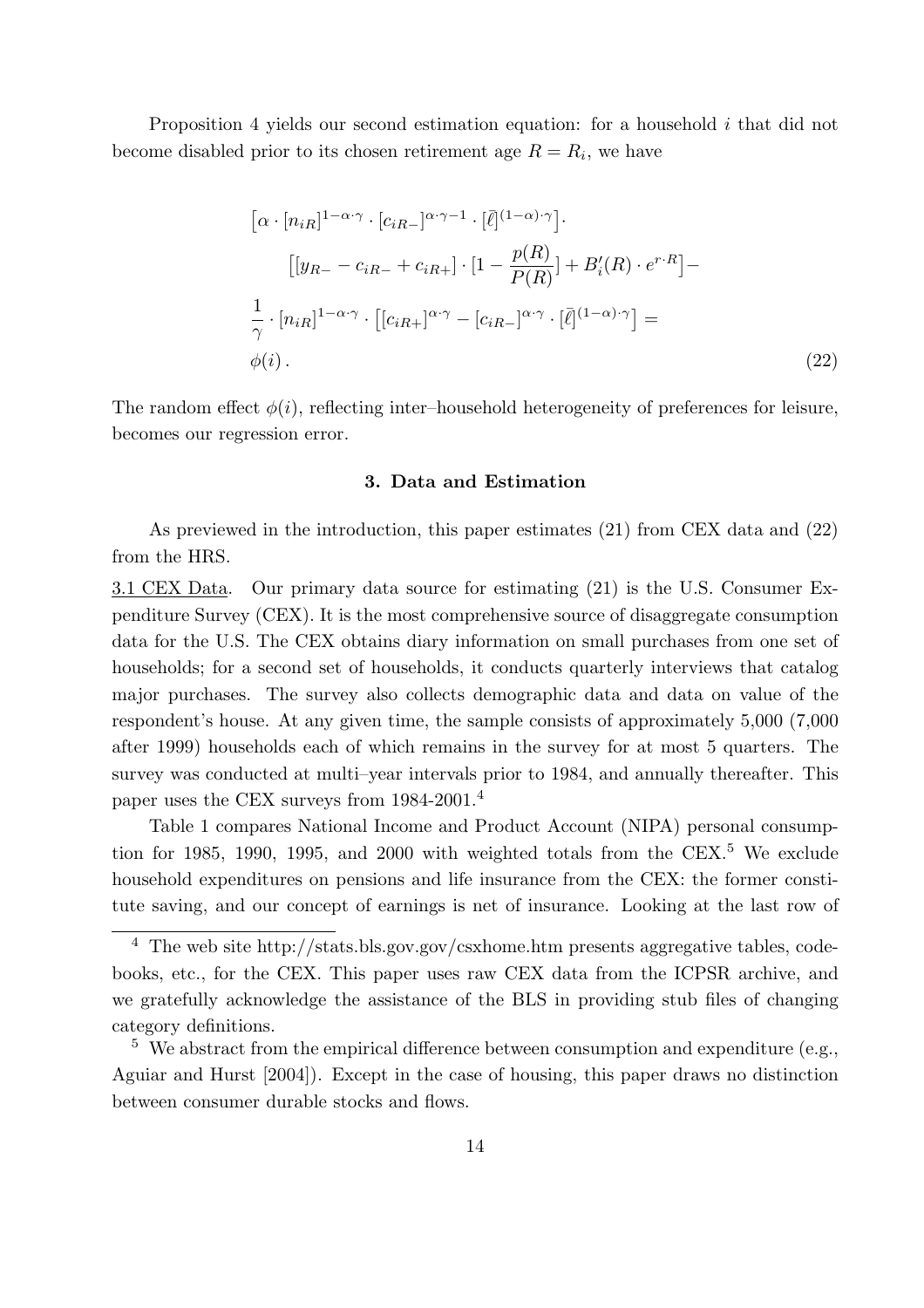Table 1, total consumption measured in the CEX is only about 50-70 percent as large as the NIPA equivalent, with the discrepancy higher in later years.<sup>6</sup> This paper assumes that the NIPA numbers are accurate; that item–nonresponse and other measurement errors of the survey typically make CEX totals too low; and, that the relative magnitude of survey errors does not systematically vary with age. Thus, for each year we scale CEX consumption categories, uniformly across ages, to match NIPA amounts. Appendix II describes in detail three additional adjustments concerning the treatment of housing services, health care, and personal business expenditures.

| Table 1. Consumer Expenditure Amount $\div$ NIPA Amount<br>$(percent)^a$ |       |       |       |       |
|--------------------------------------------------------------------------|-------|-------|-------|-------|
| Category                                                                 | 1985  | 1990  | 1995  | 2000  |
| food                                                                     | 73.5  | 69.6  | 64.9  | 62.3  |
| apparel                                                                  | 22.0  | 60.0  | 55.4  | 49.5  |
| personal care                                                            | 73.7  | 65.8  | 61.7  | 70.2  |
| shelter:                                                                 | 82.9  | 82.4  | 81.4  | 81.0  |
| own home                                                                 | 74.1  | 69.7  | 73.0  | 71.4  |
| other                                                                    | 102.1 | 112.2 | 102.5 | 107.6 |
| household operation                                                      | 76.0  | 82.6  | 78.6  | 71.4  |
| transportation                                                           | 111.7 | 109.0 | 110.7 | 105.4 |
| medical care                                                             | 27.6  | 23.2  | 20.1  | 19.3  |
| recreation                                                               | 61.8  | 55.5  | 50.9  | 45.0  |
| education                                                                | 65.1  | 61.2  | 58.8  | 57.4  |
| personal business:                                                       | 14.8  | 12.2  | 9.9   | 6.8   |
| brokerage fees                                                           | 0.0   | 0.0   | 0.0   | 0.0   |
| other                                                                    | 48.5  | 37.5  | 33.0  | 23.4  |
| miscellaneous                                                            | 120.0 | 80.0  | 68.0  | 67.5  |
| total                                                                    | 66.7  | 64.3  | 59.7  | 56.0  |

a. Source: http://www.bea.doc.gov/bea/dn/nipaweb/AllTables.asp, Section 2, Table 2.4.

Deflating with the NIPA personal consumption deflator, and using survey weights, we derive an adjusted consumption amount for each age s and year t, say,  $C_{st}$ . Due

<sup>6</sup> There is a particularly large gap for "apparel" in 1985. The 1984 and 1985 data files omit a number of apparel subcategories. We assume this does not create biases with respect to age — so that our scaling procedure below is sufficient to eliminate the problem.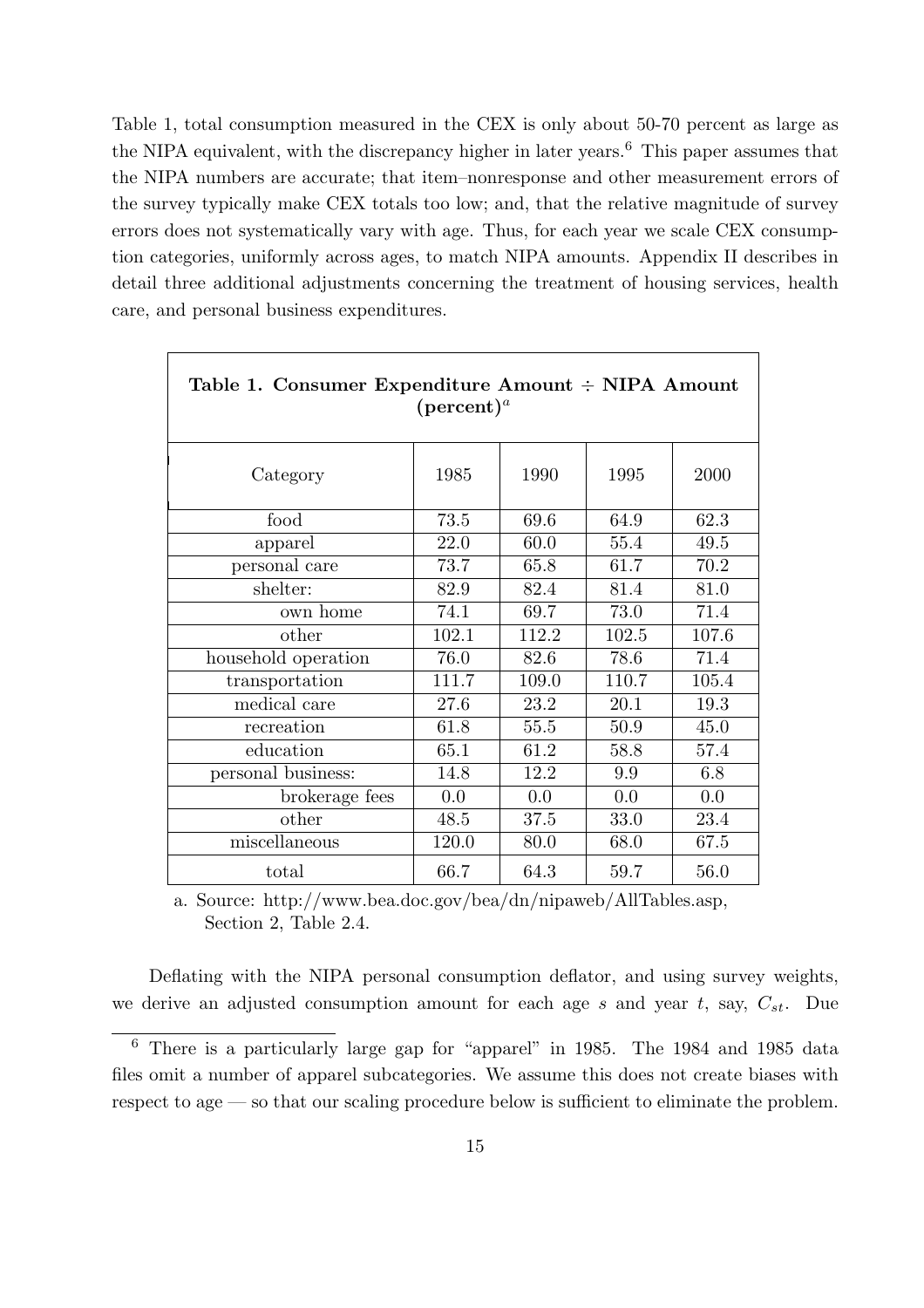to the construction of the CEX from separate interview and diary surveys, we do not have consumption figures for individual households; however, we use our weighted–average consumption figures  $C_{st}$  for age  $\times$  time cells to form a pseudo panel. The number of interviewed households per cell below varies from 127 to 981. The left–hand side variable for (21) in our estimation process is

$$
\Delta \ln(C_{st}) \equiv \ln(C_{s+1,t+1}) - \ln(C_{st}).
$$

We organize the CEX data so that a household's age is the age of the wife for a married couple, and the age of the single household head in other cases.

The CEX provides information on whether the household is married. The latter provides our regressor  $n^S \in \{0, 1\}$ . Although the CEX also reports number of children ages 0-17, we need more flexibility; hence, we construct our own measure of children per household as follows. Using Census data on births per woman at age  $s \in \{15, ..., 49\}$  in year  $t \in \{1920, ..., 2001\}$ , we simulate the number of children of each age for women of separate ages i in 1984,...,2001. As stated, our data set assigns household observations to each age cell according to the age of the adult woman for all but single male households. We append numbers of children to each cell on the basis of the ages and birth dates of women.

Similarly, the CEX survey questions on retirement are not satisfactory for our purposes. The CEX interview questionnaire only asks whether the respondent is "retired" if he or she had zero weeks of work in the last twelve months; therefore, we turn to the March Current Population Survey 1984-2001 for our  $\chi_s(R_i)$  variable.<sup>7</sup> We consider a household retired if the head is at least 50 years old and answers that he or she is out of the labor force at the time of the March survey. For male-female couples, the household is retired for our purposes if the male is at least 50 and out of the labor market (in the March survey). We focus on male behavior because males were more attached to the labor force in the cohorts of our data, and because our analysis abstracts from a detailed model of decision making within dual earner households and home–work/market–work choices.

3.2 Estimation of  $(21)$ . Although our goal is to estimate  $(21)-(22)$  together with cross– equation constraints, at this point we estimate them individually.

Table 2 presents regression results for (21). We use households of age 25-80 for 1984- 2001, so that our differences  $\Delta \ln(C_{st})$  cover ages 25-79 and years 1984-2000. We exclude earlier ages out of concern for men and women assigned in the data to their parents'

<sup>7</sup> The average median retirement age 1984-2001 in the CEX data is 64-65, whereas it is about 62 in the Current Population Survey over the same period. See also our HRS results in Section 5 below.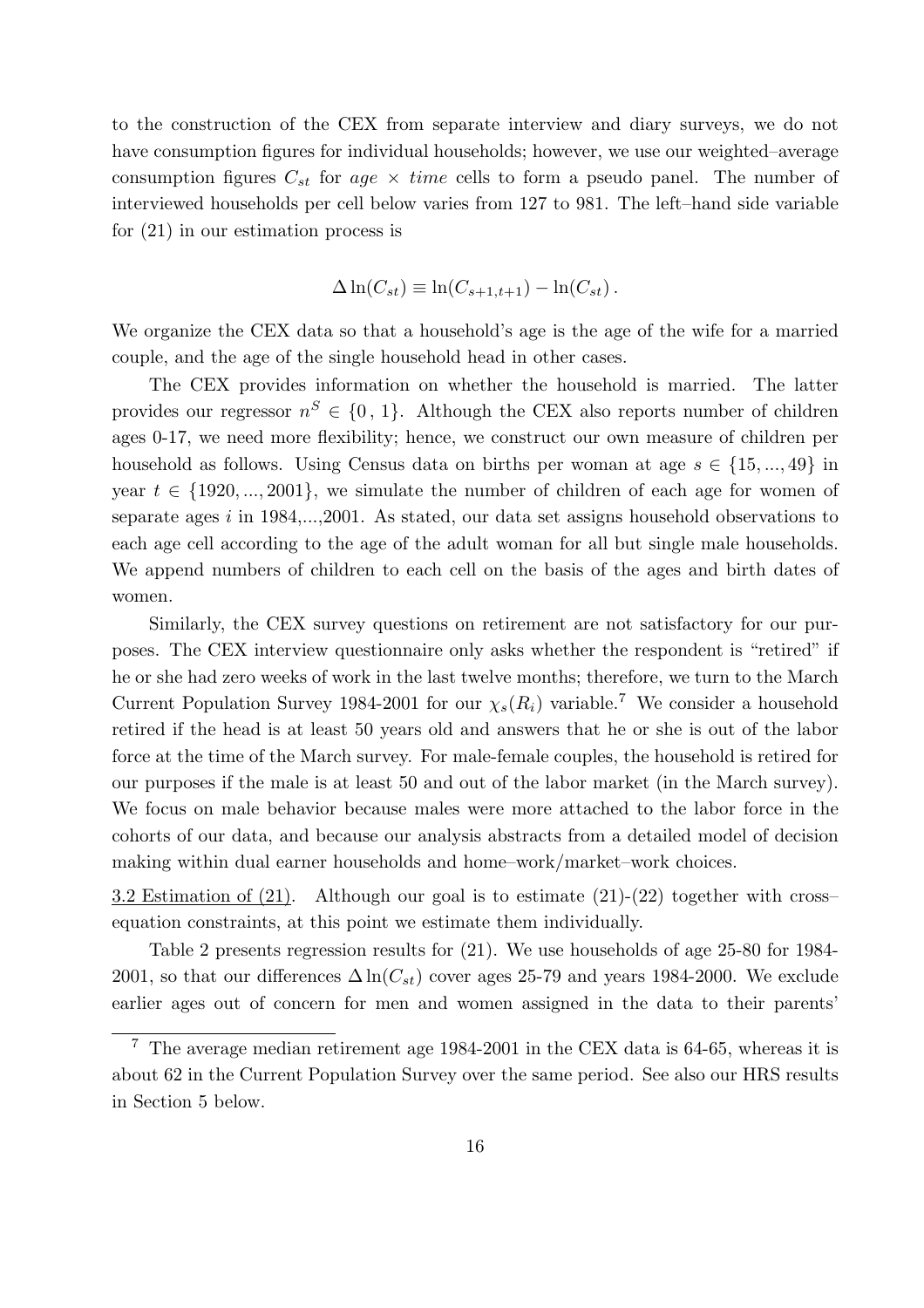households (indeed we treat children 0-22 as under parental care). The dependent variable is  $\Delta \ln(C_{st})$ . Independent variables include separate time dummies for 1984, 1985,..., 1999; a constant,  $\beta_0$ ; change from  $(s, t)$  to  $(s + 1, t + 1)$  in weighted average number of households with spouse, with coefficient  $\beta_1$ ; change in weighted average number of households retired, with coefficient  $\beta_2$ ; and, change in weighted average number of children 0-22, with coefficient  $\beta_3$ . In light of (21), coefficient interpretations are

$$
\beta \equiv (\beta_0, \beta_1, \beta_2, \beta_3) \equiv \left(\frac{r-\rho}{1-\alpha \cdot \gamma}, \xi^S, -\frac{\gamma \cdot (1-\alpha) \cdot \ln(\bar{\ell})}{1-\alpha \cdot \gamma}, \xi^C\right). \tag{23}
$$

Table 2 presents our estimates.

|                     | Table 2. Estimated Coefficients for Equation (21):<br>Consumer Expenditure Survey Data 1984-2000 <sup>a</sup> |              |              |
|---------------------|---------------------------------------------------------------------------------------------------------------|--------------|--------------|
| Parameter           | CEX Female Ages:                                                                                              |              |              |
|                     | Age<br>25-79                                                                                                  | Age<br>30-79 | Age<br>35-79 |
| $\beta_0$           | 0.0259                                                                                                        | 0.0261       | 0.0249       |
| (S.E.)              | (0.0010)                                                                                                      | (0.0012)     | (0.0018)     |
| T Stat.             | 27.1764                                                                                                       | 21.2747      | 14.0274      |
| $\beta_1$           | 0.4351                                                                                                        | 0.4441       | 0.4336       |
| S.E.                | (0.0460)                                                                                                      | (0.0528)     | (0.0606)     |
| T Stat.             | 9.4498                                                                                                        | 8.4139       | 7.1553       |
| $\beta_2$           | $-0.1595$                                                                                                     | $-0.1602$    | $-0.1387$    |
| S.E.                | (0.0313)                                                                                                      | (0.0332)     | (0.0390)     |
| T Stat.             | $-5.0914$                                                                                                     | $-4.8198$    | $-3.5529$    |
| $\beta_3$           | 0.1346                                                                                                        | 0.1370       | 0.1290       |
| S.E.                | (0.0078)                                                                                                      | (0.0103)     | (0.0139)     |
| T Stat.             | 17.2704                                                                                                       | 13.3255      | 9.2761       |
|                     | <b>Summary Statistics</b>                                                                                     |              |              |
| $\overline{R^2}$    | 0.0822                                                                                                        | 0.0712       | 0.0745       |
| <b>Observations</b> | 935                                                                                                           | 850          | 765          |
| Mean Sq Error       | 0.0082                                                                                                        | 0.0087       | 0.0091       |

a. Year dummies for 1984, 1985, ... , 1999 not reported.

All columns of Table 2 are similar. Consider the middle one. The estimate of  $\beta_0$  implies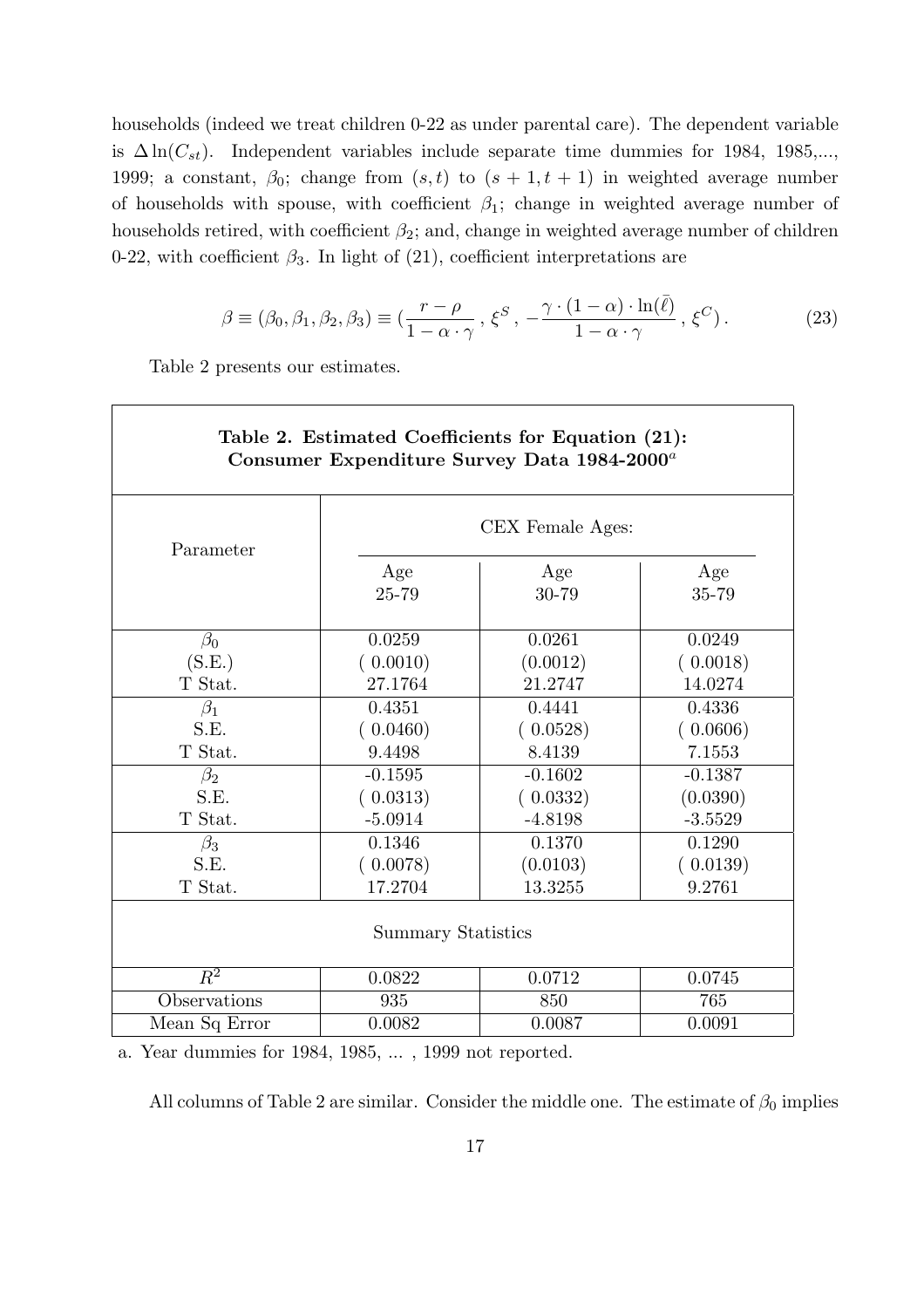an average lifetime growth rate for per capita consumption of 2.6%/yr. That suggests that between, say, ages 25 and 62, in the absence of retirement a household's consumption per equivalent adult would rise by a factor of 2.62. In Auerbach and Kotlikoff [1987], for instance, the corresponding factor is about 1.54; in Gokhale *et al.* [2001], it is 1.74; in Tobin [1967], it is 13.33. For an infinite–lived representative agent model (e.g., Cooley and Prescott [1995]), the growth rate of consumption in a steady–state equilibrium would, of course, match the growth rate of GDP.

Our estimate of  $\beta_1$  suggests that the addition of a spouse raises household consumption by 44 percent. This closely agrees with the U.S. Social Security System's award to retired households of 50 percent extra benefits for a spouse. The estimate is consistent with substantial returns to scale for larger households. Many papers in the literature implicitly set  $\xi^S = 1.0$ , and Table 2 suggests that such a calibration may be misleading.

Our estimate of  $\beta_2$  suggests a 16 percent drop in consumption at retirement. This is consistent with, though at the smaller end of, estimates in Bernheim et al. [2001], Banks et al. [1998], and Hurd and Rohwedder [2003] and the retirement brochures cited in Laitner [2001].<sup>8</sup>

Table 2's estimate of  $\beta_3$  suggests an increase in household consumption of 14 percent for each child age 0-22. Since two parents correspond to 1.44 "equivalent adults," a child adds about 20 percent as much as each parent. Mariger [1986] estimates that children consume 30 percent as much as adults; Attanasio and Browning [1995, p. 1122] suggest 58 percent; Gokhale et al. [2001] assume 40 percent; most of the analysis in Auerbach and Kotlikoff [1987] implicitly weights children at zero; Tobin [1967] assumes teens consume 80 percent as much as adults, and minor children 60 percent.

One might worry that economywide shocks could affect both general retirement behavior and consumption. Our regressions include year dummies (and they have little effect on the coefficients of primary interest). Because macroeconomic shocks conceivably affect consumption differently at different ages, we also perform GLS on a version of (21) in which we average every variable at each age over all years. Although the t statistics drop as the number of degrees of freedom falls, the coefficient estimates reconfirm Table 2: for ages 25-79, the new coefficient estimates are, respectively, 0.0258, 0.4481, -0.1625, 0.1332; for ages 30-79, they are 0.0253, 0.4318, -0.1589, 0.1298; and, for ages 35-79, they are 0.0230, 0.3025, -0.1507, 0.1137.

<sup>8</sup> Earlier drafts of this paper with less disaggregate treatment of medical expenditures (recall Appendix II) implied declines of 20 percent or more, but we believe that our current specification is more accurate.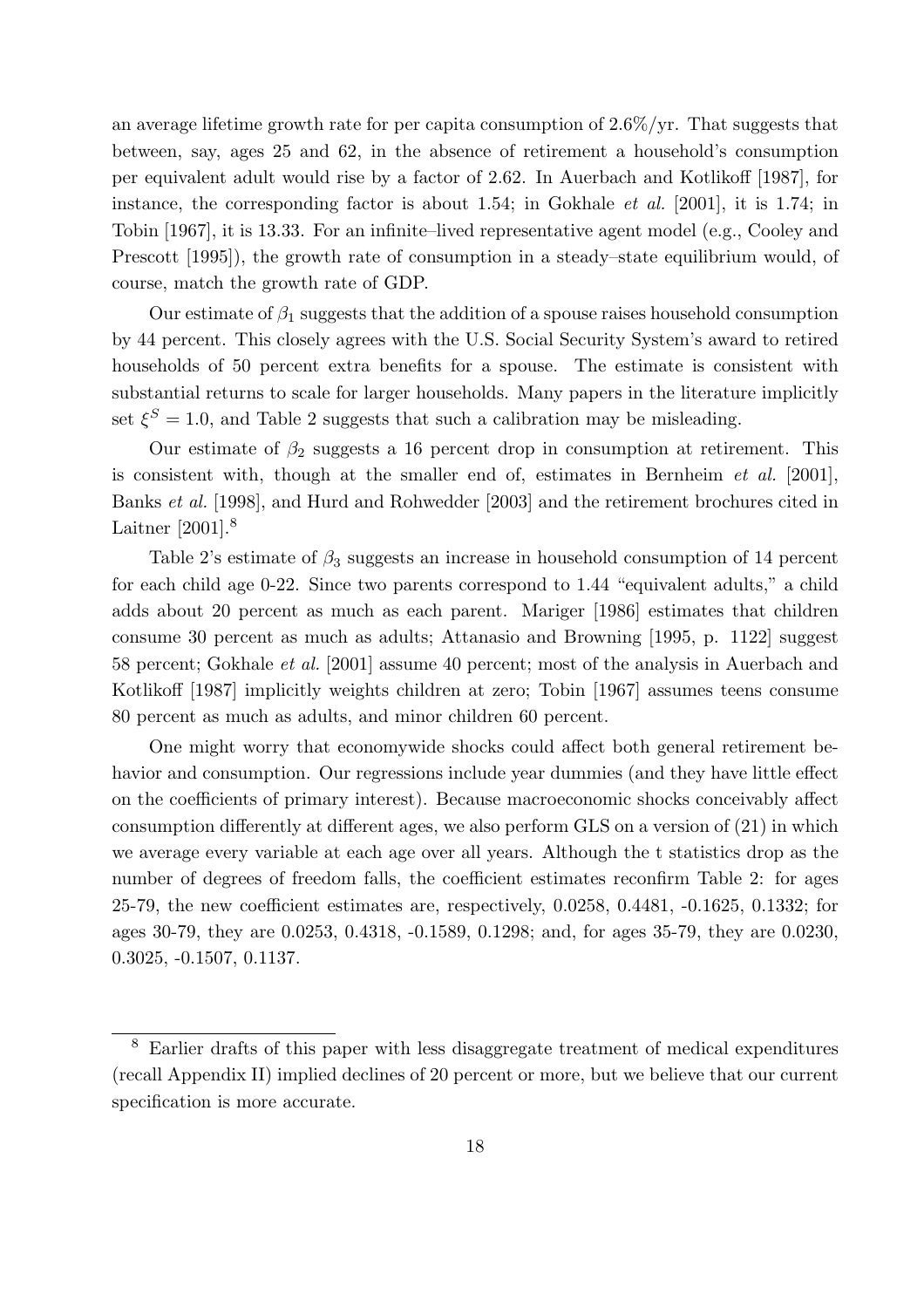3.3 Retirement Data. Expression (23) shows that coefficients from our first regression provide 4 restrictions for 5 underlying parameters; we employ expression (22) to complete our estimation. The HRS is our main additional data source, though we calibrate other parts of our life–cycle framework as follows.

We assume a constant gross–of–income tax real interest rate of  $5\%/yr.^9$ 

We disregard government transfer payments other than Social Security. Our income tax rate  $\tau$  comes from government spending on goods and services less indirect taxes (already removed from profits, and implicitly absent from wages and salaries below). Dividing by national income, the average over 1952–2003 is  $14.28\%$ /year.<sup>10</sup>

We assume a payroll tax of  $15.3\%$  per year. One–half of Social Security benefits are subject to the income tax. In the calculations below, the Social Security benefit formula, including the ceiling on taxable annual earnings, follows the history of the U.S. system.

We assume that adults work 40 hours per week until retirement and 0 hours per week after retirement. With  $16 \times 7$  waking hours per week, we set<sup>11</sup>

$$
\bar{\ell} = \frac{16 \times 7 - 40}{16 \times 7} = .6429.
$$

Although the next draft will use demographic profiles from individual HRS households, here our retirement–age calculation uses a representative household consisting of a husband, wife, and two children. The wife reaches age 65 in the year 2000; the husband is 2 years older; the husband starts work at age 22 and marries at 24, with the latter being the

 $9$  Our real interest rate comes from a ratio of factor payments to capital over the market value of private net worth. For the numerator, NIPA Table 1.13 gives corporate business income, indirect taxes, and total labor compensation. The first less the other two is our measure of corporate profits; the ratio of profits to profits plus labor remuneration is "profits share." We multiply the latter times corporate, noncorporate, and nonprofit– institution income less indirect taxes. We add household–sector income (NIPA Table 1.13) less indirect taxes and labor remumeration. Finally, we subtract personal business expenses (brokerage fees, etc. from NIPA Table 2.5.5, rows 61–64). The denominator is U.S. Flow of Funds household and non–profit institution net worth (Table B.100, row 19), less government liabilities (Table L106c, row 20). We average beginning and end of year figures. The average ratio 1952–2003 is .0504. For comparison, Auerbach and Kotlikoff [1987] use 6.7%/year, Altig et al. [2001] 8.3%/yr., Cooley and Prescott [1995] 7.2%/yr., and Gokhale *et al.* [2001] use post-tax rates of  $4\frac{\sqrt{9}}{\sqrt{7}}$ . and  $6\frac{\sqrt{9}}{\sqrt{7}}$ .

<sup>&</sup>lt;sup>10</sup> Auerbach and Kotlikoff [1987], for example, use  $15\%$ /year.

<sup>&</sup>lt;sup>11</sup> See also Cooley and Prescott  $[1995]$  — who, on the basis of time–use studies, determine that households devote 1/3 of waking hours to work.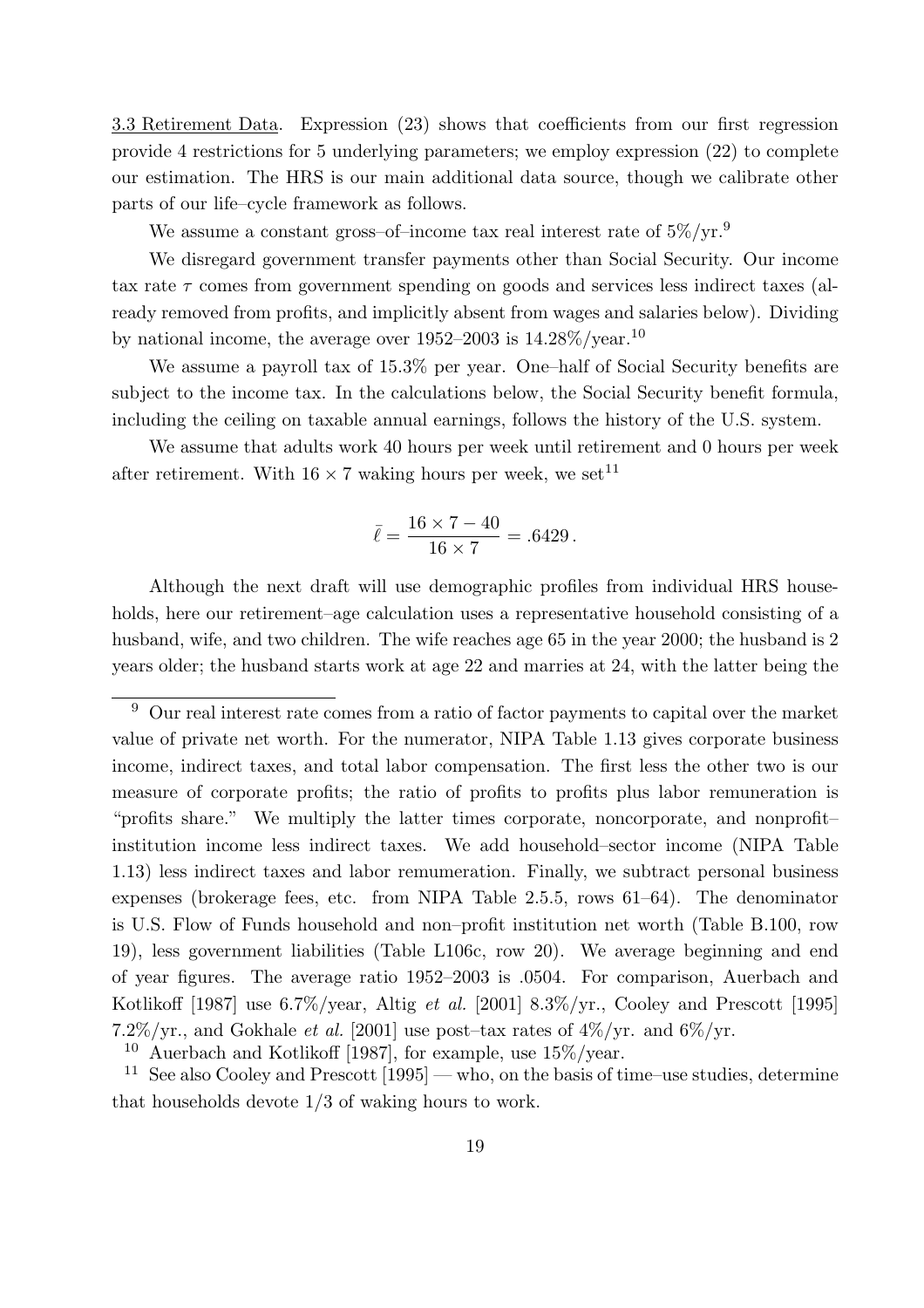time at which the household begins; both children are born two years after the marriage; and, both children leave home at age  $22^{12}$  Following U.S. mortality tables, the husband dies at the end of age 74; the wife dies at the end of age 80. All of our calculations use 2000 dollars; our price index is the NIPA consumption deflator.

We derive earnings profiles and retirement ages from the original HRS survey cohort, consisting of households in which the respondent is age 51-61 in 1992. A majority of participant households signed a permission waiver allowing the HRS to link to their Social Security Administration (SSA) earnings history. Each history runs 1951-1991; the HRS itself covers 1992, 1994, 1996, 1998, 2000, and 2002. In this paper, we use the HRS and linked SSA records. For men, we estimate a so–called earnings dynamics model regressing log earnings on a quartic in age and dummy variables for time. Our regression error has an individual effect as well as a random term. The data is right censored at the Social Security tax cap prior to 1980 and the Medicare tax cap 1980-1991, and our likelihood function takes this into account. Assuming full–time work until retirement (and no work thereafter), we predict an average earnings profile for a man who reaches 65 in 1998. Table A1, Appendix III, presents predicted annual earnings. For women, we use the same type of statistical model to predict earnings above the censoring limit. To allow for women's part–time work and absence at some ages from the labor force, we compute average earnings in all other cases from the actual data. We then use the regression time dummies to deduce an average earnings profile for women who reach 65 in 2000. Again, see Table A1. Finally, since HRS earnings are net of employer benefits (including health insurance, pension contributions, and employer Social Security tax), we multiply household earnings for each year by the ratio of NIPA total compensation to NIPA wages and salaries.

We derive Social Security benefits after retirement from the statutory benefit formula for 2000. Table A1, Appendix III, shows household benefits if the male retires at age 62 and his wife retires simultaneously, at age 60. Given our treatment of consumption, we must also incorporate a stream of Medicare benefits after age 65, less participant SMI cost. To do this, for each adult 65 and older, we add to household resources Medicare benefits equaling the SMI annual premium for 2000 (i.e., \$546) multiplied by the ratio of HI and SMI total expenditures to SMI premiums for 2000 (i.e., 10.7282, less 1). Again, see Table A1.

Table 3 presents data on the conditional probability of disability at age t,  $p(t)/P(t)$ . As stated, male earnings are households' principal resource in our data; hence, we focus on male disability and retirement. We employ HRS data on age of onset of work limiting disabilities and data by age on work status "disabled" and work status "retired." For our

<sup>&</sup>lt;sup>12</sup> Notice that assuming two children per household produces a rough match with recent, slow U.S. population growth.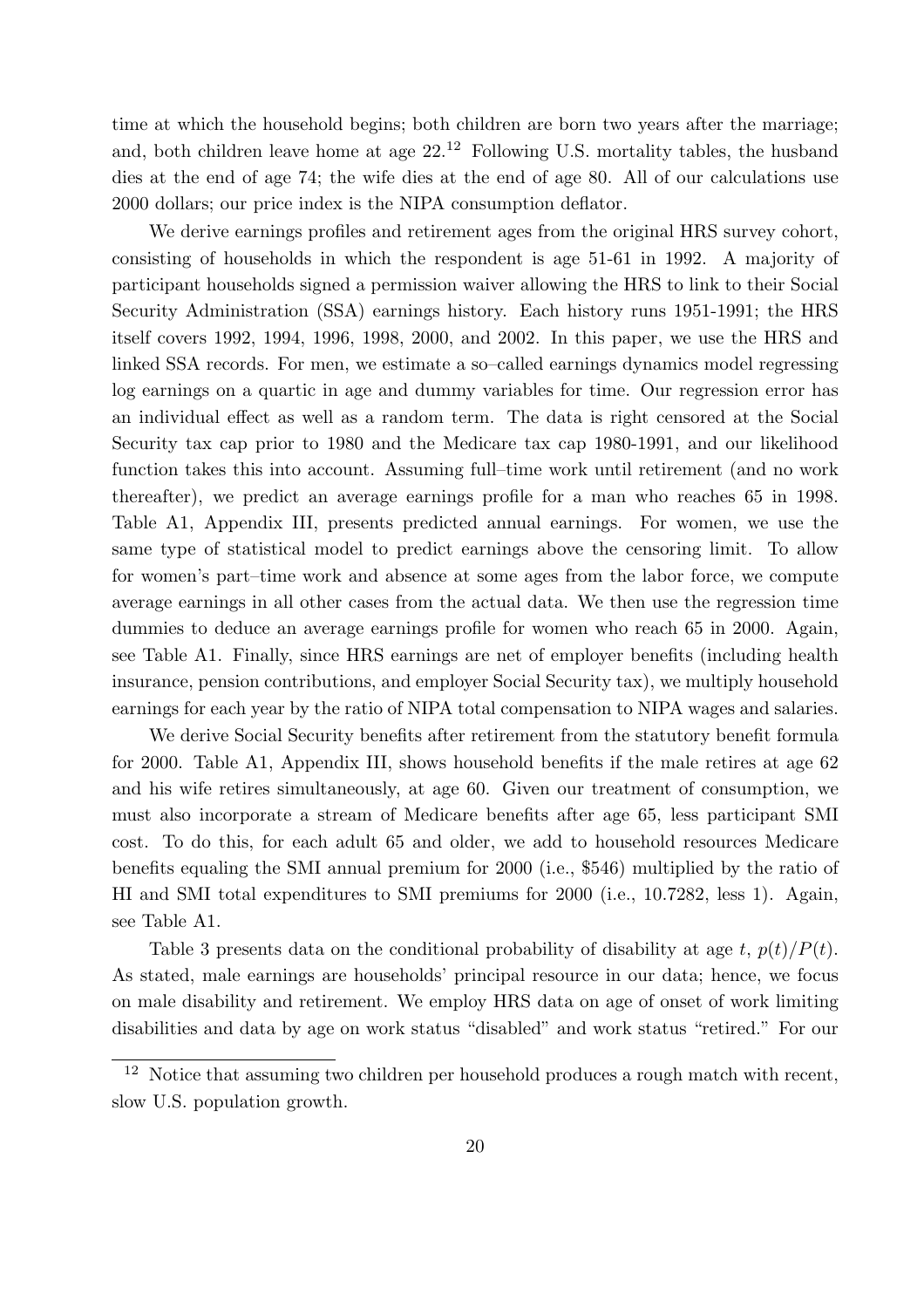purposes, we define the fraction of males too disabled to work at age  $t$  as

 $f(t) \equiv \{\text{number retired and work limited or work status "disabeled"}\}/\{\text{total number}\}.$ 

(We employ HRS individual weights.) Since disability is an absorbing state in our model, we set

$$
F(t) = \max \{ f(t), F(t-1) \}.
$$

Using a five–period average, we then numerically evaluate

$$
p(t) \equiv F'(t) \, .
$$

Ē

|     | Table 3. Conditional Probability of Work-Preventing |     |           |     |           |
|-----|-----------------------------------------------------|-----|-----------|-----|-----------|
|     | Disability: HRS Data 1992-2002 <sup>a</sup>         |     |           |     |           |
| Age | p(t)/P(t)                                           | Age | p(t)/P(t) | Age | p(t)/P(t) |
| 25  | .0000                                               | 42  | .0016     | 59  | .0245     |
| 26  | .0000                                               | 43  | .0016     | 60  | .0365     |
| 27  | .0001                                               | 44  | .0017     | 61  | .0436     |
| 28  | .0002                                               | 45  | .0023     | 62  | .0469     |
| 29  | .0002                                               | 46  | .0021     | 63  | .0554     |
| 30  | .0002                                               | 47  | .0027     | 64  | .0507     |
| 31  | .0002                                               | 48  | .0038     | 65  | .0478     |
| 32  | .0003                                               | 49  | .0045     | 66  | .0406     |
| 33  | .0004                                               | 50  | .0060     | 67  | .0297     |
| 34  | .0005                                               | 51  | .0083     | 68  | .0145     |
| 35  | .0006                                               | 52  | .0091     | 69  | .0134     |
| 36  | .0005                                               | 53  | .0108     | 70  | .0134     |
| 37  | .0006                                               | 54  | .0132     | 71  | .0134     |
| 38  | .0009                                               | 55  | .0137     | 72  | .0134     |
| 39  | .0011                                               | 56  | .0161     | 73  | .0134     |
| 40  | .0013                                               | 57  | .0187     | 74  | .0134     |
| 41  | .0014                                               | 58  | .0214     |     |           |

a. See text.

 $\overline{1}$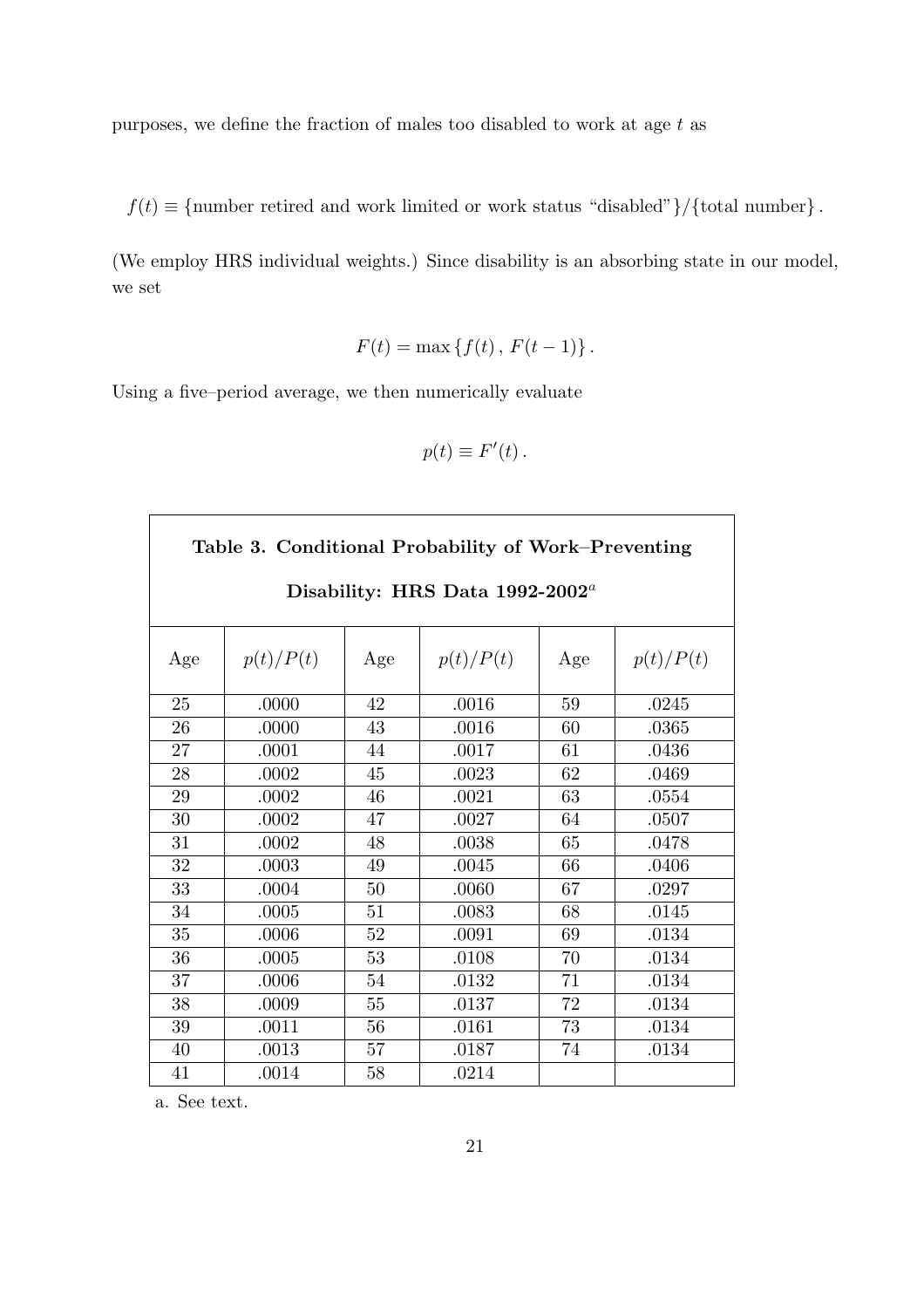In general, the conditional probabilities are low. Somewhat surprisingly, they peak around the mean age of retirement (see below) rather than rising monotonically with age. In fact, below we find that the term  $[1 - p(t)/P(t)]$  in (22) has little quantitative impact upon our results.

Expression (22) also includes a term  $B'(R)$  registering change in capitalized pension benefits with respect to retirement age. Our calculations below do reflect Social Security benefits.<sup>13</sup> In the case of private pensions, employers may or may not use defined benefit plans to influence employee retirement ages (e.g., Ippolito [1997]). If they do, we need to incorporate data on  $B'(R)$  for defined benefit pensions in (22); if they do not, we can exclude them  $\overline{\phantom{a}}$  in fact, their inclusion would affect the interpretation of our simulation results. This draft omits private pensions from  $B'(R)$ . Future work will attempt to assess their possible role.<sup>14</sup>

3.4 Estimation of (22). We use the HRS as our source for empirical retirement ages. Measuring the average (male) age of retirement is not entirely straightforward because the retirement date of many respondents is not observed.

We use a censored regression to extract an unbiased estimate. Of the 6214 men who appear in one or more waves of the HRS, 727 retire before age 50 or provide insufficient information for our analysis. Excluding these, the sample is 5487. Among the latter, 3661 retire by the last available HRS wave, 2002. Their mean retirement age is 60.25. The remaining 1826 men either (i) died before retiring, (ii) left the survey before retiring, or (iii) continued to work as of the last interview in 2002. Our analysis treats the 1826 men as right–censored at their age of death or last interview. The regression equation is

$$
R_i = \mu + \eta_i \,. \tag{24}
$$

Table 4 presents our Tobit estimate of  $\mu$ , 62.57.

For our specification with chance of disability, the table's bottom section treats as right–censured retirees who classify their status as "disabled" when they retire. In other words, we assume chosen retirement age is later than actual termination age for this group. The new estimate of  $\mu$  is one year higher.

Given estimates  $\hat{\beta}$  from (21) and a value for  $\alpha$ , we can solve (22) for the desired retirement age, say,  $R = g(\alpha, \beta)$  of our representative household (see above) when  $\phi(i) = 0$ . In this draft, using Table 4's estimate of R, say,  $\hat{\mu}$ , we invert to determine an estimate of  $\alpha$  satisfying

<sup>13</sup> In particular, since the benefit formula depends on average, indexed earnings excluding the five lowest years, later retirement may raise the average.

<sup>&</sup>lt;sup>14</sup> Indeed, a unique feature of the HRS is its inclusion of pension plan descriptions  $$ e.g., Gustman et al. [2000].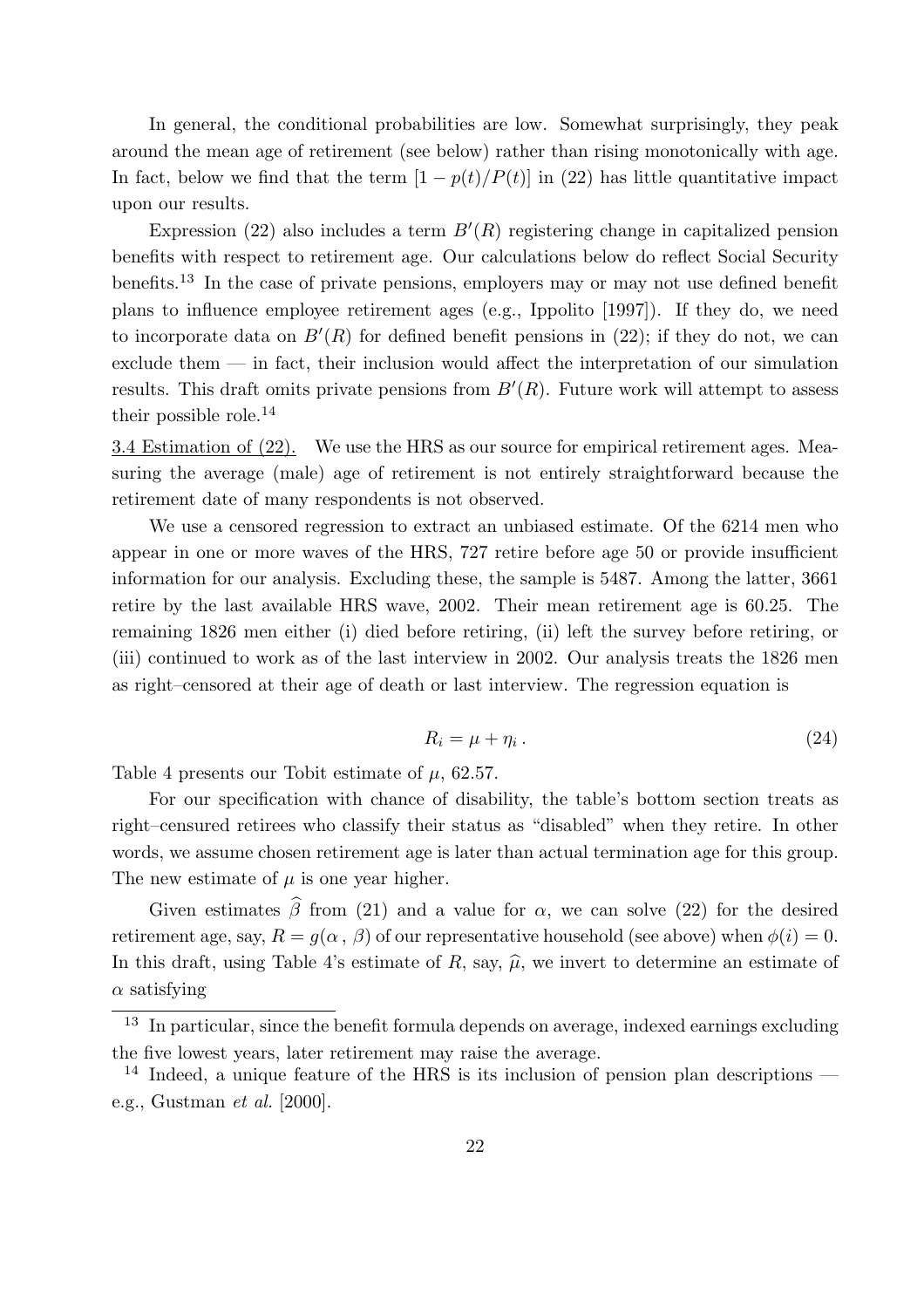| Table 4. Average Retirement Age HRS Males <sup><math>a</math></sup>                        |                           |       |           |
|--------------------------------------------------------------------------------------------|---------------------------|-------|-----------|
| Coefficient                                                                                | Value                     | S.E.  | $T$ -Stat |
| Censored if died or left survey prior to retirement,<br>or not retired by last survey date |                           |       |           |
| $\mu$                                                                                      | 62.57                     | .0831 | 752.92    |
| $\sigma_{\eta}$                                                                            | 5.58                      | .0669 |           |
|                                                                                            | <b>Summary Statistics</b> |       |           |
| Log Likelihood                                                                             | $-12722.884$              |       |           |
| Uncensored Obs.                                                                            | 3661                      |       |           |
| Censored Obs.                                                                              | 1826                      |       |           |
| Additionally censored if disabled at retirement                                            |                           |       |           |
| $\mu$                                                                                      | 63.53                     | .0882 | 720.29    |
| $\sigma_n$                                                                                 | 5.49                      | .0712 |           |
| <b>Summary Statistics</b>                                                                  |                           |       |           |
| Log Likelihood                                                                             | $-10876.872$              |       |           |
| Uncensored Obs.                                                                            | 3056                      |       |           |
| Censored Obs.                                                                              | 2431                      |       |           |

a. See text.

$$
\widehat{\mu} = g(\alpha \,,\,\widehat{\beta})\,. \tag{25}
$$

Given such an estimate of  $\alpha$ , (23) yields estimates for  $\gamma$  and  $\rho$ , and the delta method and covariance matrices for  $\widehat{\beta}$  and  $\widehat{\mu}$  generate confidence intervals.

Table 5 presents our structural–parameter estimates. The table's top section uses the basic model from Section 2.1 together with the Table 4 retirement age that ignores disability. The bottom uses Section 2.3's specification with stochastic disability together with the estimate of  $\mu$  from the bottom of Table 4. In the second case, we utilize the conditional probabilities from Table 3 in (22).

Table 5's estimates of  $\gamma$  vary from -.47 to -.58; the estimates of  $\alpha$  vary from .26 to .27. These correspond to estimates of an IES for services,  $1/(1 - \gamma)$ , of 0.63 to 0.68 and an IES for consumption itself,  $1/(1 - \alpha \cdot \gamma)$ , of 0.86 to 0.89. The estimates of the subjective time discount rate,  $\rho$ , fall between .012 and .014. All estimates of  $\gamma$ ,  $\alpha$ , and  $\rho$  are statistically different from zero at the 5 percent significance level. Augmenting the model to include a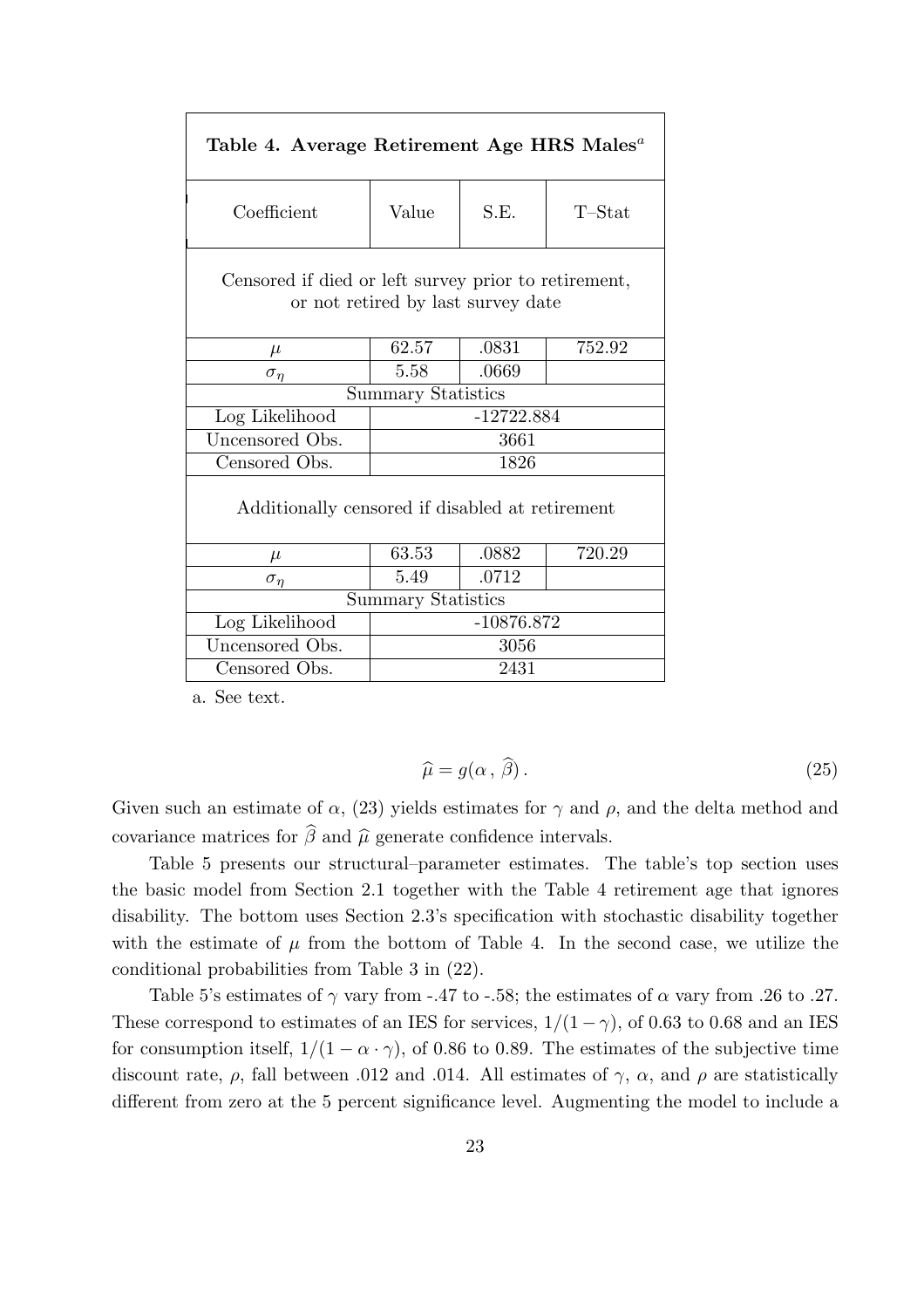| Table 5. Structural Parameters <sup>a</sup>                  |                                |                      |                      |  |  |  |
|--------------------------------------------------------------|--------------------------------|----------------------|----------------------|--|--|--|
| $Para-$                                                      | Consumption–Regression Sample: |                      |                      |  |  |  |
| meter                                                        | Female<br>Age 25-79            | Female<br>Age 30-79  | Female<br>Age 35-79  |  |  |  |
|                                                              | Basic Model — see Section 2.1  |                      |                      |  |  |  |
| $\gamma$                                                     | $-0.5622$                      | $-0.5657$            | $-0.4786$            |  |  |  |
| (S.E.)                                                       | (0.1255)                       | (0.1339)             | (0.1518)             |  |  |  |
| $[95\%$ Confid.]                                             | $[-0.8083, -0.3162]$           | $[-0.8282, -0.3032]$ | $[-0.7762, -0.1810]$ |  |  |  |
| $\alpha$                                                     | 0.2631                         | 0.2635               | 0.2619               |  |  |  |
| (S.E.)                                                       | (0.0033)                       | (0.0037)             | (0.0027)             |  |  |  |
| $[95\% \text{ Confid.}]$                                     | $\left[0.2566,\!0.2695\right]$ | [0.2562, 0.2708]     | [0.2532, 0.2707]     |  |  |  |
| $\rho$                                                       | 0.0132                         | 0.0129               | 0.0148               |  |  |  |
| (S.E.)                                                       | (0.0016)                       | (0.0020)             | (0.0027)             |  |  |  |
| $[95\% \text{ Confid.}]$                                     | [0.0099, 0.0164]               | [0.0090, 0.0169]     | [0.0095, 0.0202]     |  |  |  |
| $\alpha \cdot \gamma$                                        | $-0.1479$                      | $-0.1490$            | $-0.1254$            |  |  |  |
| (S.E.)                                                       | (0.0917)                       | (0.0979)             | (0.1157)             |  |  |  |
| $[95\% \text{ Confid.}]$                                     | $[-0.3277, 0.0319]$            | $-0.3409, 0.0428]$   | $[-0.3522, 0.1015]$  |  |  |  |
| Model with Stochastic Chance of Disability — see Section 2.3 |                                |                      |                      |  |  |  |
| $\gamma$                                                     | $-0.5793$                      | $-0.5829$            | $-0.4924$            |  |  |  |
| (S.E.)                                                       | (0.1303)                       | (0.1391)             | (0.1574)             |  |  |  |
| [95% Confid.]                                                | $-0.8348,-0.3238$              | $-0.8556,-0.3103$    | $[-0.8008, -0.1839]$ |  |  |  |
| $\alpha$                                                     | 0.2769                         | 0.2774               | 0.2759               |  |  |  |
| (S.E.)                                                       | (0.0036)                       | (0.0041)             | (0.0048)             |  |  |  |
| $[95\% \text{ Confid.}]$                                     | [0.2699, 0.2840]               | [0.2694, 0.2854]     | $[0.2664,\!0.2853]$  |  |  |  |
| $\rho$                                                       | 0.0129                         | 0.0126               | 0.0146               |  |  |  |
| (S.E.)                                                       | (0.0017)                       | (0.0021)             | (0.0028)             |  |  |  |
| $[95\% \text{ Confid.}]$                                     | [0.0095, 0.0162]               | [0.0085, 0.0167]     | [0.0090, 0.0201]     |  |  |  |
| $\alpha \cdot \gamma$                                        | $-0.1604$                      | $-0.1617$            | $-0.1358$            |  |  |  |
| (S.E.)                                                       | (0.0950)                       | (0.1015)             | (0.1198)             |  |  |  |
| $[95\% \text{ Confid.}]$                                     | $[-0.3467, 0.0259]$            | $-0.3607, 0.0373]$   | $[-0.3707, 0.0990]$  |  |  |  |

a. See text.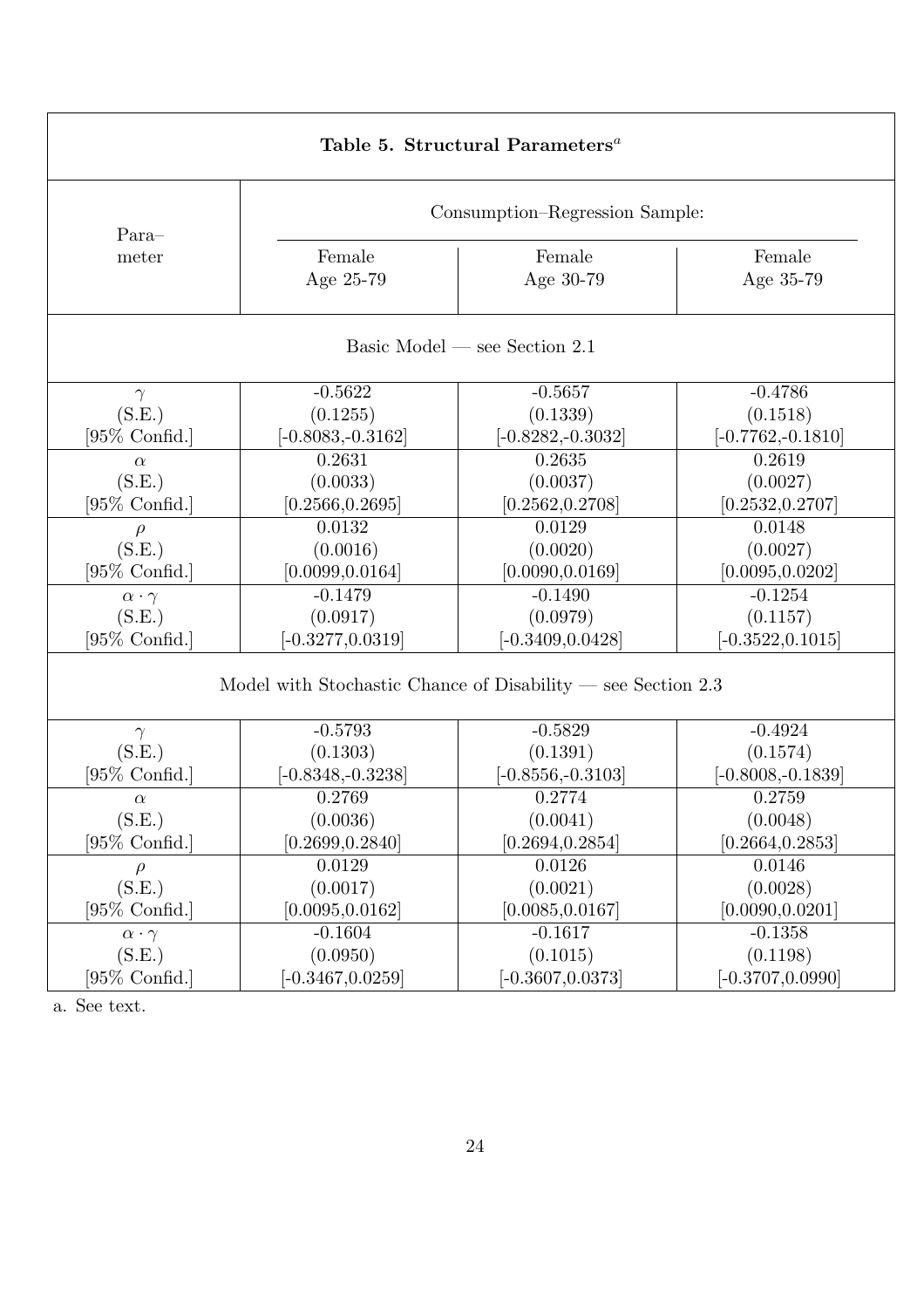stochastic chance of disability makes virtually no difference for our parameter estimates.

Our estimates of  $\gamma$ ,  $\alpha$ , and  $\rho$  are similar to a number of calibrations in the literature. For example, Auerbach and Kotlikoff's [1987] favorite calibration has  $\gamma = -3$ ,  $\alpha$  (roughly) = .4, and  $\rho = .015$ ; Altig *et al.* [2001] use  $\gamma = -3$ ,  $\alpha$  (roughly) = .5, and  $\rho = .004$ ; and, Cooley and Prescott [1995] set  $\gamma = 0$ ,  $\alpha = .36$ , and  $\rho = .053$ .

Our results may also be compared with estimates that have identified the IES from expected changes interest rates. Using aggregate consumption data Hall [1988], Cambell and Mankiw [1989], and Patterson and Pesaran [1992], for example, estimate the IES for consumption to be very nearly zero. Micro studies tend to estimate larger intertemporal elasticities. Banks et al. [1998], for instance, estimate the average IES for consumption to be approximately 0.5. In another example, Attanasio and Weber [1993] estimate an IES for consumption of approximately  $0.75$  from micro data.<sup>15</sup> Although we use a very different source of variation to identify the IES, our estimates are similar to, if on the larger end of, those obtained in micro studies from the change in consumption growth with expected changes in interest rates.

## 4. Social Security Reform

This section investigates the consequences of a Social Security reform in which the OASI tax, and benefit adjustments based on new earnings, cease at age 62. Individuals who avoid disabiilty could retire at any age; however, those who continue working after age 62 would enjoy a 10.6 percent increase in their aftertax wage. Individuals could start collecting Social Security benefits at age 62 or after, with an actuarially fair adjustment for postponed receipt.

Table 6 presents simulation outcomes for different parameter estimates. Our model is not general equilibrium in nature — wages and interest rates are exogenous. Furthermore, this section does not study transitions after reform. Rather, we compare the behavior of a representative household under the existing Social Security System with the same household living its entire life under a reformed System.

The first two rows simulate our proposed reform, using each combination of parameter estimates from Table 5. The basic model assumes the timing of retirement is a choice for all agents. The second model includes stochastic disability which precludes work. The

<sup>15</sup> Barsky et al. [1997] use hypothetical questions to estimate an IES distribution for their sample. They find an average IES of 0.2, with less than 20% of respondents having an IES greater than 0.3. Others who have attempted to estimate a distribution of intertemporal elasticities of substitution find evidence that the IES is increasing with wealth (e.g., Blundell et al. [1994]).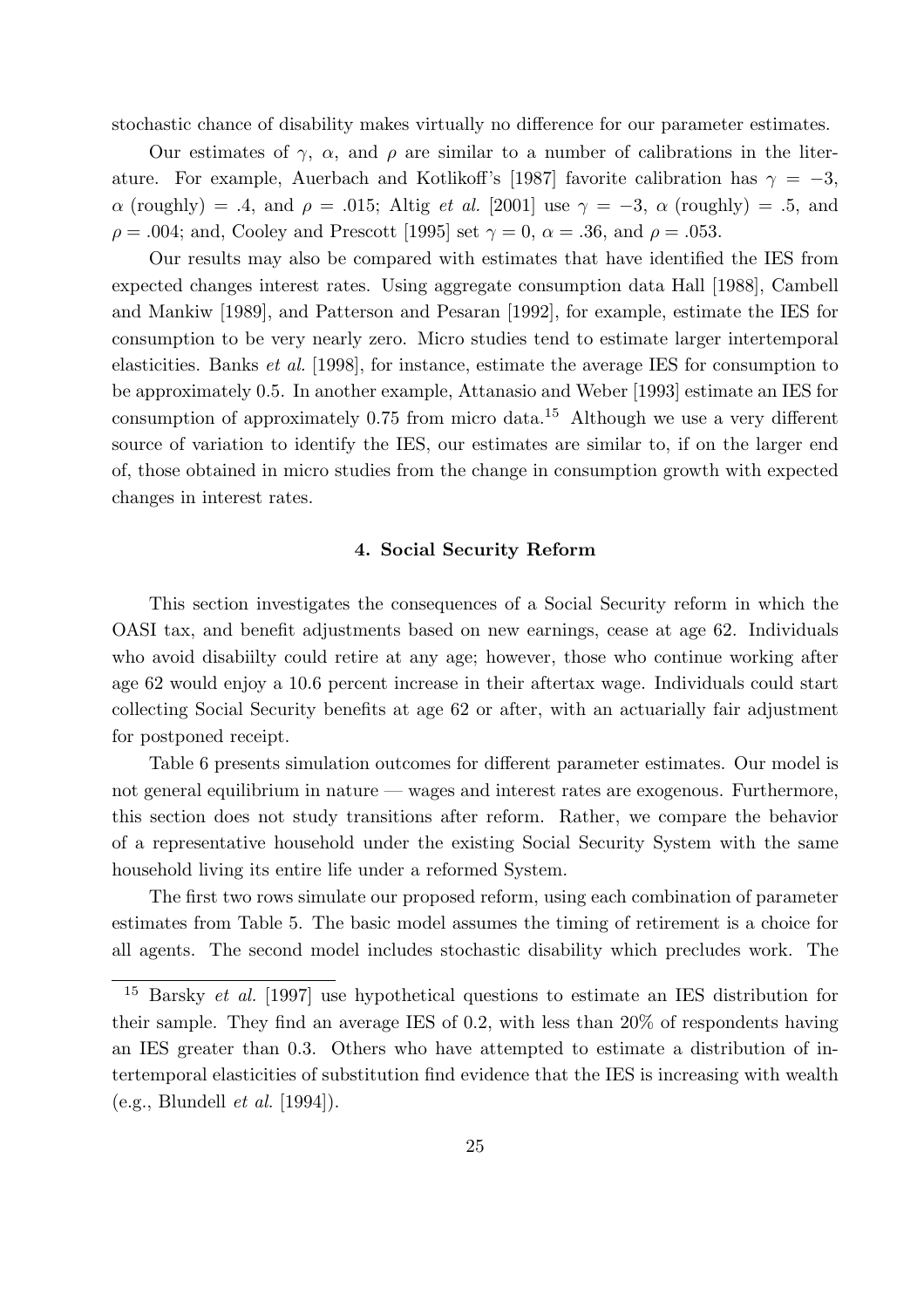| Table 6. Months Increase in Retirement Age After Reform <sup><math>a</math></sup> |                                |                |                |  |
|-----------------------------------------------------------------------------------|--------------------------------|----------------|----------------|--|
| $Specifi-$                                                                        | Consumption-Regression Sample: |                |                |  |
| cation                                                                            | Female                         | Female         | Female         |  |
|                                                                                   | Age 25-79                      | Age 30-79      | Age 35-79      |  |
| <b>Basic</b>                                                                      | 38                             | 38             | 39             |  |
| Model                                                                             |                                |                |                |  |
| Model with                                                                        | 23                             | 23             | 24             |  |
| Disability                                                                        |                                |                |                |  |
| Addendum                                                                          |                                |                |                |  |
| Months Increase After Elimination of Social Security System                       |                                |                |                |  |
| <b>Basic</b>                                                                      | 10                             | 10             | 10             |  |
| Model                                                                             |                                |                |                |  |
| Model with                                                                        | $\overline{7}$                 | $\overline{7}$ | $\overline{7}$ |  |
| Disability                                                                        |                                |                |                |  |
| Months Increase After Elimination of Social Security System                       |                                |                |                |  |
| But Institution of Lump-Sum Legacy Tax                                            |                                |                |                |  |
| <b>Basic</b>                                                                      | 40                             | 39             | 41             |  |
| Model                                                                             |                                |                |                |  |
| Model with                                                                        | 25                             | 25             | 28             |  |
| Disability                                                                        |                                |                |                |  |

a. See text.

increases in career length are quite large — slightly more than 3 years in all cases, for the basic model and approximately 2 years for the model with disability.<sup>16</sup> In the first cell of the basic model, for example, the average age of retirement changes from 62 years and 7 months to 65 years and 9 months. The remainder of this section seeks to explore intuitive reasons for this result.

Consider Proposition 2. Disregard the error term  $\phi(i)$  and omit the subscript i. From  $(10)$  and  $(8)$ , define

$$
\psi(R) \equiv \frac{y_{R-}}{c_{R-}} + \frac{B'(R) \cdot e^{r \cdot R}}{c_{R-}} - \frac{c_{R-} - c_{R+}}{c_{R-}} - \frac{1}{\alpha \cdot \gamma} \cdot \left[ [\bar{\ell}]^{\frac{-(1-\alpha) \cdot \gamma \cdot \alpha \cdot \gamma}{1-\alpha \cdot \gamma}} - [\bar{\ell}]^{(1-\alpha) \cdot \gamma} \right].
$$

<sup>16</sup> The effects on the simulation of allowing disability are mechanical. Simulations (not shown here) show that households who avoid disability until retirement have almost identical average retirement dates as those for whom disability is not possible.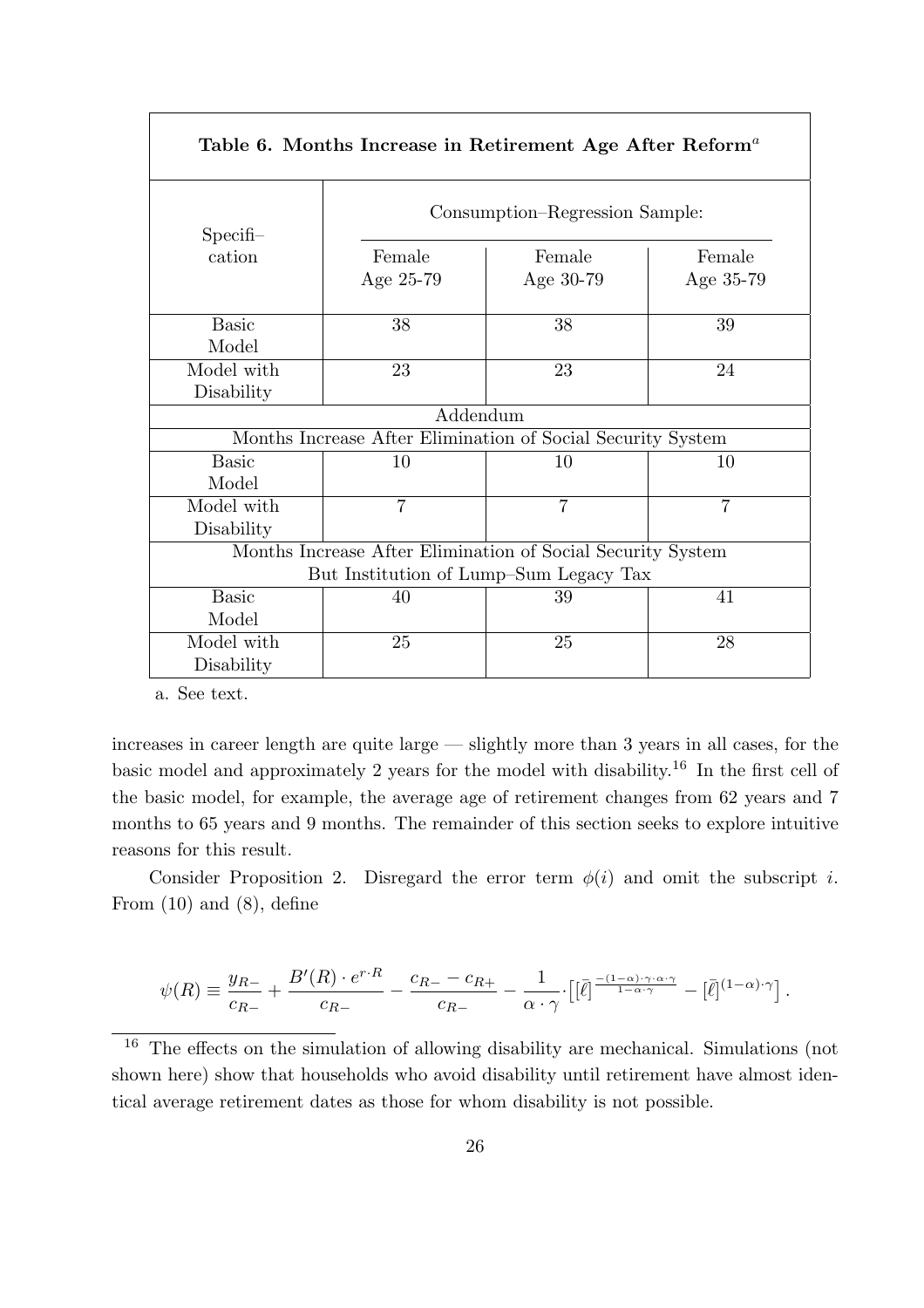At the utility–maximizing retirement age, this expression is 0. If the expression is positive, a later retirement age yields more utility; if it is negative, retiring sooner is preferred. Using footnote 1, we have

$$
sgn(\psi(R)) =
$$
  
\n
$$
sgn(\frac{y_{R-}}{c_{R-}} + \frac{B'(R) \cdot e^{r \cdot R}}{c_{R-}} - \left[ [\overline{\ell}]^{\frac{-(1-\alpha)\cdot \gamma}{1-\alpha\cdot \gamma}} - 1 \right] - \frac{1}{\alpha \cdot \gamma} \cdot \left[ 1 - [\overline{\ell}]^{\frac{\gamma \cdot (1-\alpha)}{1-\alpha\cdot \gamma}} \right] \cdot [\overline{\ell}]^{\frac{-(1-\alpha)\cdot \gamma \cdot \alpha\cdot \gamma}{1-\alpha\cdot \gamma}}.
$$

Hence, as we consider the effect of policy changes on the desired retirement age, we can limit our attention to

$$
\frac{y_{R-}}{c_{R-}} \quad \text{and} \quad \frac{B'(R) \cdot e^{r \cdot R}}{c_{R-}}.
$$
\n
$$
(25)
$$

Consider the first cell of Table 6. Under the current Social Security System, for our representative household  $y_{R-} \approx 64000$ ,  $c_{R-} \approx 58000$ , and  $B'(R) \cdot e^{r \cdot R} \approx 2500$ . In other words, in terms of Social Security cumulative benefits, the advantage of working one more year is relatively small — the effect on average earnings in the benefit formula is small, and the formula allocates benefits progressively on the margin. Furthermore, the first ratio in (25) is approximately unity.

Under the proposed reform, we take away the OASI tax of 10.6 percent just before retirement and terminate adjustments in the benefit formula; hence, the first ratio in (25) rises 10.6% and the second, formerly about .04, drops to 0. The sum of the two terms then rises .066,  $\psi(R)$  swings positive, and R rises. We have two substitution effects of opposite sign, and the positive one predominates. Since the OASI tax disappears late in the representative agent's career, there is virtually no income effect on behavior.

In the third row, we compare the original representative household to an identical one in an economy that never had a social security system. Again, the comparison need only consider the two terms in (25). For the new household, the lack of an OASI tax makes  $y_{R-}$ 10.6 percent higher. Since the household has never faced the tax, its lifetime resources are about 10.6 percent higher as well — tending to make  $c_{R-}$  10.6 percent higher. However, Social Security benefits are absent for the new household. An important point is that the present value of benefits is lower than the present value of OASI taxes for the original household, in large part because of so–called legacy costs of the Social Security System. In fact, in our calculations legacy costs are slightly more than half of the present value of OASI taxes. In our comparison, therefore, for the new household, the numerator of the first term in (25) is 10.6% higher than that for a household under the existing Social Security System but the denominator is only about 4.2% higher. On balance, the first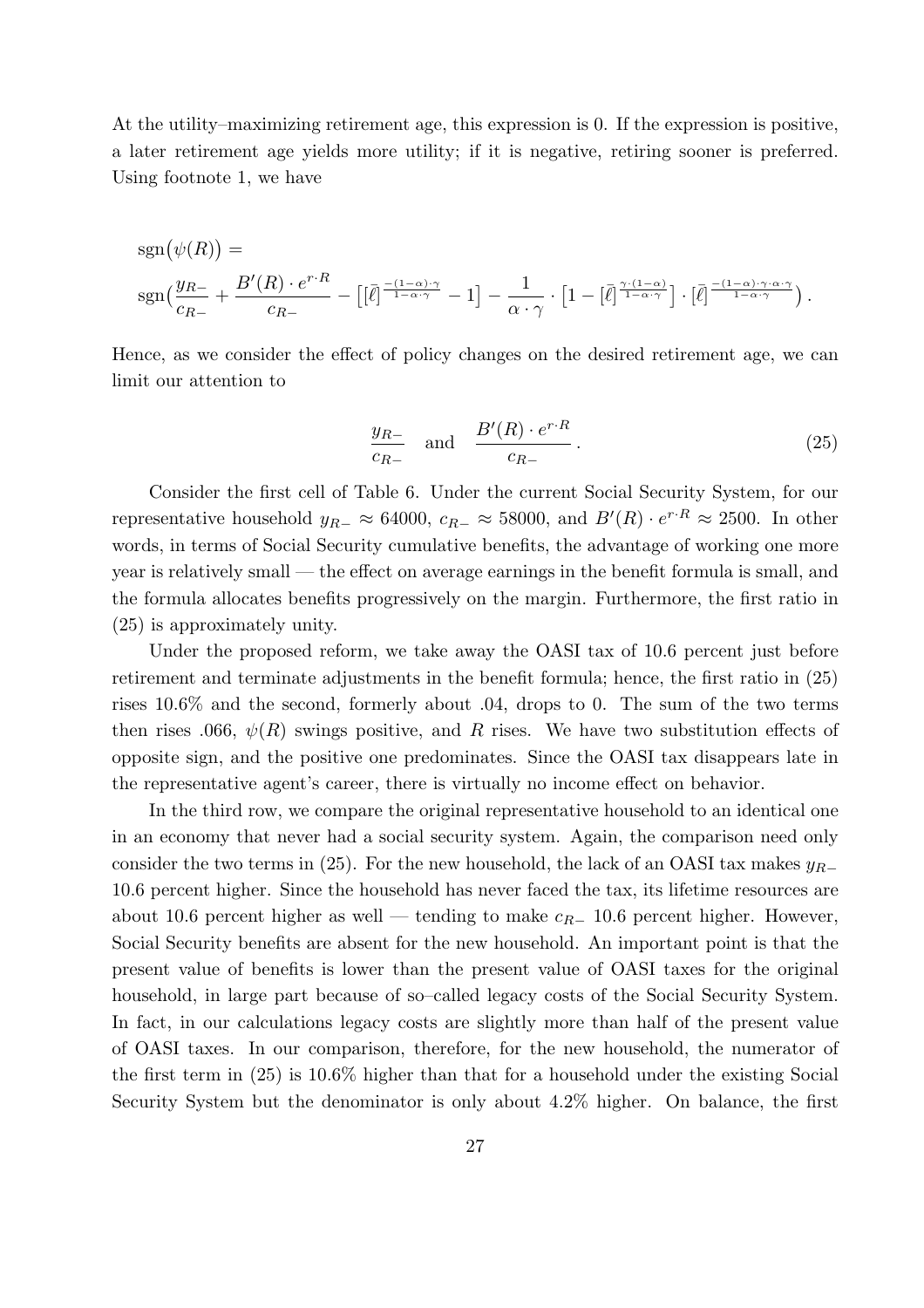term rises about 6.4%. The second term is absent for the new household. A comparison then shows the new household's  $\psi$  at the original  $R = 62.57$  to be about 2.4% higher. The gain in desired work years from not having a Social Security System at all turns out to be relatively small.

The fifth row provides a more interesting contrast. Again, we consider our same representative household placed in an economy without a social security system. However, this case assumes the new environment does have the "legacy costs" of our System, and they take the form of a lump–sum tax. In terms of  $(25)$ , in the new environment  $y_{R-}$ is 10.6% higher due to the absence of the OASI tax,  $c_{R-}$  is unchanged from the original household because lost Social Security benefits and the legacy tax fully counterbalance higher lifetime resources from the missing OASI tax, and the second term is absent. The gain in work life is now virtually the same as row  $1<sup>17</sup>$ 

## 5. Conclusion

This paper estimates coefficients for a life–cycle model with endogenous retirement. We use pseudo–panel consumption data from the CEX and panel data on earnings, health, and retirement from the HRS. We assume intratemporally nonseparable preference orderings familiar from a segment of the life–cycle literature. The specification predicts a change in consumption at retirement, and this paper uses the magnitude of the change, together with desired retirement age, to identify key parameters such as the intertemporal elasticity of substitution. We consider specifications with and without a stochastic chance of disability, though the latter ends up making only minor changes in our estimates and results.

Section 4 employs the model to simulate the possible long–run effect of a Social Security reform in which individuals terminate their connections with the Social Security System at age 62. In other words, individuals no longer face the OASI payroll tax after 62, and their subsequent earnings have no bearing on their Social Security benefits. Although we do not study transitional dynamics, such a reform would seem to have far fewer transitional complications than many proposals. Section 4 finds that average retirement ages would tend to rise by nearly 2 years. This is, we believe, a large enough change to warrant attention.

<sup>&</sup>lt;sup>17</sup> Slight differences arise from rows 1-2 to 5-6 because in 1-2, existing Social Security revenues from the OASI tax on workers 62 and over are lost — whereas in 5-6 the representative household's lost benefits and lump–sum legacy tax fully counterbalance lost OASI–tax revenues.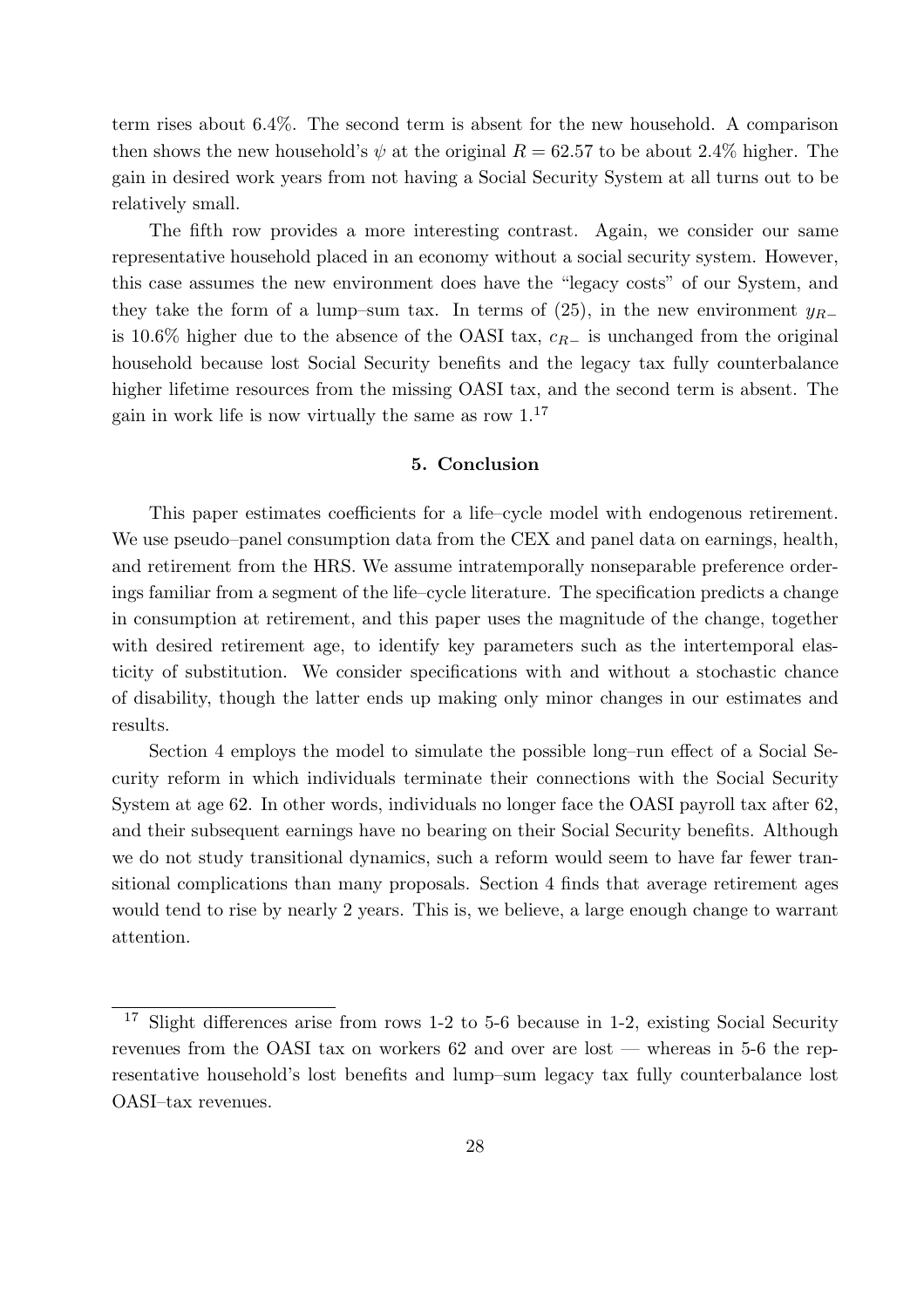## Bibliography

- [1] Aguiar, Mark; and Erik Hurst "Consumption vs. Expenditure," NBER Working Paper 10307 (2004).
- [2] Altig, David; Auerbach, Alan J.; Kotlikoff, Laurence J.; Smetters, Kent A.; and Walliser, Jan, "Simulating Fundamental Tax Reform in the United States," American Economic Review, vol. 91, no. 3 (June 2001): 574-59.
- [3] Aizcorbe, Ana M.; Kennickell, Arthur B.; and Moore, Kevin B., "Recent Changes in U.S. Family Finances: Evidence from the 1998 and 2001 Survey of Consumer Finances," Federal Reserve Bulletin, vol. 89 (January 2003).
- [4] Attanasio, Orazio, and Guglielmo Weber, "Consumption Growth, The Interest Rate and Aggregation," Review of Economic Studies 60, (1993): 631–649.
- [5] Auerbach, Alan J.; and Kotlikoff, Laurence J. Dynamic Fiscal Policy. Cambridge: Cambridge University Press, 1987.
- [6] Banks, James; Blundell, Richard; and Tanner, Sarah, "Is There a Retirement–Savings Puzzle?" American Economic Review 88, no. 4 (September 1998): 769-78.
- [7] Barsky, Robert; Kimball, Miles; Juster, F. Thomas; and Shapiro, Matthew, "Preference Parameters and Behavioral Heterogeneity: An Experimental Approach in the Health and Retirement Study," Quarterly Journal of Economics vol. 112, no. 2 (May 1997): 537-79.
- [8] Bernheim, B. Douglas; Skinner, Jonathan; and Weinberg, Steven, "What Accounts for the Variation in Retirement Wealth Among U.S. Households," American Economic Review 91, no. 4 (September 2001): 832-57.
- [9] Blundell, Richard; Browning, Martin; and Meghir, Costas, "Consumer Demand and the Life-cyle Allocation of Expenditure," Review of Economic Studies (January 1994): 57-80.
- [10] Blundell, Richard; and MaCurdy, Thomas, "Labor Supply: A Review of Alternative Approaches," in Orley Ashenfelter and David Card (eds.), Handbook of Labor Economics: vol. 3A. Amsterdam: Elsevier, 1999.
- [11] Burkhauser, Richard V.; Dwyer, Debra; Lindeboom, Maarten; Theeuwes, Jules; and Woittiez, Isolde, "Health, Work, and Economic Well–Being of Older Workers, Aged Fifty–One to Sixty–one: A Cross–National Comparison Using the U.S. HRS and the Netherlands CERRA Data Sets," in James Smith and Robert Willis (eds.), Wealth, Work, and Health: Innovations in Measurement in the Social Sciences. Ann Arbor: The University of Michigan Press, 1999.
- [12] Campbell, John; and Mankiw, N. Gregory, "Consumption, Income and Interest Rates: Reinterpreting the Time Series Evidence," NBER Macroeconomics Annual MIT Press (1989): 185-216.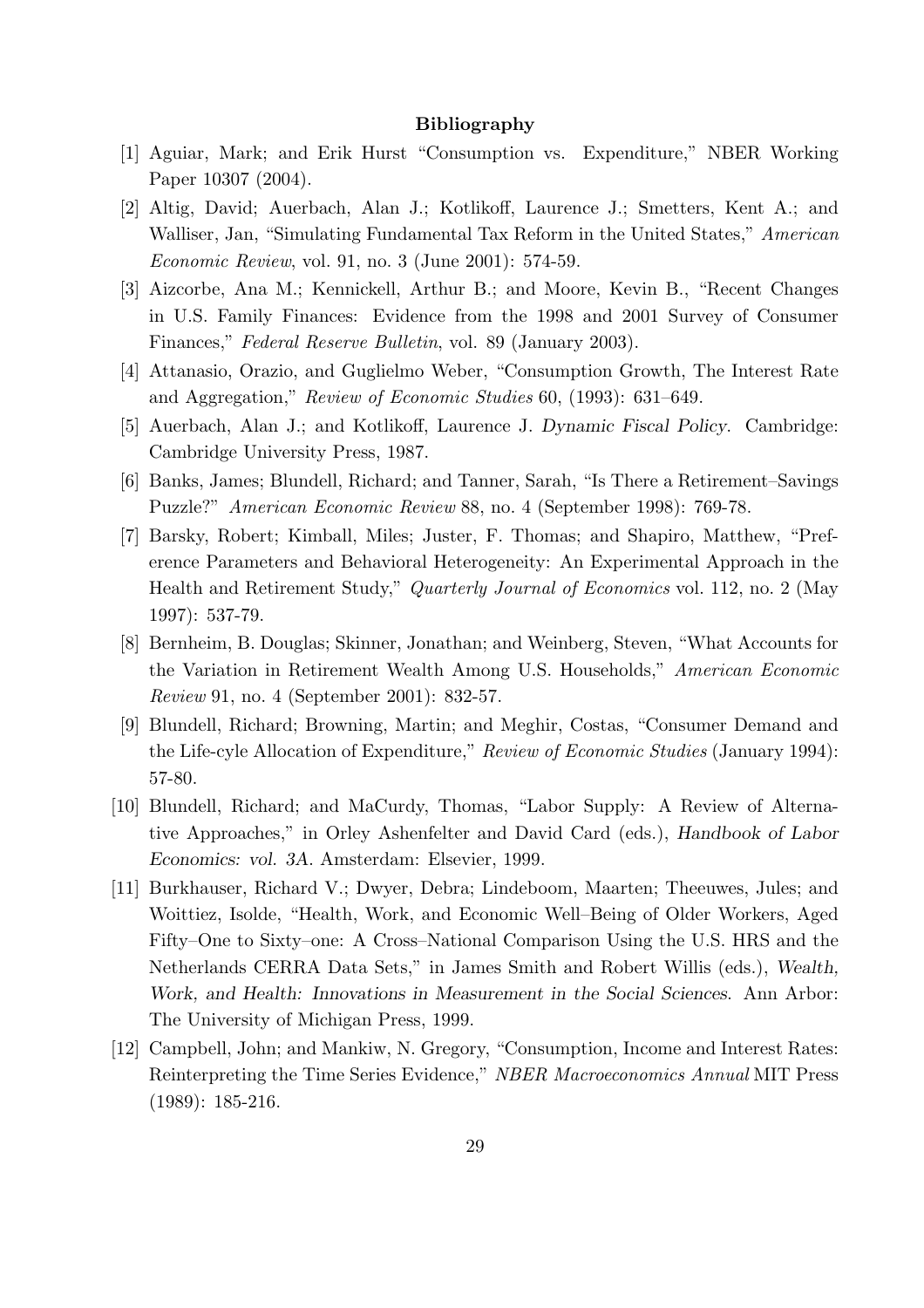- [13] Cooley, Thomas; and Prescott, Edward "Economic Grwoth and Business Cycles" in Thomas Cooley (ed.), Frontiers of Business Cycle Research. Princeton, N.J., Princeton University Press (1995): 1-38.
- [14] Diamond, P.A., "National Debt in a Neoclassical Growth Model," American Economic Review, vol. 55, no. 5 (December 1965): 1126-1150.
- [15] Gokhale, Jagadeesh; Kotlikoff, Laurence J.; Sefton, James; and Weale, Martin, "Simulating the Transmission of Wealth Inequality via Bequests," Journal of Public Economics vol. 79, no. 1 (January 2001): 93-128.
- [16] Gustman, Alan L.; and Steinmeier, Thomas L., "A Structural Retirement Model," Econometrica vol. 54, no. 3 (May 1986): 555-84.
- [17] Gustman, Alan L., Mitchell, Olivia S., Samwick, Andrew A., and Steinmeier, Thomas L., "Evaluating Pension Entitlements," in Olivia Mitchell, P. Brett Hammond, and Anna M. Rappaport (ed.), Forecasting Retirement Needs and Retirement Wealth. Philadelphia: University of Pennsylvania Press, 2000.
- [18] Haider, Steven; and Stephens, Melvin, Jr., "Is There a Retirement-Consumption Puzzle? Evidence Using Subjective Retirement Expectations," NBER Working Paper 10257, (2004).
- [19] Hall, Robert E., "Intertemporal Substitution in Consumption," Journal of Political Economy 96, no. 2 (1988): 339-357.
- [20] Hubbard, R. Glen; and Judd, Kenneth, "Liquidity Constraints, Fiscal Policy and Consumption," Brookings Papers on Economic Activity 1 (1986): 1-50.
- [21] Hubbard, R. Glen; Skinner, Jonathan; and Zeldes, Stephen P., "Precautionary Saving and Social Insurance," Journal of Political Economy 103, no. 2 (April 1995): 360-99.
- [22] Hurd, Michael, "The Effect of Labor Market Rigidities on the Labor Force Behavior of Older Workers," in (David Wise ed.), Advances in the Economics of Aging. Chicago: The University of Chicago Press, 1996.
- [23] Hurd, Michael; and Rohwedder, Susann, "The Retirement–Consumption Puzzle: Anticipated and Actual Declines in Spending at Retirement," NBER working paper 9586 (2003), http://www.nber.org/papers/w9586.
- [24] Ippolito, Richard A., Pension Plans and Employee Performance. Chicago: The University of Chicago Press, 1997.
- [25] Jones, Larry E.; Manuelli, Rodolfo; Siu, Henry; and Stachetti, Ennio "Fluctuations in Convex Models of Endogenous Growth I: Growth Effects," mimeo, University of Minnesota (November 2003).
- [26] Keane, Michael; and Wolpin, Kenneth, "The Effect of Parental Transfers and Borrowing Constraints on Educational Attainment," International Economic Review 42, No. 4 (November 2001): 1051-1103.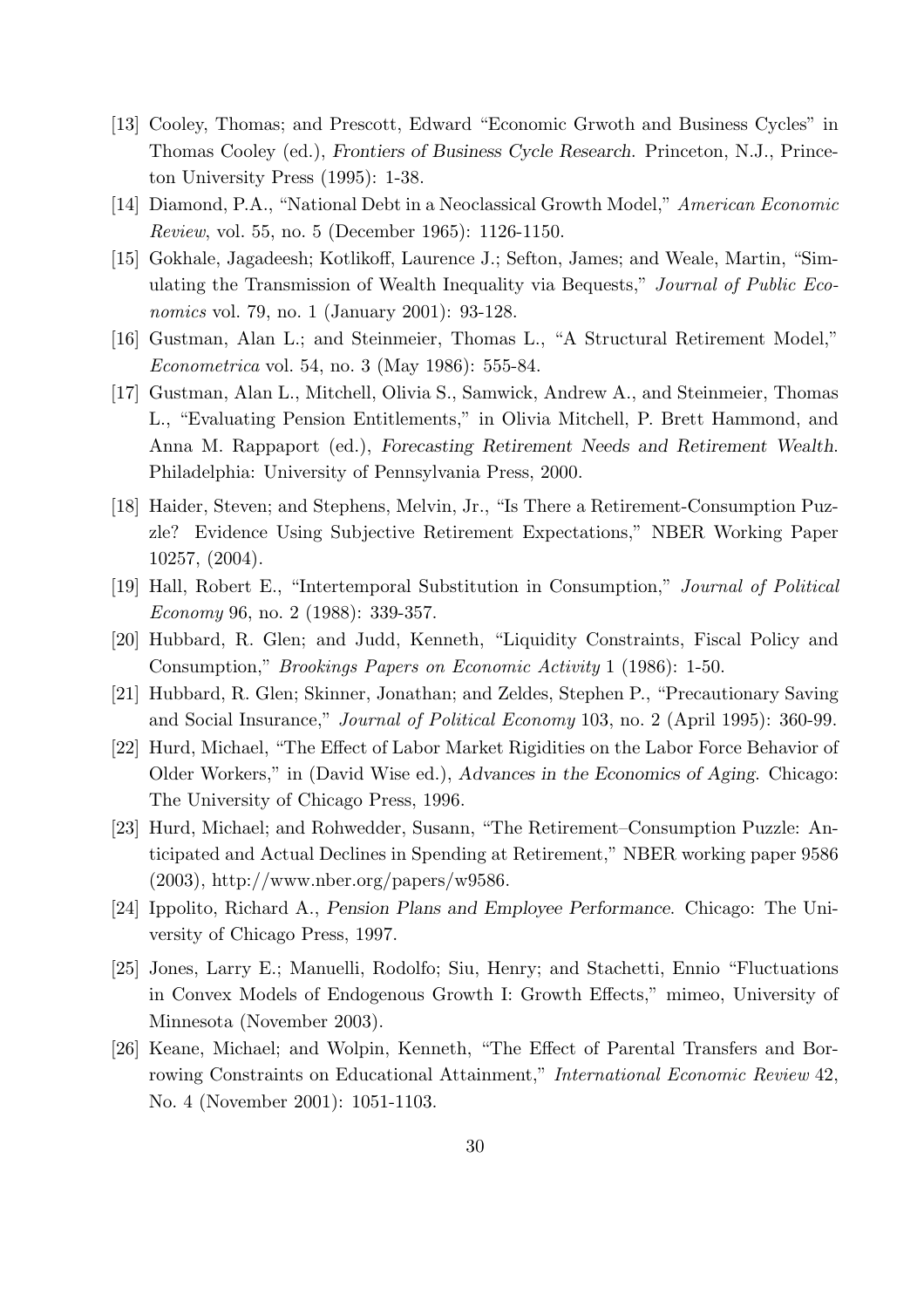- [27] King, Robert; Plosser, Charles; and Rebelo, Sergio, "Production, Growth and Business Cycles: I. The Basic Neoclassical Model," Journal of Monetary Economics vol. 21, no. 2 (1988): 195-232.
- [28] Laitner, John, "Secular Changes in Wealth Inequality and Inheritance," The Economic Journal, vol. 111, no. 474 (October 2001): 691-721.
- [29] Lucas, Robert E., Jr., "Supply Side Economics: An Analytical Review," Oxford Economic Papers vol. 42 (April 1990): 293-316.
- [30] Lucas, Robert E., Jr., "Macroeconomic Priorities," The American Economic Review vol. 93. no. 1 (March 2003): 1-14.
- [31] Mariger, Randall P. Consumption Behavior and the Effects of Government Fiscal Policy. Cambridge: Harvard University Press, 1986.
- [32] Meghir, Costas; and Weber, Guglielmo, "Intertemporal non-separability or Borrowing Restrictions? A Disaggregate Analysis Using a US Consumption Panel," Econometrica vol. 64, no. 5 (September 1996): 1151-1181.
- [33] Modigliani, Franco, "Life Cycle, Individiual Thrift, and the Wealth of Nations," American Economic Review 76, no. 3 (June 1986): 297–313.
- [34] Paterson, Kerry D.; and Pesaran, Bahram, "The Intertemporal Elasticity of Substitution in Consumption in the U.S. and in the U.K.," Review of Economics and Statistics 74, no. 4 (May 1992): 573-84.
- [35] Pencavel, John, "Labor Supply of Men: A Survey," in Orley Ashenfelter and David Card (eds.), Handbook of Labor Economics: vol. 1. Amsterdam: Elsevier, 1986.
- [36] Rust, John; and, Phelan, Christopher., "How Social Security and Medicare Affect Retirement Behavior in a World of Incomplete Markets," Econometrica 65, no. 4 (July 1997): 781-831.
- [37] Stock, James H.; and, Wise, David A., "Pensions, The Option Value of Work, and Retirement," Econometrica 58, no. 2 (September 1990): 1151-1180.
- [38] Tobin, J., "Life Cycle Saving and Balanced Growth," in W. Fellner (ed.), Ten Economic Studies in the Tradition of Irving Fisher. New York: Wiley, 1967.
- [39] Weil, Philippe, "The Equity Premium Puzzle and the Risk-Free Rate Puzzle," Journal of Monetary Economics, vol. 24, no. 3 (November 1989): 401-21.
- [40] Yogo, Motohiro, "Estimating the Elasticity of Intertemporal Substitution When Instruments Are Weak," Review of Economics and Statistics, vol. 86, no. 3, (August 2004): 797-810.
- [41] Zeldes, S., "Consumption and Liquidity Constraints: An Empirical Investigation," Journal of Political Economy 97, no. 4 (April 1989): 305-46.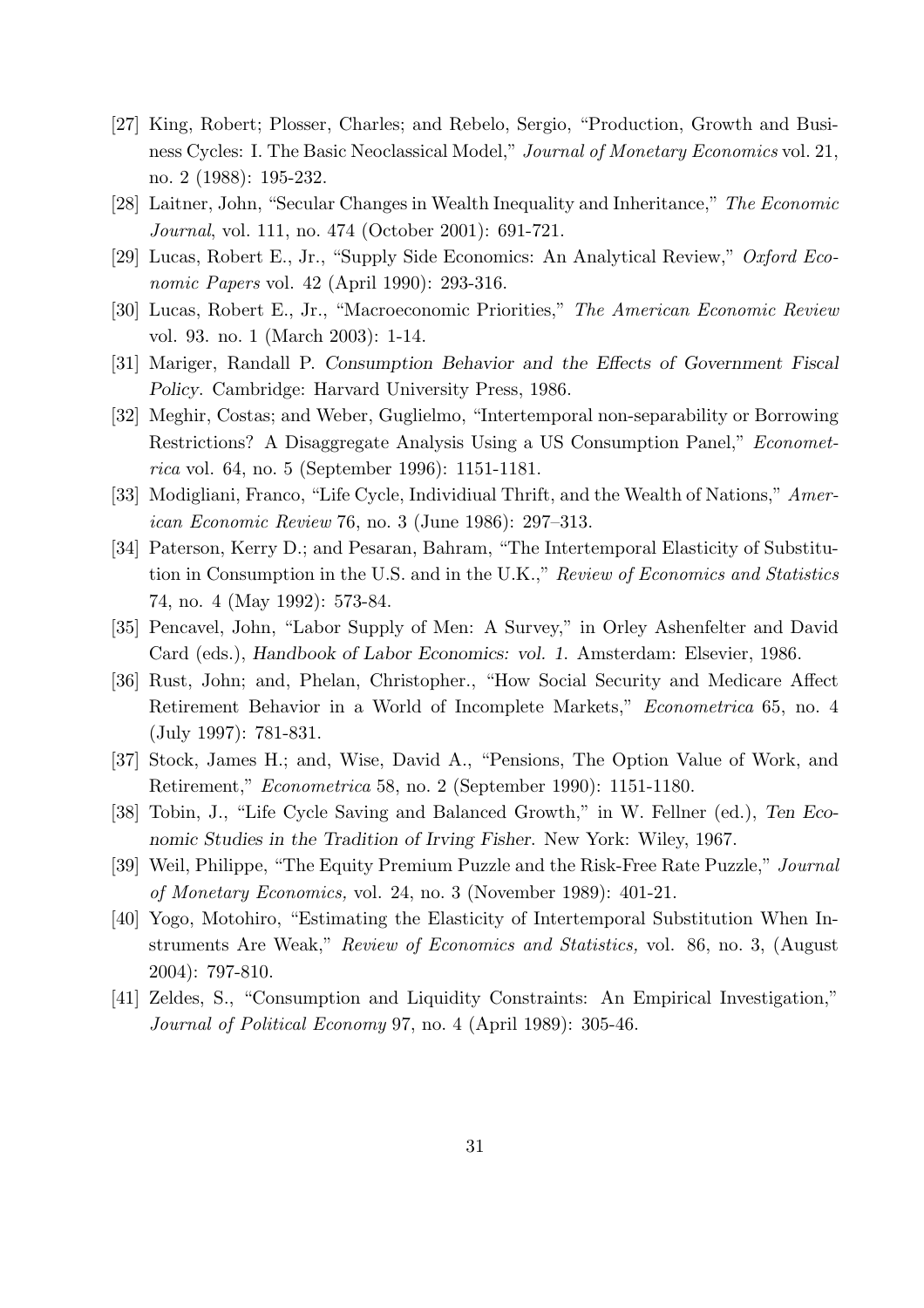#### Appendix I: Proofs for Section 2

**Proof of Lemma 1:** Let  $R_i$  be given. Begin with problem (4). Suppose it has one breakpoint,  $t_1 \in (R_i, T)$ . Solving the subproblem for  $t \geq t_1$  — which is standard — we have (i)-(iv). Call the subproblem's maximized criterion  $\Phi(a_{it_1}, t_1)$ . Next, solve

$$
\max_{c_{it}} \int_{R_i}^{t_1} e^{-\rho \cdot t} \cdot u(c_{it}, i, t, R_i) dt + \Phi(a_{it_1}, t_1)
$$

with the same constraints as (4). This is a standard problem: we have (i)-(iii) and

$$
\lambda_{it_1-} = \frac{\partial \Phi(a_{it_1}, t_1)}{\partial a} \,. \tag{v}
$$

(See, for example, Kamien and Schwartz [1981].) Since  $a_{it}$  is continuous by nature, it only remains to show that  $\lambda_{it}$  is continuous at  $t_1$ . But, the envelope theorem shows

$$
\frac{\partial \Phi(a_{it_1}, t_1)}{\partial a} = \lambda_{it_1+}.
$$
 (vi)

Combining (v)-(vi) establishes continuity of the costate at  $t_1$ . Induction on the number of breakpoints, say,  $J'$ , in (4) establishes continuity for any  $J'$ . The logic of (v)-(vi), with  $\Phi(.) = \varphi(.)$ , establishes continuity of the costate at  $t = R_i$ . The same arguments apply for  $t < R_i$ . п

**Proof of Proposition 1:** Suppose we have a solution of  $(3)-(4)$ . Fix the  $R_i$ . The optimal consumption path must solve  $(3)-(4)$  conditional on this  $R_i$ . Follow Lemma 1. From (ii),  $\dot{\lambda}_{it} = -r \cdot \lambda_{it}$ . Then for  $t \in (t_j, t_{j+1}),$  we have

$$
e^{-\rho \cdot t} \cdot [n_{it}]^{1-\alpha \cdot \gamma} \cdot [c_{it}]^{\alpha \cdot \gamma-1} \cdot [\ell_{it}]^{(1-\alpha)\cdot \gamma} = \lambda_{it} \qquad \text{from Lemma 1, (i)}
$$
  

$$
\iff (\alpha \cdot \gamma - 1) \cdot \frac{\dot{c}_{it}}{c_{it}} = \rho - r,
$$
  
since  $t \in (t_j, t_{j+1})$ 

establishing (6). For  $t = t_j$ ,  $j = 1, ..., J$ , Lemma 1 shows  $\lambda_{it}$  is continuous; so,

$$
e^{-\rho \cdot t} \cdot [n_{it-}]^{1-\alpha \cdot \gamma} \cdot [c_{it-}]^{\alpha \cdot \gamma-1} \cdot [\ell_{it}]^{(1-\alpha)\cdot \gamma} = \lambda_{it} =
$$
  

$$
e^{-\rho \cdot t} \cdot [n_{it+}]^{1-\alpha \cdot \gamma} \cdot [c_{it+}]^{\alpha \cdot \gamma-1} \cdot [\ell_{it}]^{(1-\alpha)\cdot \gamma}, \qquad \text{from Lemma 1, (i)}
$$

establishing (7). For  $t = R_i$ , by the same logic, since  $\ell_{it+} = 1$ ,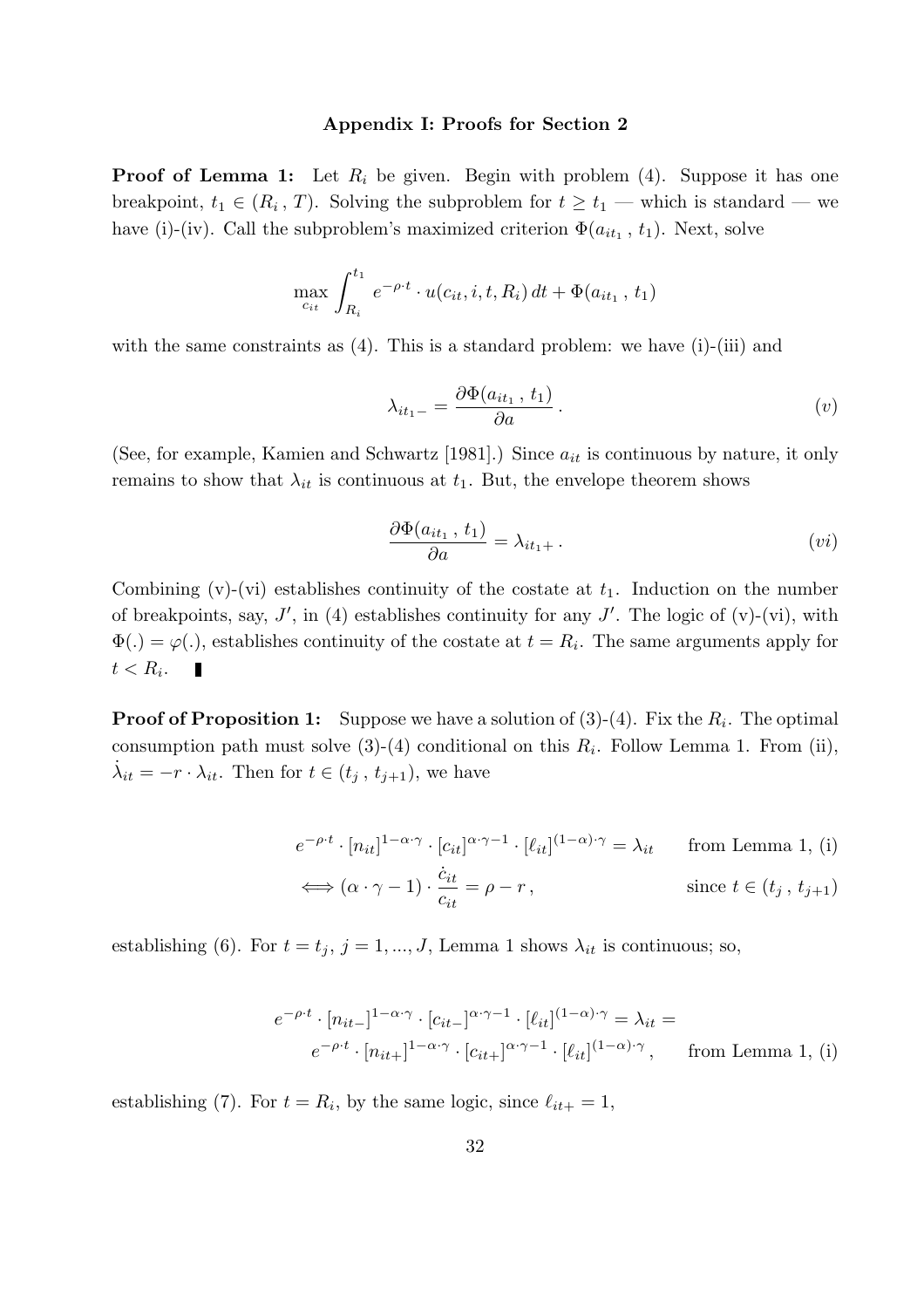$$
e^{-\rho \cdot t} \cdot [n_{it}]^{1-\alpha \cdot \gamma} \cdot [c_{it-}]^{\alpha \cdot \gamma-1} \cdot [\ell_{it-}]^{(1-\alpha)\cdot \gamma} = \lambda_{it} =
$$
  

$$
e^{-\rho \cdot t} \cdot [n_{it}]^{1-\alpha \cdot \gamma} \cdot [c_{it+}]^{\alpha \cdot \gamma-1},
$$
 from Lemma 1, (i)

establishing (8). Integrating budget constraint (iii) from  $t = S$  to T gives (9).  $\blacksquare$ 

**Proof of Proposition 2:** For any  $R = R_i$ , define a Hamiltonian as in (5). It can serve for both  $(3)$  and  $(4)$ . Lemma 1 shows

$$
\lambda_{iR} = \frac{\partial \varphi(a_{iR} + B_i(R) \cdot e^{r \cdot R}, R)}{\partial a}.
$$
 (vii)

Using (vii) and Kamien and Schwartz [1981],

$$
\frac{\partial \varphi(a_{iR} + B_i(R) \cdot e^{r \cdot R}, R)}{\partial R} =
$$
\n
$$
\lambda_{iR} \cdot [B_i'(R) \cdot e^{r \cdot R} + r \cdot B_i(R) \cdot e^{r \cdot R}] - \mathcal{H}(c_{iR+1}, a_{iR+1}, \lambda_{iR}, R).
$$
\n(viii)

As household *i* chooses  $R = R_i$  in (3), we have a "free endpoint problem." Kamien and Schwartz show that the necessary condition for an optimal  $R \in (S, T)$  is

$$
\mathcal{H}(c_{iR-}, a_{iR-}, \lambda_{iR}, R) + \frac{\partial \varphi(a_{iR} + B_i(R) \cdot e^{r \cdot R}, R)}{\partial R} = 0.
$$
 (ix)

Hence, for an optimal  $R \in (S, T)$ , (viii)-(ix) imply

$$
e^{-\rho \cdot R} \cdot u(c_{iR}) + \lambda_{iR} \cdot [r \cdot a_{iR-} + y_{R-} - c_{iR-}] +
$$
  

$$
\lambda_{iR} \cdot [B_i'(R) \cdot e^{r \cdot R} + r \cdot B_i(R) \cdot e^{r \cdot R}] -
$$
  

$$
e^{-\rho \cdot R} \cdot v(c_{iR}) - \lambda_{iR-} \cdot [r \cdot a_{iR+} - c_{iR+}] = 0.
$$

Recall that  $a_{iR+} = a_{iR-} + B_i(R) \cdot e^{r \cdot R}$ . Hence, the preceding simplifies to

$$
e^{-\rho \cdot R} \cdot u(c_{iR}) + \lambda_{iR} \cdot [y_{R-} - c_{iR-} + c_{iR+}] +
$$
  

$$
\lambda_{iR} \cdot [B_i'(R) \cdot e^{r \cdot R}] - e^{-\rho \cdot R} \cdot v(c_{iR}) = 0.
$$
 (x)

As (i), Lemma 1, shows that

$$
\lambda_{it} = e^{-\rho \cdot t} \cdot \frac{\partial u(c_{it})}{\partial c} \quad \text{for} \quad t < R \,,
$$

condition (x) establishes (10).  $\blacksquare$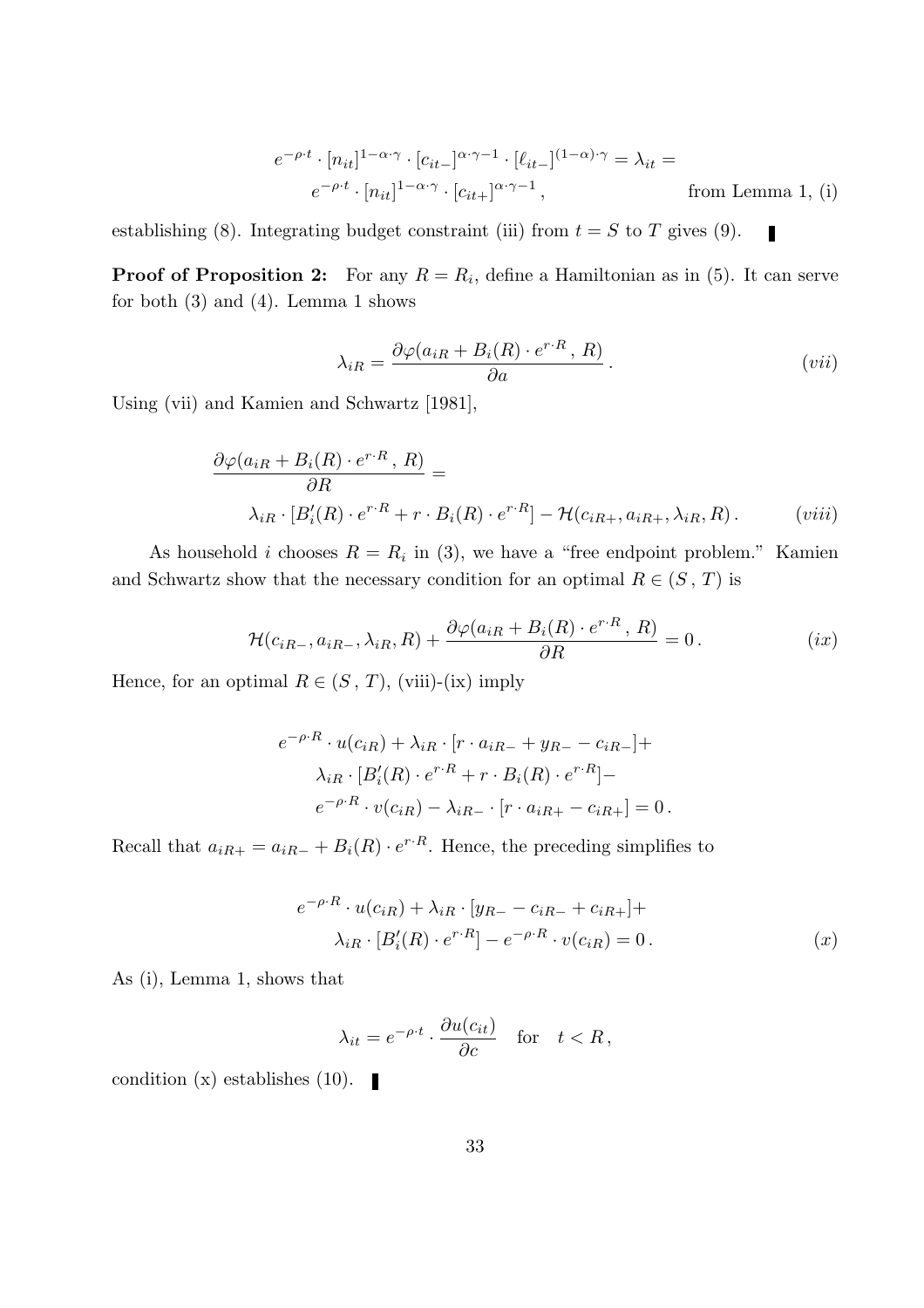**Proof of Proposition 3:** Fix  $R = R_i$  for the remainder of this proof. Set up Hamiltonians for, respectively, disability problem (12), retirement problem (4), and lifetime problem with possible disability  $(13)$ :

$$
\mathcal{D} \equiv e^{-\rho \cdot t} \cdot v(\bar{c}_{it}) = \bar{\Lambda}_{it} \cdot [r \cdot \bar{a}_{it} - \bar{c}_{it}], \quad t \geq D,
$$
  

$$
\mathcal{R} \equiv e^{-\rho \cdot t} \cdot v(c_{it}) + \Lambda_{it} \cdot [r \cdot a_{it} - c_{it}], \quad t \geq R,
$$

$$
\mathcal{H} \equiv P(t) \cdot e^{-\rho \cdot t} \cdot u(c_{it}) + p(t) \cdot \bar{\varphi}(a_{it-} + X_{it}, t, R) +
$$

$$
\lambda_{it} \cdot [r \cdot a_{it} + y_{it} - c_{it} - \frac{p(t) \cdot X_{it}}{P(t)}], \quad t < R.
$$

The costate variables are  $\bar{\Lambda}_{it}$ ,  $\Lambda_{it}$ , and  $\lambda_{it}$ , respectively.

Step 1. At demographic breakpoints, the analysis follows the proof of Proposition 1 exactly.

Step 2. We have

$$
\frac{\partial \mathcal{R}}{\partial c_{iR}} = 0 \Rightarrow e^{\rho \cdot R} \cdot \frac{\partial v(c_{iR})}{\partial c} = \Lambda_{iR},
$$
 F.O.C. for (4)

$$
\Lambda_{iR} = \frac{\partial \varphi(a_{iR} + B_i(R) \cdot e^{r \cdot R}, R)}{\partial a_{iR}},
$$
 envelope theorem

$$
\lambda_{iR} = P(R) \cdot \frac{\partial \varphi(a_{iR} + B_i(R) \cdot e^{r \cdot R}, R)}{\partial a_{iR}}, \qquad \text{F.O.C. for (13)}
$$

$$
\frac{\partial \mathcal{H}}{\partial c} = 0 \Rightarrow P(R) \cdot e^{-\rho \cdot R} \cdot \frac{\partial u(c_{iR})}{\partial c} = \lambda_{iR}.
$$
 F.O.C. for (13)

These four equations together establish (16).

Step 3. We have

$$
\frac{\partial \mathcal{H}}{\partial X_{iD}} = 0 \Rightarrow p(D) \cdot \frac{\partial \bar{\varphi}(a_{iD-} + X_{iD}, D, R)}{X_{iD}} = \lambda_{iD} \cdot \frac{p(D)}{P(D)}
$$

$$
\Rightarrow P(D) \cdot \frac{\partial \bar{\varphi}(a_{iD-} + X_{iD}, D, R)}{X_{iD}} = \lambda_{iD}, \qquad \text{F.O.C. for (13)}
$$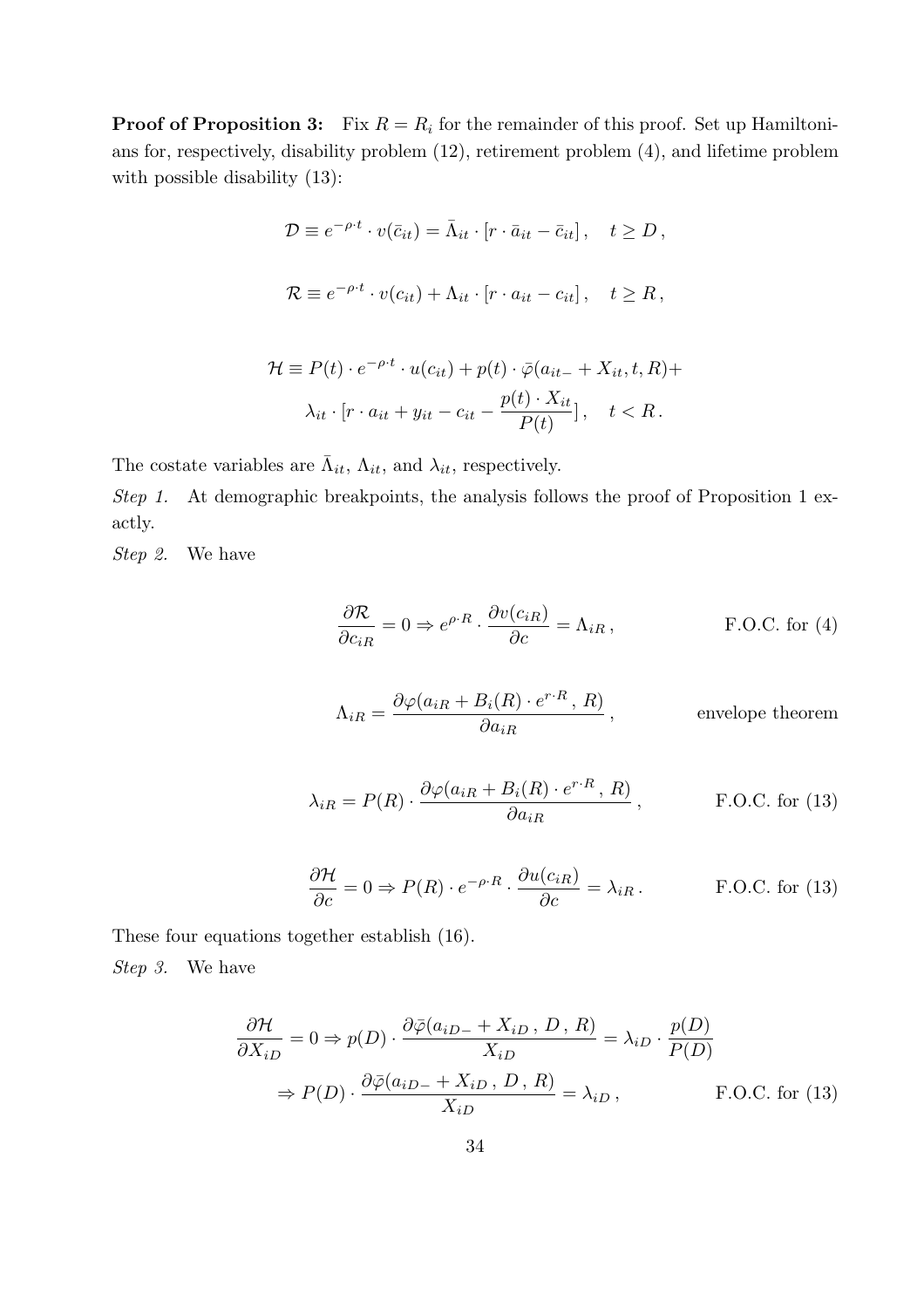$$
\frac{\partial \mathcal{H}}{\partial c_{iD}} = 0 \Rightarrow P(D) \cdot e^{-\rho \cdot D} \cdot \frac{\partial u(c_{iD})}{c_{iD}} = \lambda_{iD}, \quad \text{F.O.C. for (13)}
$$

$$
\frac{\partial \mathcal{D}}{\partial \bar{c}_{iD}} = 0 \Rightarrow e^{-\rho \cdot D} \cdot \frac{\partial v(\bar{c}_{iD})}{c_{iD}} = \bar{\Lambda}_{iD}, \qquad \text{F.O.C. for (12)}
$$

$$
\frac{\partial \bar{\varphi}(a_{iD-} + X_{iD}, D, R)}{X_{iD}} = \bar{\Lambda}_{iD}.
$$
 envelope theorem

These four equations together establish (17).

Step 4. The numerator of  $(18)$  is the expected present value of the household's lifetime earnings and retirement benefits. (One could subtract disability–insurance premiums and add expected disability–insurance benefits, but they would exactly balance.) The denominator times  $c_{iS}$  is the expected present value of lifetime consumption. П

Proof of Proposition 4: Use the notation from the proof of Proposition 3. Analogous to the proof of Proposition 2, we have

$$
\mathcal{H}(c_{iR}, a_{iR}, \lambda_{iR}, R) + \frac{\partial [P(R) \cdot \varphi(a_{iR} + B_i(R) \cdot e^{r \cdot R}, R)]}{\partial R} = 0
$$
  

$$
\iff \mathcal{H}(.) + P(R) \cdot \frac{\partial \varphi(.)}{R} - p(R) \cdot \varphi(.) = 0,
$$
 (xi)

$$
\frac{\partial \varphi(a_{iR} + B_i(R) \cdot e^{r \cdot R}, R)}{\partial R} =
$$
\n
$$
\Lambda_{iR} \cdot [B_i'(R) \cdot e^{r \cdot R} + r \cdot B_i(R) \cdot e^{r \cdot R}] - \mathcal{R}(c_{iR}, a_{iR} + B_i(R) \cdot e^{r \cdot R}, \lambda_{iR}, R).
$$
\n(xii)

Combining (xi)-(xii),

$$
P(R) \cdot e^{-\rho \cdot R} \cdot u(c_{iR}) + p(R) \cdot \bar{\varphi}(a_{iR} + X_{iR}, R) + \lambda_{iR} \cdot [r \cdot a_{iR-} + y_{iR} - c_{iR-} - \frac{p(R) \cdot X_{iR}}{P(R)}] +
$$
  
\n
$$
P(R) \cdot \Lambda_{iR} \cdot [B'_{i}(R) \cdot e^{r \cdot R} + r \cdot B_{i}(R) \cdot e^{r \cdot R}] -
$$
  
\n
$$
P(R) \cdot [e^{-\rho \cdot R} \cdot v(c_{iR}) + \Lambda_{iR} \cdot [r \cdot a_{iR-} + r \cdot B_{i}(R) \cdot e^{r \cdot R} - c_{iR+}]] -
$$
  
\n
$$
p(R) \cdot \varphi(a_{iR-} + B_{i}(R) \cdot e^{r \cdot R}, R) = 0.
$$
  
\n(xiii)